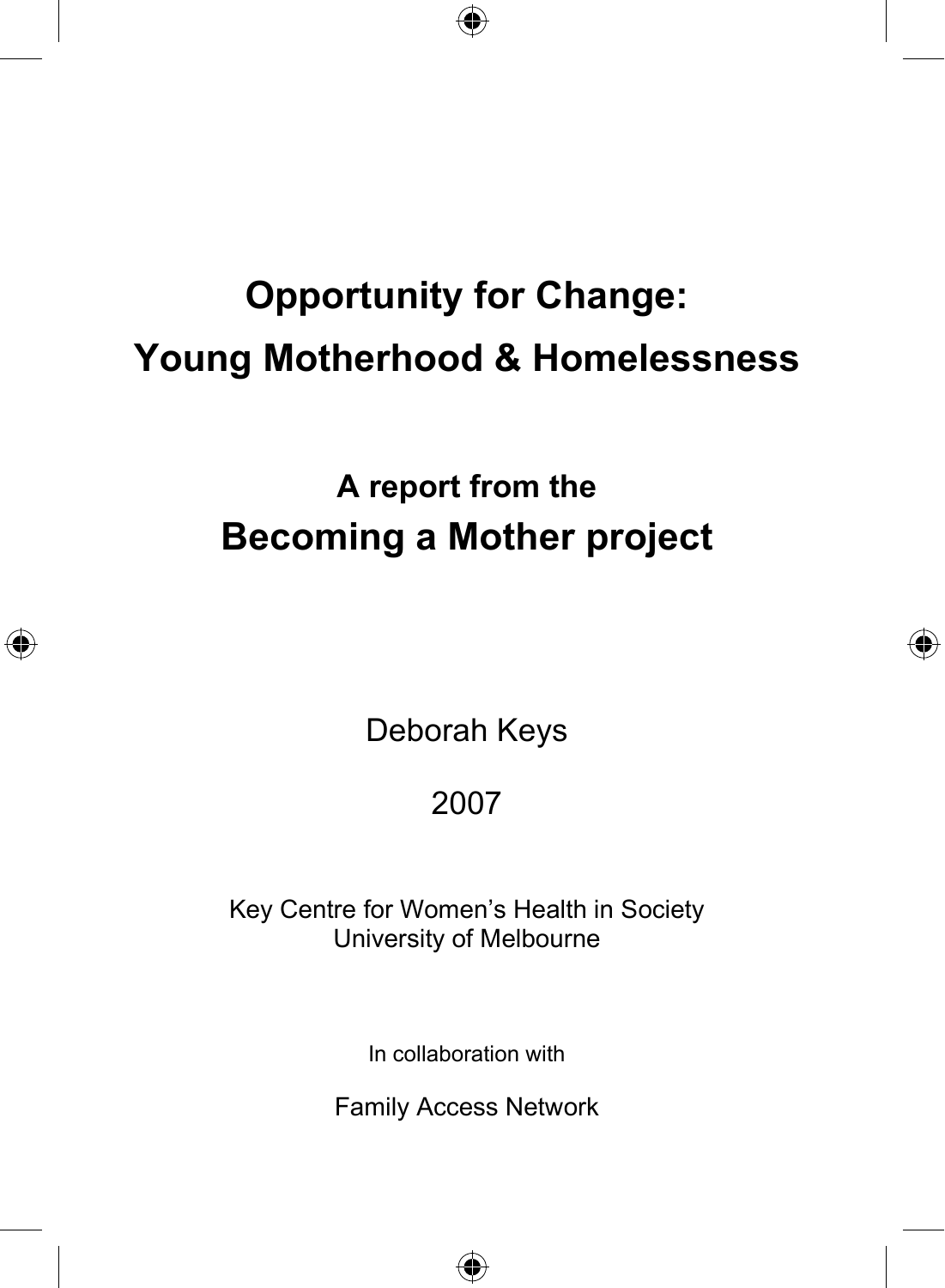## **Table of contents**

| <b>Executive Summary</b>                         | V  |
|--------------------------------------------------|----|
| <b>Introduction</b>                              | 1  |
| 1. Young Mothers: 'Just the whole world changes' | 5  |
| Identity and self-perception                     | 5  |
| Daily life                                       | 7  |
| Relationships                                    | 8  |
| Health                                           | 14 |
| Housing, accommodation and support               | 17 |
| Future orientation and planning                  | 18 |
| Summary: 'The best mistake in the world'         | 19 |
|                                                  |    |
| 2. Key Informants: Challenges and Achievements   | 21 |
| <b>Idontity</b>                                  | 21 |

| 2. Rey Informants: Chanenges and Achievements | 41 |
|-----------------------------------------------|----|
| Identity                                      | 21 |
| Developmental issues                          | 22 |
| Social isolation                              | 24 |
| Poverty                                       | 26 |
| Health and wellbeing                          | 27 |
| Partners                                      | 28 |
| Overcoming the past                           | 30 |
| Motherhood as a catalyst                      | 32 |
|                                               |    |

Becoming a mother is a significant turning point with the potential to drive positive change in the lives of young women who are homeless or at risk of homelessness.

Young mothers in this study commonly regard motherhood as a form of redemption, reporting that motherhood has given life meaning and prevented them heading towards early death by suicide or drug overdose, incarceration or ongoing chaos and homelessness. Young parenthood brings hardship but it also brings opportunity; young mothers are highly motivated; we as a society need to be ready to assist them to reach their goals.

 $\bigoplus$ 

⊕

⊕

◈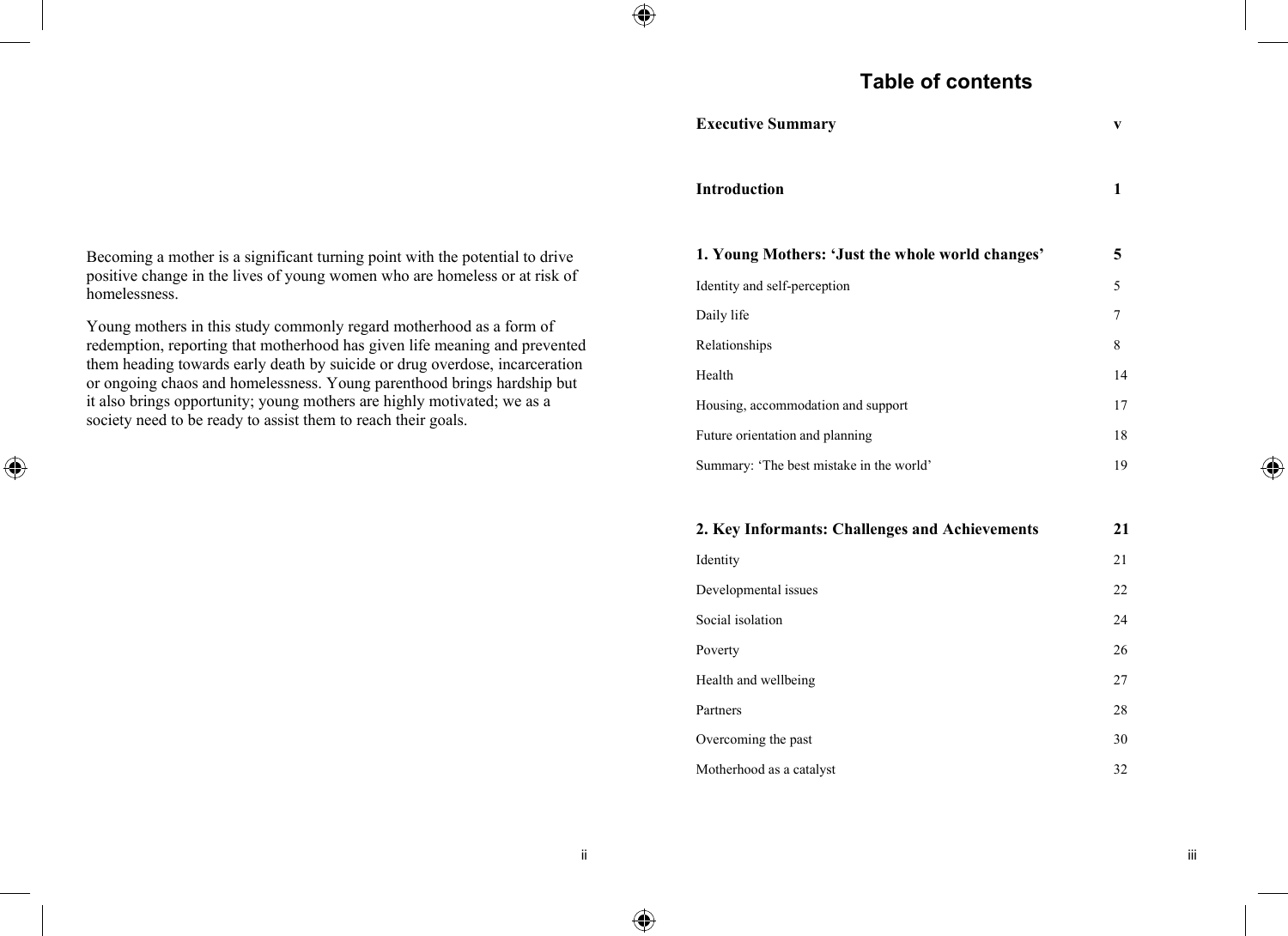#### **3. Service Responses 35**

⊕

| Providing housing and accommodation       | 35 |
|-------------------------------------------|----|
| Creating social networks                  | 38 |
| Fostering health and wellbeing            | 41 |
| Improving socio-economic outcomes         | 43 |
| Enabling mobility                         | 45 |
| Assisting with parenting and life skills  | 45 |
| Working together: homelessness and health | 47 |
|                                           |    |
|                                           |    |

| Conclusion             | 49 |
|------------------------|----|
| Appendix: Likert Scale | 52 |
| References             | 53 |

## **Executive summary**

## The study

This report details the findings of a one-year study undertaken in Melbourne, Australia, in which interviews were conducted with 24 young mothers (aged between 17 and 26), recruited through youth services, who had experienced homelessness, and 10 key informants. The key focus of the study was the impact of motherhood upon homelessness and the identification of gaps in current service delivery.

#### **FINDINGS**

⊕

- Being a mother is an incentive to live and is seen to contribute to a reduction in suicide attempts and self-harm, although depression may persist or even increase.
- Life is sometimes harder but generally better.
- Improvements in wellbeing such as greater self-esteem and new purpose can be outweighed by isolation.
- Becoming a mother is a catalyst for positive change (but structural, circumstantial and sometimes individual factors can get in the way).
- Cessation of substance use is associated with pregnancy.
- Motherhood provides an ongoing incentive to stay off drugs and alcohol but usage may resume if other life circumstances do not change.
- The birth of a child prompts the desire for family (re)connection (in fact many outcomes are linked to ongoing relationships with others – particularly families and partners/babies' fathers).
- Pregnancy can be a time of increased risk of intimate partner violence, particularly controlling behaviour with ongoing violence from partners and expartners precipitating episodes of homelessness, and homelessness increasing young women's vulnerability to further violence.
- Motherhood delays educational and employment opportunities but provides a greater incentive to succeed.
- For many, poverty is a greater obstacle to mothering than youth.
- Social isolation is common and detrimental.
- Young mothers want the adult roles they play recognized but many do not relate to services for adult women.

⊕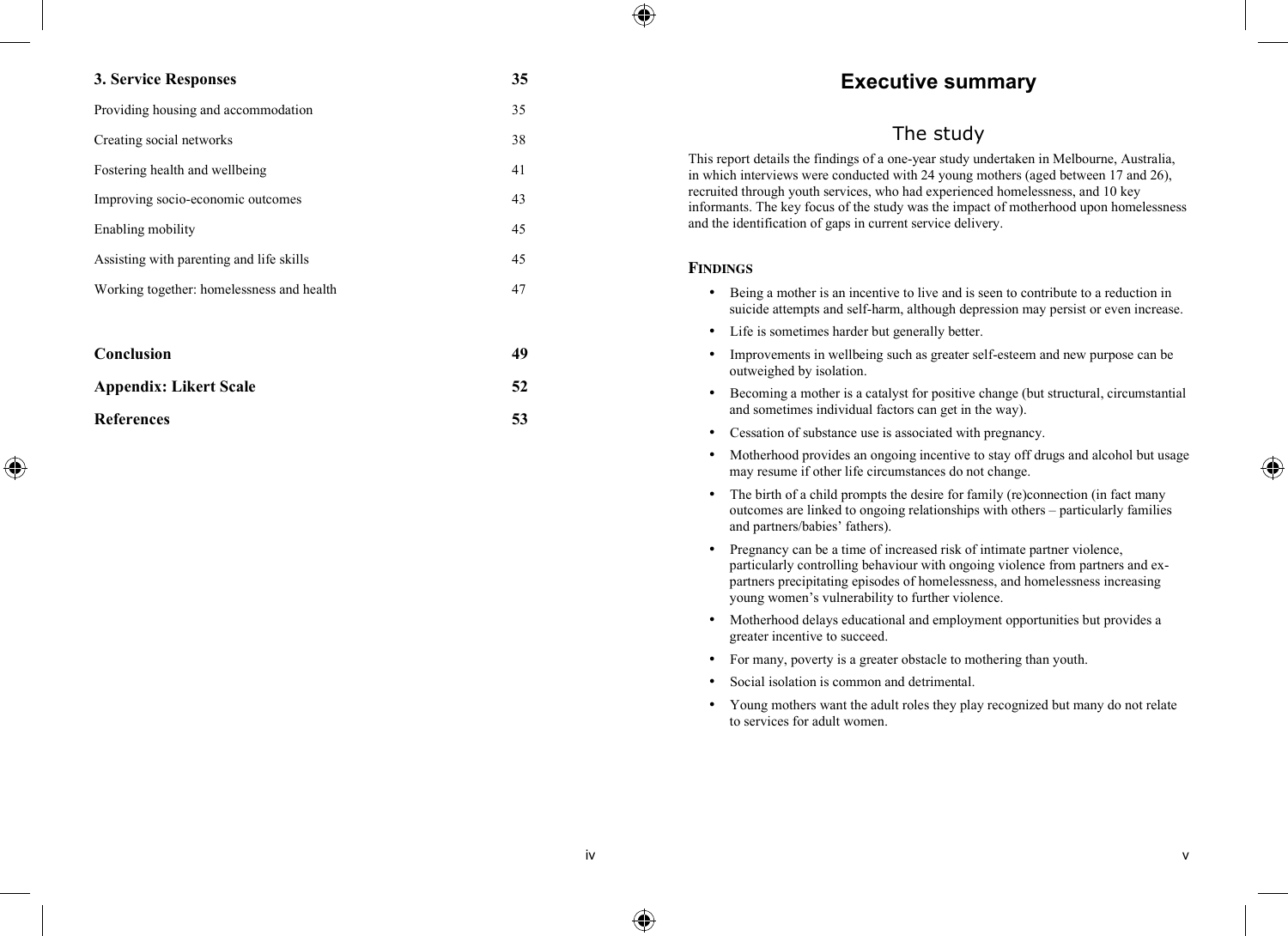## 企

### **SERVICE DELIVERY: IMPLICATIONS & RECOMMENDATIONS**

The young mothers interviewed were being accommodated and/or supported by youth services (through the homelessness service sector [HSS] or young mothers support services) and were generally satisfied with the assistance they were receiving. However, there are significant gaps in relation to accommodation and support for young pregnant or parenting women in the HSS. Family services do not always recognize youth specific needs and youth services do not always recognize the issues and needs associated with parenting. The links between the homelessness and health sectors are *ad hoc* and often weak. Based on these findings we identified the following key recommendations:

#### **Housing, accommodation & support**

- Young pregnant and parenting women relate best to youth services and SAAP<sup>1</sup> youth services should provide targeted accommodation and support to this population.
- A youth friendly response for this group must respond to both their relationship with their birth family and their new role as a parent.
- Crisis accommodation models that specifically cater for the needs of young pregnant and parenting women and families should be developed and funded
- Medium or long term outreach support should be available for vulnerable young mothers leaving crisis or medium term SAAP accommodation.
- Young mothers should be given priority to transitional accommodation near essential public services such as public transport, shops, medical services and where possible Maternal and Child Health Centres, childcare centres and support services.
- Any new crisis or THM accommodation that will include young mothers in its clientele should be located near the services listed above.
- Current public housing responses fall short in terms of waiting times and suitability of housing; young mothers should not have to wait for a year to be offered sub-standard housing.
- More investigation is needed to identify a public housing response that is better suited to young people.
- Social support is as crucial to positive outcomes as practical assistance such as shelter; reducing social isolation should be core business for homelessness services working with young mothers.
- SAAP youth services need to acknowledge the role of young fathers/partners, both through the provision of family accommodation and through identifying and addressing their specific needs as new fathers.
- Pregnancy, birth and early motherhood should be recognized as key points for investigating the possibility of family re-connection with appropriate assistance provided to deal with unresolved issues in order to maximize the possibility of successful long-term connection.
- New ways to assist young mothers to purchase and/or maintain a car or otherwise increase mobility should be investigated including the provision of dedicated brokerage dollars not linked to education and employment.
- The possibility of volunteer assistance with driving practice through service clubs, should be investigated.
- Young mothers should have more assistance to access public transport through the provision of Met tickets not linked to employment and training.
- Volunteer mentoring and peer-support and leadership programs, managed by paid coordinators in SAAP youth services, should be more widely available.

#### **Children & parenting**

- Services accommodating and supporting young mothers need resources to respond to the needs of accompanying children, including the provision of children's workers and access to therapeutic programs for children modeled on the demonstration project Bright Futures.
- Children should be fully acknowledged as clients in their own right and their case management should be funded and counted towards agency targets.
- Working with young mothers requires a non-judgmental approach that demonstrates confidence in the young woman's ability to mother and focuses advice on critical issues such as health and safety.

#### **Health & wellbeing**

- Greater awareness of postnatal depression should be fostered in the youth homelessness service sector.
- Youth mental health services and drug and alcohol services need to recognize and accommodate women's roles as mothers when diagnosing and providing treatment.
- Young mothers who have given up substance use during pregnancy need proactive, systematic outreach follow-up in the first year after birth, when relapse often occurs.
- Drug and alcohol programs targeting, and tailored to, young pregnant women should be available to young women experiencing homelessness.

 $\overline{a}$ 

◈

⊕

<sup>1</sup> Supported Accommodation and Assistance Program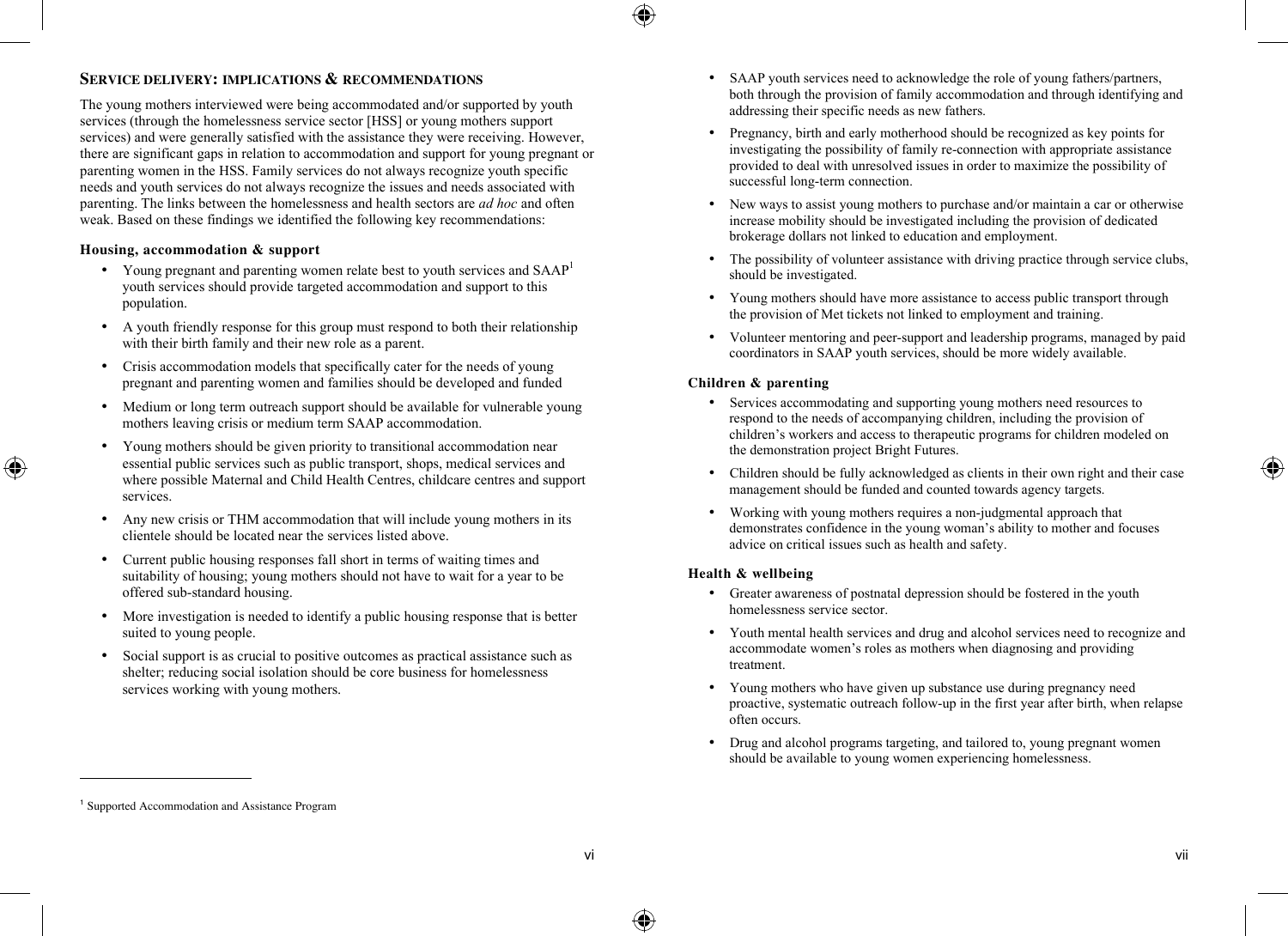- Appropriate training in recognizing intimate partner violence and dealing with disclosure should be provided for all workers in SAAP services, Maternal and Child Health Services and specialist services for young mothers.
- Awareness of the prevalence of intimate partner violence among young pregnant and parenting women should inform policy and practice, including the provision of education and guidance to male and female clients about healthy relationships.
- More research is needed to ascertain the most effective way to deliver sexual and reproductive health education to young people experiencing homelessness.
- There is a need to collect data on the incidence of pregnancy and birth among young people accessing SAAP accommodation and support.
- Young mothers sit uneasily between the health and homelessness sectors. There is room for improved collaboration between maternity hospitals, especially those with young mothers clinics, to facilitate knowledge sharing around practice and effective referrals.
- SAAP services, Maternal and Child Health Services and other community services, including specialist services for young mothers, should develop closer working relationships and existing innovative ways of working together should be more widely adopted.

#### **Education, training & employment**

◈

- In the early years of motherhood mothering commonly takes priority; support to re-engage with education, training or employment should take this into account. For example, eligibility for assistance through JPET should be extended up to the age of 25.
- Flexible models of education and training should be developed for young mothers through cross-sector collaboration. Such models may comprise some modules available off-campus, in association with SAAP or other services and include a mentoring component.

## **Introduction**

This report details the findings of a one-year study undertaken in Melbourne, Australia, in which semi-structured interviews were conducted with 24 young mothers (aged between 17 and 26 at the time of interview) who had experienced homelessness. A Telstra Community Development Grant funded the research, with additional assistance from the Office of Housing, Department of Human Services Victoria. This report is written as an information source for policy makers and practitioners. More detailed findings will be available in the form of peer-reviewed articles in academic journals. 1

The key focus of the study was the impact of motherhood upon homelessness.

## Aims of the research

- To investigate motherhood as a catalyst for change among young women who have experienced homelessness
- To chart the key issues for pregnant and parenting young women experiencing homelessness
- To identify gaps in current service delivery and opportunities for effective points of intervention

## Structure of report

Part 1 reports on findings from the interviews with young mothers. Some comments by key informants have been incorporated where appropriate. Part 2 reports on the key informant interviews, with additional comments by young mothers incorporated. Part 3 reports on current service responses and the implications of the findings for future service responses.

## Context

#### **PREGNANCY & MOTHERHOOD**

In 2004 in Victoria, there were 1,800 births to women under 20-years-old. This comprised just 3% of births in the state (DHS 2005). The number of births to young women is declining. All too often the categories 'young mothers', 'teen mothers' and 'adolescent mothers' are employed in the community, in the media, in research, and in policy and practice in ways that obscure the individual circumstances of those young women who give birth when young. Only recently have researchers in the field highlighted the importance of unpacking these terms and recognizing the wide variety of ⊕

 <sup>1</sup> Keys, D. (2007) 'Complex Lives: Young motherhood, homelessness and partner relationships' *Journal of the Association for Research on Mothering* 9 (1):99-108.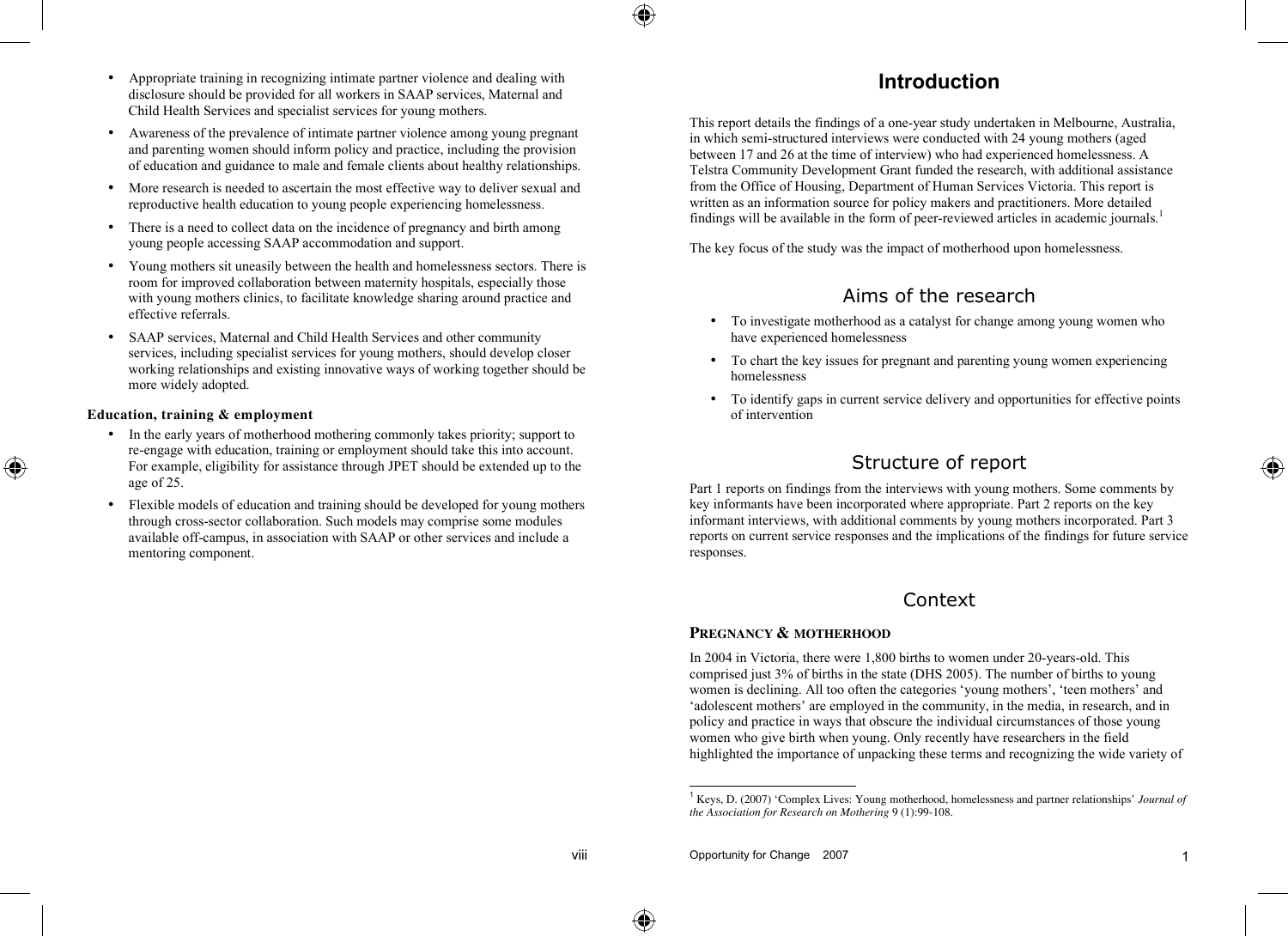circumstances in which young women give birth and parent (Kelly 1999; Luker 1996; McMahon 1995; Schofield 1994). Differences in relation to pregnancy intention, socioeconomic situation, culture, age and developmental stage, understandings of self, world views, life trajectories, and of course relationships, interconnect and contribute to the ways young women experience motherhood. These aspects are played out within the broader context of social, economic and political landscapes.

Despite the heterogeneity of this grouping, it is important to acknowledge that overall, young mothers are likely to experience disadvantage both in relation to economic circumstances and levels of wellbeing. In the past negative outcomes such as poverty, unemployment and welfare dependency have been attributed to the impact of motherhood. More recently such outcomes have been shown to be associated with selection effects; young women from disadvantaged backgrounds are more likely to get pregnant and to carry the pregnancy to term than young women from more advantaged backgrounds (Bradbury 2006; Schreiber 2001; Holtz 1997; Van der Klis *et al*. 1999). Motherhood may make it difficult for these women to re-engage with education or enter the workforce but this is a population with existing poor prospects in regard to education and employment.

#### **HOMELESSNESS**

◈

Young women aged 15–19 years are the group most likely to become SAAP clients. They make up 62% of 15–19 year olds accessing homelessness services in Melbourne. The next largest group of clients is 20–24 year olds; young children 0–4 years also have a high rate of use (AIHW 2007). Twenty eight percent of women under 24 years of age presenting to SAAP funded services were accompanied by children (unpublished data, AIHW 2007). Some overseas studies (Whitbeck & Hoyt 1999; Greene & Ringwalt 1998) have reported high pregnancy rates among homeless young people in the United States – up to three times the rate of the pregnancies in the school population. Studies in Australia have reported that a significant percentage of young women who become mothers are homeless or at risk of homelessness (e.g. Rogers & Allwood 2005). Project i<sup>2</sup> found that the number of homeless young women experiencing a pregnancy appeared to be higher, but not significantly so, than the estimated one in four in the general youth population; 26 pregnancies were reported amongst 78 young women over a two year period (unpublished data). However, without accurate general population data we cannot make an effective comparison.

#### **THE SERVICE SECTOR**

Young pregnant or parenting women (and even more so men – though they present with accompanying children less frequently) need to negotiate a place for themselves in a service sector that rarely caters for their specific needs. With the exception of a few targeted services, the existing split between the homelessness sector and the health sector means that they must negotiate health issues related to parenthood (such as preparation

for birth and assistance with parenting) and accommodation and support needs through separate sectors. Questions arise as to how the homelessness sector can best respond to the specific needs around pregnancy and parenting and equally how the health sector, particularly through hospitals and Maternal and Child Welfare Services, can best respond to the broader needs of those experiencing homelessness.

Within the homelessness sector, young pregnant women and young parents also straddle the divide between youth and family services. Many models of youth accommodation are unsuitable for, or poorly resourced to cater for, this population. Similarly, family services are not necessarily geared to provide a youth response. A wide range of responses from service providers exists – some very responsive to this group, others less so. While this report sought information from both key informants and young women regarding how well these sectors respond to young mothers it does not claim to have mapped the field. Rather it reports on shortcomings and gaps identified by participants.

## The research

The project was carried out in 2006. In addition to a literature review, there were two strands to the research: interviews with key informants and interviews and surveys with young mothers.

#### **YOUNG MOTHERS**

The young women were recruited through youth homelessness accommodation and support services and services supporting young parents. Eligibility criteria included being aged between 18 and 26, and having experienced homelessness and motherhood. While the research question would be best addressed by recruitment solely of women who had become pregnant or given birth while homeless, complex life trajectories resulted in a sample that had often experienced a number of periods of homelessness and commonly more than one pregnancy.

Participants filled out a survey to provide demographic information and some details of their history of homelessness, past and present drug and alcohol use, mental health diagnoses and current perceptions of mental health. They also completed a Likert scale (see appendix) in which they expressed their level of agreement or disagreement with a number of statements about their views on, and experience of, motherhood. Semistructured interviews, lasting 30 minutes to 90 minutes, were held in the agencies where the young women were recruited. These interviews were taped, transcribed and analyzed thematically. Narrative analysis was also used to gain an understanding of how young women understood and related their experiences of becoming a mother.

⊕

<sup>2</sup> For details of Project <sup>i</sup> see www.kcwh.unimelb.edu.au/projecti/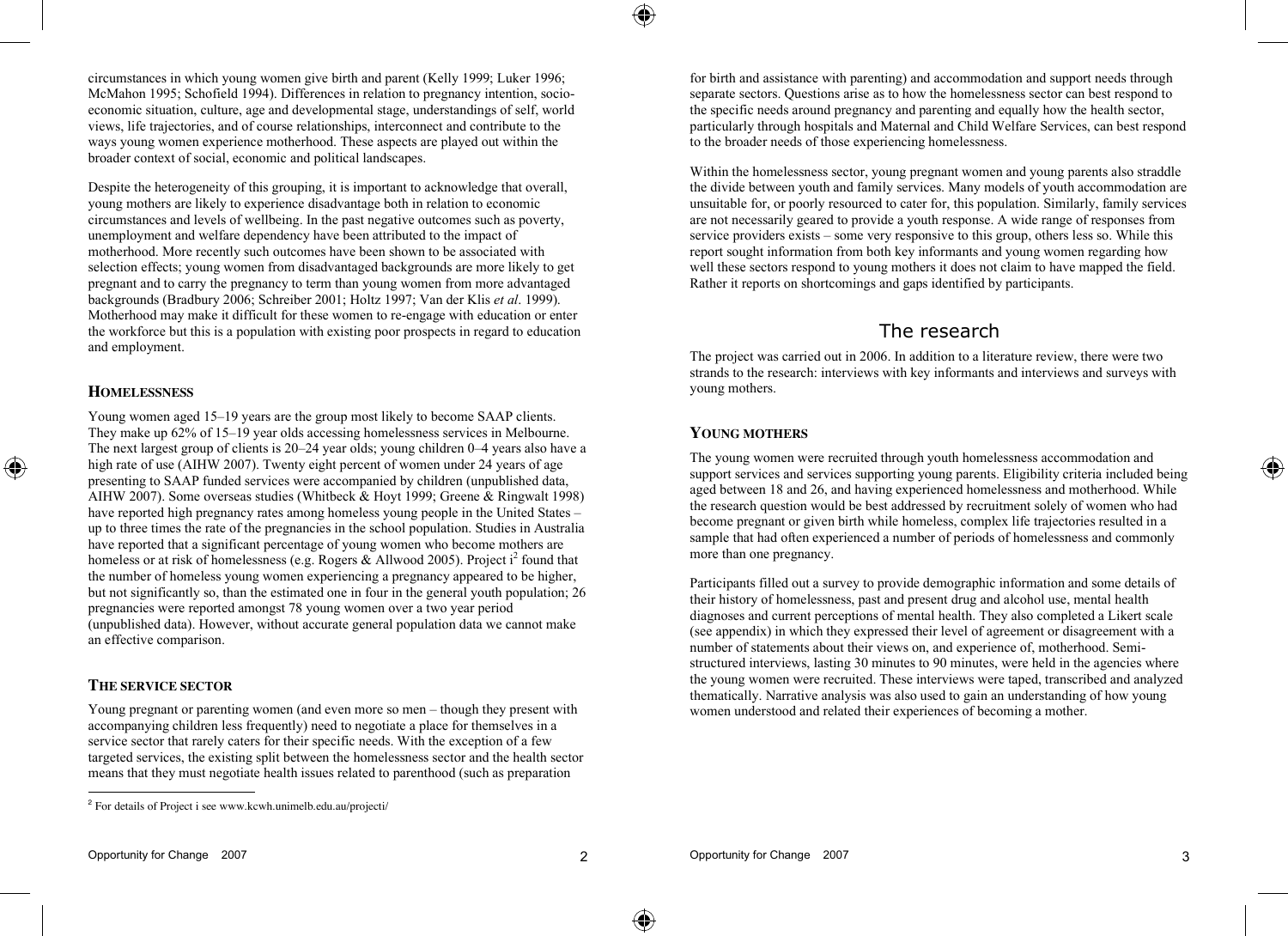#### **BACKGROUND DEMOGRAPHICS**

Young mothers tend to themselves be the children of young mothers and many of the young women in this study fitted this pattern. All but five participants had single or separated parents and most had little or no contact with their fathers. Almost one-third of the sample reported having been in DHS care as children. As they were not directly asked about this, the actual number may be higher. Twenty participants were born in Australia, three were born in Asia (Vietnam, Malaysia and the Philippines) and one was born in New Zealand.

Histories of homelessness among the young women varied greatly, with some experiencing only a brief period of homelessness and others moving in and out of homelessness over a longer period. A minority spent extended periods without stable accommodation. Most had left home by the age of 16. The average number of moves was 14.

All of the young women were relatively stably accommodated at the time of interview, although most (n=13) were in temporary supported 'transitional' accommodation. Seven were in public housing. Only one lived in the family home. Previous research with young people experiencing homelessness found that they identified living in transitional accommodation as a form of homelessness (Mallett *et al*. 2006).

Of the 24 young women interviewed, 18 had one child, 2 had two children, 3 had three children and 1 was pregnant with her first child. Of those who were already mothers, 5 were also pregnant. They were aged between 15 and 23-years-old at the time their first baby was born, although more than one-third reported earlier miscarriages, stillbirths or terminations. The average maternal age at first birth was 19-years-old.

### **KEY INFORMANTS**

◈

Key informants came from state government, housing information and referral services, youth homelessness accommodation and support services and services supporting young parents. Semi-structured interviews were undertaken, transcribed and analyzed thematically.

#### **LIMITATIONS**

There are a number of limitations to the study, particularly in relation to sampling. Participating young mothers were all relatively stably accommodated at the time of interview, therefore findings cannot be generalized to the broader population of homeless young women who are pregnant or parenting. Participation was by self-selection, so there may be an over-representation of young women who feel good about their lives as mothers and appreciate the opportunity to counteract the stereotypes about young motherhood. Lastly, young women had strong incentives (such as fear of DHS involvement) to project a positive picture of their parenting and the welfare of their children.

## **1. Young Mothers: 'Just the whole world changes'**

This study investigated the intersection between homelessness and motherhood. In particular it examined whether becoming a mother was a catalyst for changes that affect the risk of ongoing or future homelessness. Young women reported that motherhood brought significant changes to their lives. The changes can be grouped under the following headings:

- Identity and self-perception
- Daily life
- Relationships
- Health
- Housing, accommodation and support
- Future orientation and planning

Structural, family and individual level issues contribute to pathways into and out of homelessness. Young women focused on individual and family level issues although it was clear that issues such as poverty, government policy and social norms underpinned their life circumstances and experiences. They were unable to effect change on a structural level and were only able to bring about improvements in their lives through responding differently to their environments. This is not to imply that individuals' selfperceptions and behaviours are the cause of, or solution to, homelessness but rather that changes in these areas accompany changes in life circumstances. For some women service support combined with changed individual factors produced improvements in wellbeing and circumstances.

## Identity & self-perception

A key aspect of adolescence is the differentiation of self from others but identity is always created in relation to others. The strength of the mother/child relationship provides a particularly intense setting for developmental growth and is an integral part of that development. Becoming a mother is an event that involves a significant change in identity for women of any age. For young women this shift occurs as they are becoming independent adults.

#### **GROWING UP FAST**

Many young women spoke of motherhood making them 'grow up fast'. The three main aspects of growing up mentioned were maturity, responsibility and independence. Generally, 'growing up fast' was spoken of positively, although a few mothers disagreed.

I just think becoming a mum that early made me grow up far too quickly. (Hannah)

Young women spoke of becoming wiser and gaining perspective on their parents' lives and behaviour. Some said motherhood had opened their eyes and had given them new

◈

♠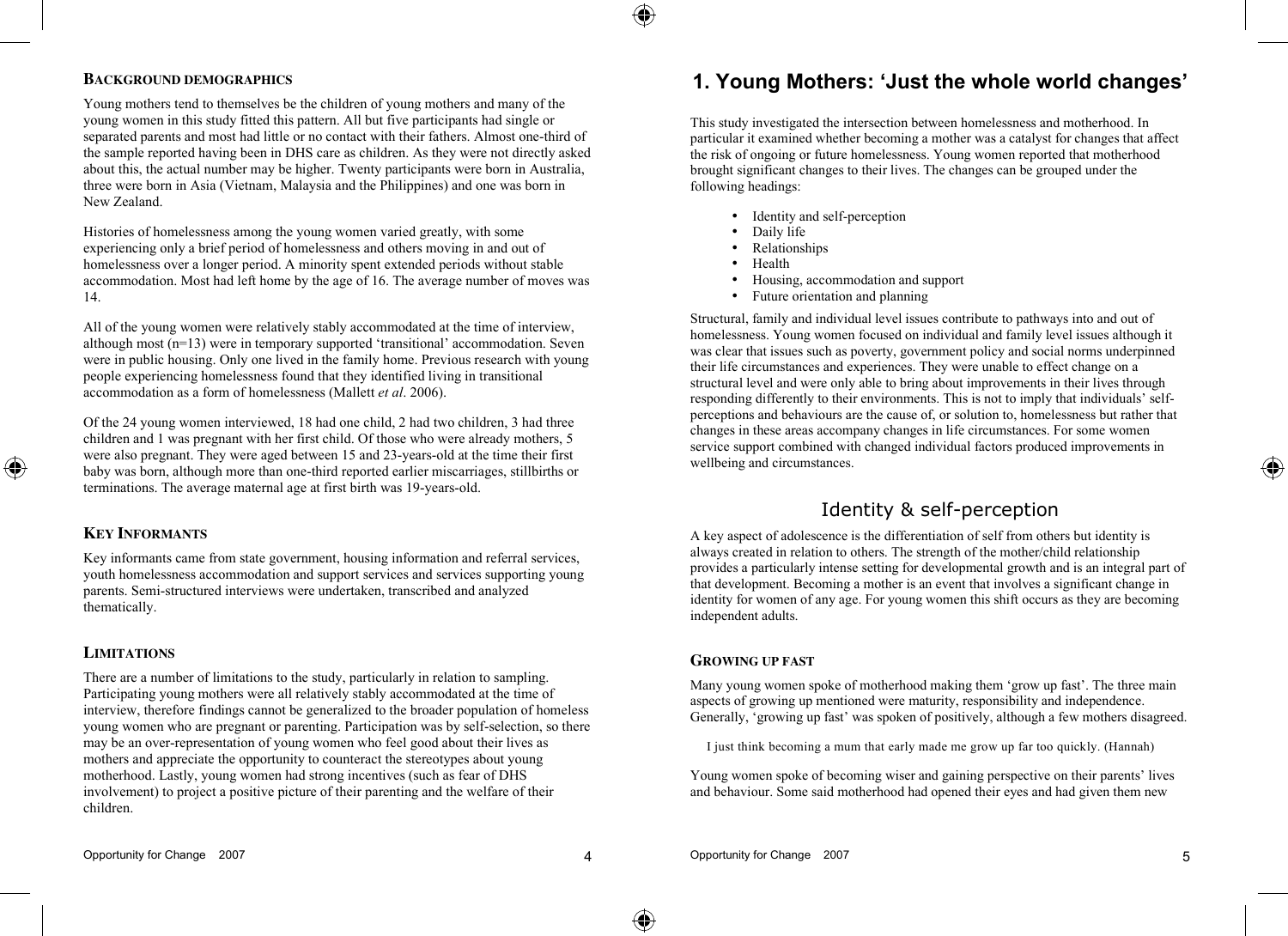insight into their own lives. Others said that the experience had led to them learning and growing. Gaining maturity was closely associated with taking on responsibility.

[The best thing about motherhood has been] the hugs and kisses [and] learning and growing with my son. As well as I'm teaching him, he teaches me things. (Tamara)

I had to do a lot of growing up real fast and um, I was only fifteen, but I had my daughter and I was Mum. You know? I had to do things like an adult … (Kayla)

If you want to step up to the responsibility it's up to you to do it. It doesn't matter how old you are. It's your choice and, yeah, I think I've done a pretty good job. (Chrissie)

It is often suggested that the burden of responsibility is a negative aspect of young parenting. While most young women missed their former freedom, they also credited the responsibility of caring for a child with increasing their level of maturity. This prompted changes in priorities and behaviours. Several described moving from a chaotic existence, often involving substance abuse, to a more stable life. According to those interviewed, taking responsibility and behaving maturely manifested variously as changing friends, being committed to securing more stable accommodation, and keeping off drugs and alcohol. Being responsible was described as 'settling down', 'calming down' and 'getting it together'. Some stated that alongside the rewards they really enjoyed the responsibility itself.

Here's someone to care about and, yeah, look after. It makes me feel very happy. ... Just lots of responsibility and I like that, yeah, I like that very much. (Bianca)

For most of the young women, motherhood was associated with becoming more independent. However, a few felt that they had already been independent prior to motherhood. Two of these young women also described themselves as having always been very responsible. Both had become homeless at an early age and had managed to continue their schooling throughout their period of homelessness.

I had to learn to fend for myself from a young age so I feel that I'm mature anyway. Grew up before I had her. The only impact that she's had on my life is just that I have to look after somebody besides myself. (Nicole)

#### **SELF-ESTEEM & CONFIDENCE**

◈

Overwhelmingly young mothers (n=17), including those who were finding mothering difficult, reported positive changes in self-perception. They described increased selfesteem. In part this was associated with a sense of fulfilment and happiness gained from their relationships with their children and their achievements in relation to motherhood.

I see myself as a beautiful person, whereas before I hated myself. … Definitely being pregnant has made me look at the way I am and how I treat myself and others in a completely different manner. … I suppose I care more about what goes on around me than I did before. (Danielle)

It's made me have to grow up and it's given me more confidence in myself and, you know, to voice my opinion. … I'm a mother. I've got myself and my daughter to speak for and to fight for. So it's given me more confidence to speak up and speak my voice. (Holly)

#### **PURPOSE**

Becoming a mother was also associated with having a new sense of purpose. Twenty young mothers said that children had given them a reason to go on living. Several young women who had attempted suicide prior to becoming mothers said that suicide was no longer an option for them. For some this was because of the impact it would have on their children and for others it was because they now wanted to live.

I have a purpose now … to care for somebody and to make sure that they're okay and that they come into the world the right way and that they're safe. I have to look after me to look after them. If I'm not here then who's there to care for them? (Danielle)

The kids when they get older they'll want me, you know, and why bother ending my life and I'll just try and make my life better. You know, I wasn't having a baby to make my life better, but it did. (Simone)

For many, being mothers and seeing themselves as worthwhile people with purposeful lives led to a re-evaluation. Caring about self and caring for children meant caring more about everything.

Life's more valuable. I actually have something to live for now. I tried committing suicide a couple of times before. I've got responsibilities … she's the most important thing now. I always put her before me now. It's made me smarter about what I do. Like, I just didn't care about the consequences and now I think about the consequences. (Amy)

## Daily life

While young mothers commonly reported motherhood as a positive event in their lives, the daily experience of mothering varied greatly. They were evenly divided as to whether motherhood made life harder. Four young women, three of whom had two or more children, felt life was much harder now they were mothers. However, finding life more difficult did not preclude most young women from stating that life was now better.

Many young women described the small pleasures they derived from everyday life. These pleasures alleviated the loss of freedom they commonly experienced. Several spoke of the pride they took in their children's small achievements and of gaining a new sense of companionship.

I don't go out anymore. But, see, at the same time it's good. I get to watch him, you know, grow up. His first smile, things like that. (Rachel)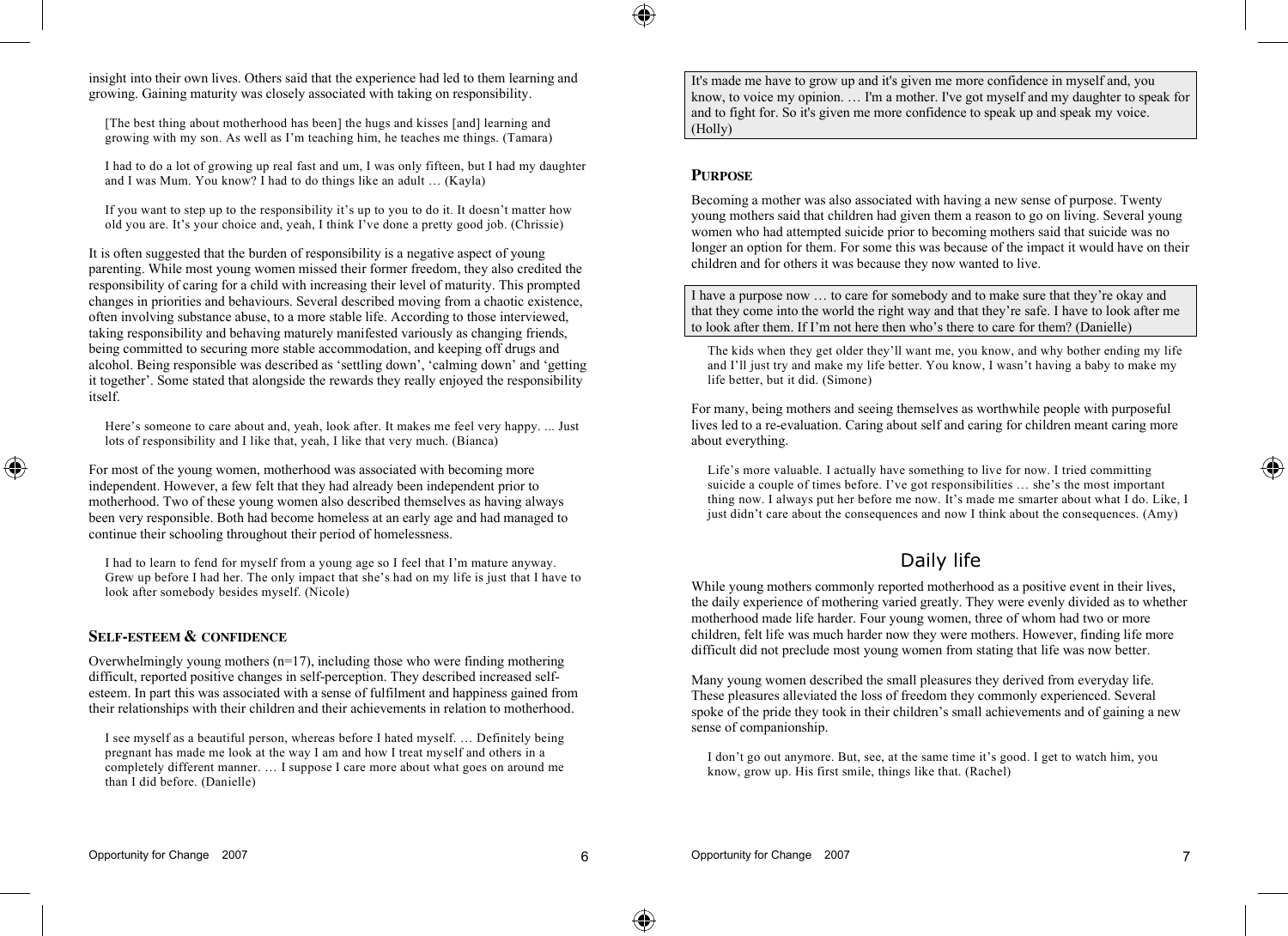All of those interviewed were in medium term accommodation or housed at the time of the interview. Few were experiencing difficulties in relation to health or interpersonal violence, so the aspects of parenting these young mothers found difficult were those that mothers of all ages struggle with: lack of time for self, full-time responsibility, tiredness, lack of spontaneity, boredom, isolation and difficulty managing public transport.

I can't do the things that I want to do, like go out by myself and spend time with my friends. I can't just walk down the street by myself, 'cause I have to bring him with me. (Amy)

Parenting in poverty exacerbated many of the difficulties outlined above. Most young mothers were receiving sole parents' benefit. Just under one-third received additional income from family or partners. A similar number received child support and two supplemented their benefit with paid employment. Although some participants mentioned difficulty paying bills and affording necessities for their children, they more commonly complained about lack of money to afford to buy or rent a house or purchase and/or maintain a car.

Transport was a key issue. Being unable to afford a car meant reliance on public transport. This was also often unaffordable and difficult for mothers to manage with young children or babies. A shortage of accommodation options meant that young women often lived far from any support network of family or friends.

Transport is another really big thing especially when you've got a kid, pushing a pram around – on the buses, on the trains. If someone's gonna help you get on or off. You know all that sort of thing makes it really, really difficult … being on the metho [methadone] program so long I had to relay the chemist as well and revolve my life around all of that with bus timetables, lunch times, dinner times all that. (Megan)

The majority of young mothers in this survey were unemployed and not attending educational institutions when they became pregnant. For some of these young mothers, boredom, associated with a lack of purpose or activities, was replaced by busy days.

[The biggest change is] probably just I actually do things during the day. I used to sleep a lot and not do very much. Now I've been trying to get out of the house every day. Um, don't really like being home now. I want to get out of the house. (Natasha)

I think being a mother is the best job I've actually ever done. It's rewarding, satisfying, but also hard at times. (Tamara)

## Relationships

Much research has focused on young mothers and their children as separate entities rather than recognizing them as relational beings. Many studies report on economic and educational outcomes for young mothers as if less tangible outcomes associated with mothering relationships are without benefit. Other studies investigate the developmental outcomes of the children and make assessments of their wellbeing without exploring their relationships with their mothers. This section focuses on new and changing relationships associated with motherhood.

#### **CHILDREN**

It is often said that the need for love is a strong motivator for young women to become mothers. This study did not investigate the motivations for motherhood but the findings indicate that *giving* love was valued as much as receiving love. The distinction is important because it challenges prevalent notions of young mothers as needy and characterized by lack. This deficit characterization is also challenged by young mothers' valuing of responsibility, in particular the observation made by some women that the opportunity to have someone to care for is important.

My life's more fulfilled, okay, because I have a family that, you know, I know he does love me. You know? My love is going somewhere. (Jasmine)

Parenting is often regarded as an interruption to what is truly important in life – whether that be career, status, commodity consumption or leisure opportunities. Several young women made the point that mothering actually offered an opportunity to grow. Not only did it aid the learning of skills that are useful in other areas of life but it was also a meaningful and valuable part of life itself.

Having a baby doesn't stop your life, it actually improves your life, sorta, because it helps me become more responsible. You tend to learn – pick up more skills, you know, we're learning, we're learning from our daughter. (Tahlia)

#### **FAMILY**

Many of the young women described stressful childhoods characterized by poverty and/or parental substance abuse. Several reported experiencing direct physical violence or sexual abuse as children while others witnessed violence between adults in the family. Homelessness was often associated with long-term conflict and in some cases rejection by family. Almost one-third of participants had been in DHS care.

There were varying degrees of connection with family prior to young women becoming mothers and the changes in relationships between young women and their families postbirth also varied considerably. At the time of the interview, approximately half had no contact with their own fathers. Seventeen said they could not turn to their father for help of any sort and only four stated that they definitely could. Approximately one-third were able to turn to their mothers, one-third unable to do so and one-third saying in certain circumstances they could seek help from their mothers. In a couple of cases, young mothers reported ongoing loving and supportive relationships with a parent, although reports of fraught and/or intermittent relationships were more common.

Pregnancy and birth were clearly crisis points for family relationships. In some circumstances they provided an opportunity for reconnection or improved relationships, while in others pregnancy, or the decision to continue a pregnancy, resulted in a rift.

◈

◈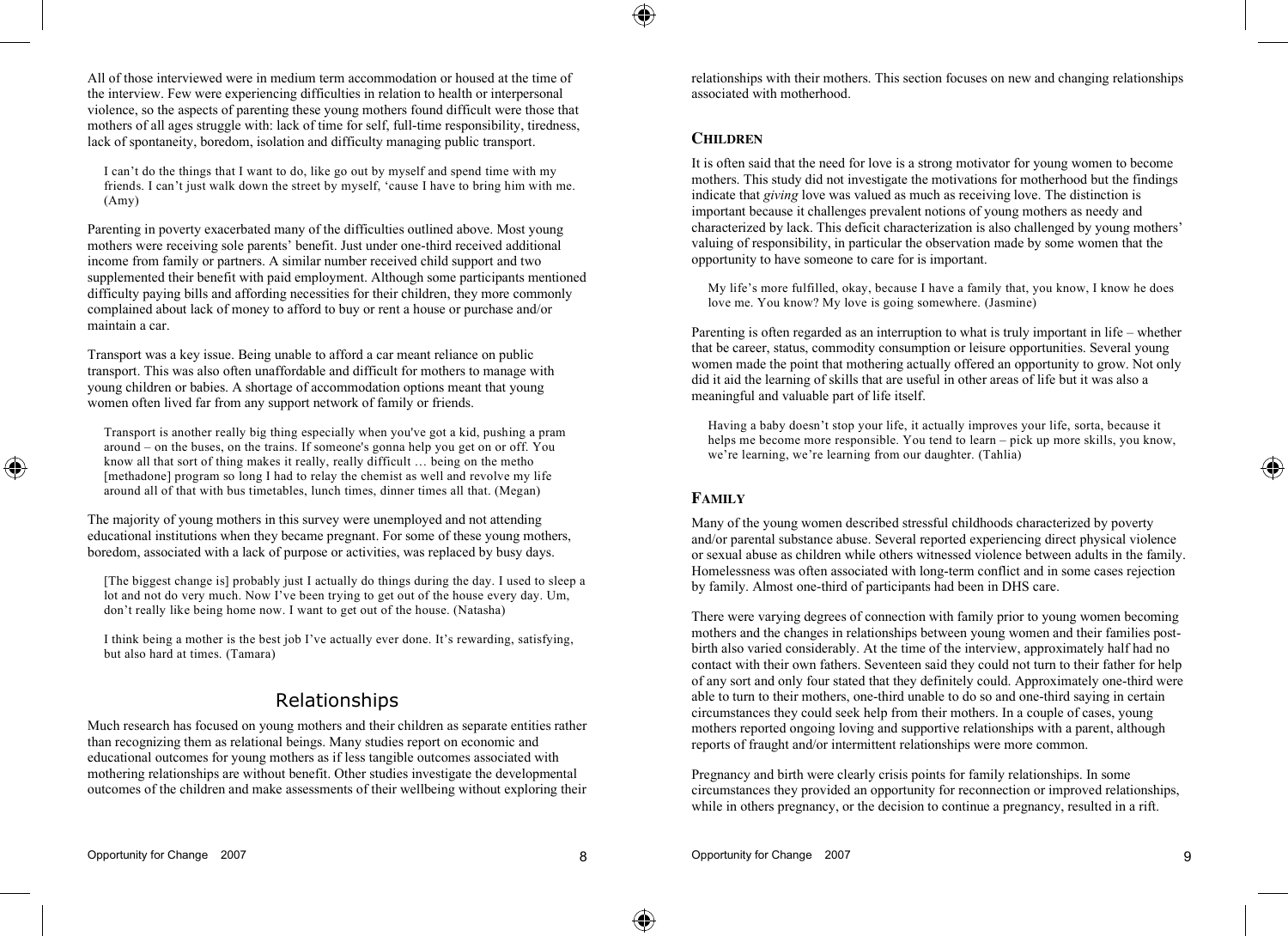Don't see dad at all. Because when he found out I was pregnant he told me I should get an abortion … And that, yeah, he doesn't accept it. And it's just not good enough. (Danielle)

Several young women said that either they or their parents had made moves to reconnect during the pregnancy or around the time of the birth. Almost all of the young women said that children should see their grandparents. Some attempted unsuccessfully to improve family relationships.

I decided to get back in touch with them because, because I grew up with like my family hating me, you know, just blaming me for everything. And, at least I want to let Tyson know some of his past and his family background as well … my mum used to call me until she found out that I had another child. So that's when it stopped completely. I went down there … and she didn't come out … and see me. I don't know how much longer I can cope with this. (Jasmine)

When I had her everybody wanted something to do with me. And then the novelty wore off. And then everyone had nothing to do with me again. (Nicole)

Just over half of the young women said that having a baby had improved their relationships with their family, usually their mothers.

I used to hate Mum's guts when I was younger. Just hate her for leaving dad and stuff like that. But ever since I had Tayla we get along like a house on fire. (Chrissie)

Family reconnection was not always entirely positive. Sometimes, moving back into the family home had a downside. Some young women resented their mothers' involvement and craved their own space to mother independently – a finding in common with many other studies (see Coley and Chase-Lansdale 1998). This sometimes led to young mothers leaving the family home again.

There can also be disputes over residency between grandparents and young mothers, especially where the young mothers are living with violent partners.

Several young women said that experiencing motherhood gave them perspective on their parents. One had apologized for her behaviour and another commented that once you are a mother you appreciate your parents more and accord them the respect you would like from your own children. Some young women gained more respect from their own mothers.

Mum [has] stopped talking to me like I'm a little kid now – she talks to me more like I'm an adult. She just started being a lot nicer, she started helping out more with things. (Natasha)

Just since I've got him back [from DHS it's got better with my mum]. Because I had to prove to everybody that I had changed for the better, and become a better person by getting Tyler back. She acknowledged it – said it to my face. I don't know why because she's a cold person. My mum got a bit more appreciative of Tyler and therefore she has to sort of appreciate me as well in return, if she wants to see Tyler. (Shae)

The possibility of improved relationships between young women and their families depends on whether previous problems remain or have been addressed. In many cases there were positive results when young mothers sought to reconnect with family. However, where there was violence or unresolved conflict, reconnection could result in further negative experiences.

#### **FRIENDS**

Nearly all of the young women reported changes in relation to friends. Such changes were due to new priorities, relocation and/or conscious decisions to cut off old ties. There were negative and positive consequences. Losing contact with existing friends was a common outcome. Sometimes the loss of friends was initiated deliberately and sometimes it occurred naturally. When it occurred naturally, and relocation was not a factor, this was usually due to the responsibilities of motherhood and a lack of common ground.

'Cause a lot of my friends don't have children, they can't understand where I'm coming from kind of thing, so I've lost a lot of friends in that way. (Amy)

Some young mothers felt they needed to stop seeing their old friends either because they didn't want their children exposed to certain behaviours or because they felt they were a bad influence. Cutting off old friends was associated in some cases with attempts to stop using drugs or alcohol.

I avoid seeing most of the people because they're just very immature and not really the sort of people I would want around Shannon. (Natasha)

[My old friends – it's just] party and drinking and drugs. And I'm like, I don't need to be around that. I've got a son to think about now. (Tamara)

While several missed having fun with friends, a number reported that either they had never enjoyed it that much or it no longer held the same appeal.

All my friends were going out … and I was thinking 'Oh, I remember them days'. Mum's like 'You've got to get out, just go and have some fun'. So I did go out … and having a baby, I didn't let myself go, I had someone else in the back of my head the whole night – I had my little daughter … and I just didn't enjoy myself like I did before … (Alyssa)

I say … 'no' to go out drinking, to go nightclubbing and stuff. They even offer for their family and friends to look after my kids but I don't trust [them]. No, I don't miss it at all. I've been there, done that. (Jasmine)

Losing friends could result in greater isolation but some young women formed new friendships with other young mothers. They said they had more in common with these more 'responsible' friends.

Sometimes you may find better friends out there that are that are family oriented [rather than] young stupid ones that just want to go out and pinch cars and do drugs and shit, you know. (Simone)

◈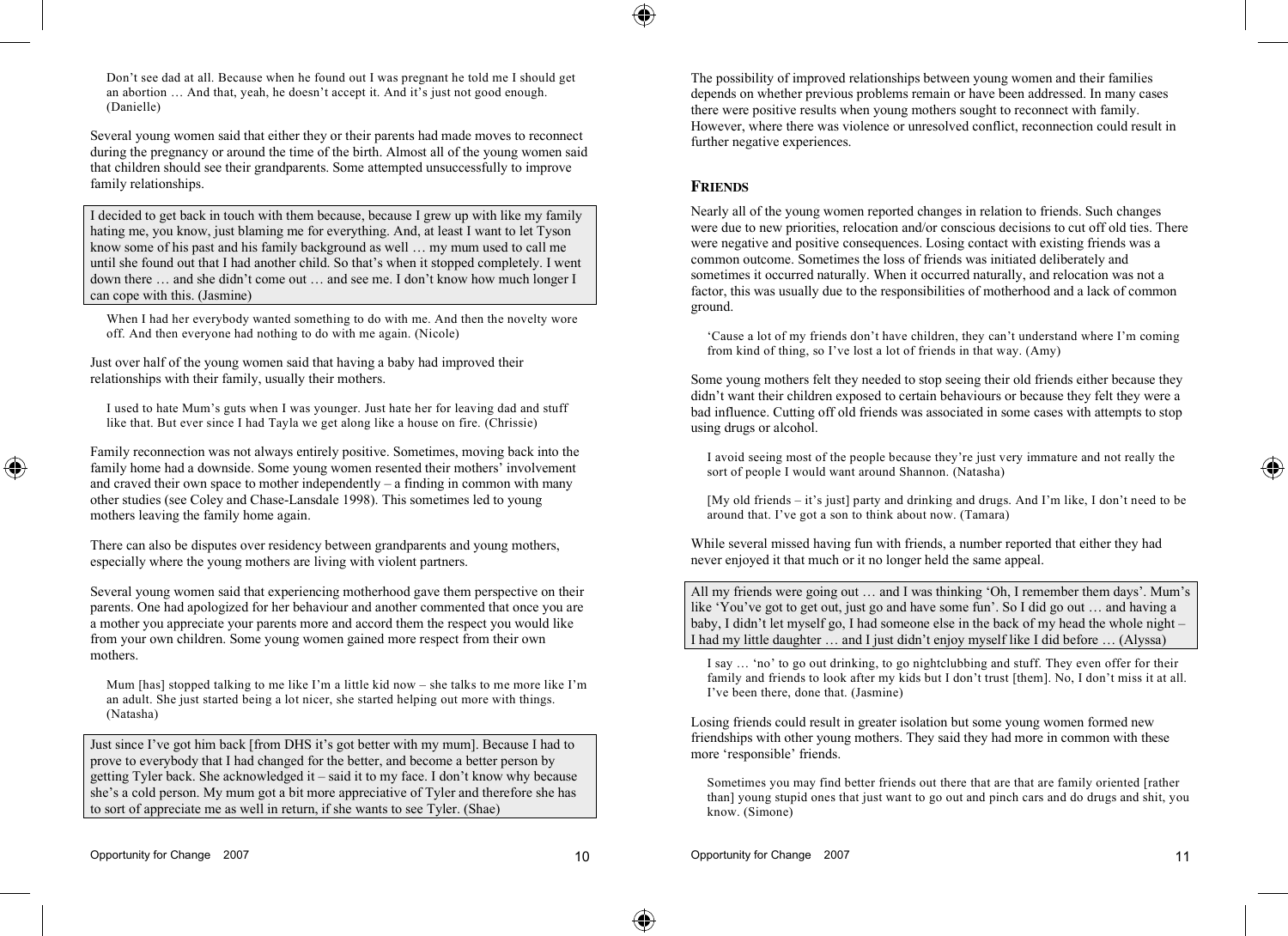Several young mothers reported that they met new friends at young mothers groups. Sometimes these friendships extended to meeting outside mothers group and lasted a number of years. A couple of women said that making female friends was a new experience, and mothers group was a safe place to take tentative steps in this direction. However, financial constraints and lack of transport often made it difficult to socialize.

#### **PARTNERS/BABIES' FATHERS & PARENTING**

Those who were single reported that parenting alone made the burden of care particularly tough.

The hardest thing? Um, having to do everything by yourself. Being a single parent. Like, getting groceries, that's a hard thing to do when you don't have a car or when you haven't got anybody to help you ... and paying bills. (Chrissie)

However, several of those with partners commented that their partners did not offer much parenting support.

Shannon's dad's been over like every day. Generally he just sits and stares at the television. He hasn't really changed Shannon's nappy that often … swear to God he's just a bit of furniture in my house. (Natasha)

A couple of young women spoke highly of the contribution of partners to parenting and described arrangements around care that indicated that some meaningful shared care was occurring. Single mothers were able to rest and socialize while children spent time with their fathers.

#### **PARTNERS & HOMELESSNESS**

◈

Young women's pathways through homelessness are clearly linked to their relationships with partners (Mallett *et al.* 2006). Parental disapproval of partners can be a reason for leaving home, especially when pregnancy occurs. Several young women identified such parental disapproval as a contributing factor in their homelessness. Women can also enter homelessness through their relationships with men who are experiencing homelessness. A partners' behaviour can also contribute to the loss of accommodation.

Intimate partner relationships are infinitely various, differing in form, importance, longevity and stability, to name but a few aspects. This diversity is often overlooked when we speak of young mothers' relationships. We often risk oversimplification at the most fundamental level – that of partnership status. Of the 24 women interviewed, 11 reported having current partners, 12 described themselves as single, and one was unable to say whether she was single or partnered. Of the 11 in a current relationship, nine said they were in a relationship with the father of their youngest child (five mothers had children to two different men) and two said they were with a new partner. Of those with current partners, two were married and two were engaged. This is not a representative sample but these numbers accord quite closely with recent Australian studies which

report that in Australia over 90% of young mothers are unmarried and approximately 60% are without partners at the time they give birth (Condon & Corkingdale 2002).

The interviews highlighted the diverse and shifting nature of young women's relationships with the fathers of their children and demonstrated that categorizing young mothers as single or partnered obscures the more complex reality of lived experience. For these women, maintaining an intimate partner relationship with the fathers of their children did not always correlate with living together, and living apart was not always indicative of a lack of romantic attachment.

I was 14 … and ever since we started going out, we always lived together – except for when he went to jail for six months. And then, yeah, we decided that it was best for the baby if we didn't live together full on as partners. And then when I needed the house he offered to move back in with us so we could afford to pay the rent and he wanted to be close to the baby anyway. (Nicole)

Of the 11 women in a current relationship, only six were living with their partners. A further three had partners who lived with them some of the time. Shifting accommodation arrangements were sometimes due to periods of incarceration – six said that the fathers of their children were currently, or had been, in jail.

Living away from partners was sometimes the result of other practical barriers associated with poverty such as overcrowding (if sharing the family home) or inability to access affordable housing. The constraints of government funded accommodation led to involuntary separation in some cases.

Pragmatism, emotional ties, or a combination of both commonly played a part in decisions about living arrangements. Where pragmatism led to shared accommodation with ex-partners, this sometimes led to the renewal of sexual or romantic relationships. Even separated women felt an obligation to accommodate homeless ex-partners for short periods when asked.

So when he hasn't got anywhere to stay, he pretty much stays at our house. And I sleep in the same room as the baby … He's there pretty much every day. (Amy)

This was sometimes at significant cost, for example when the fathers had problematic levels of drug use or exhibited violent behaviour that caused distress and jeopardized accommodation, throwing young mothers back into homelessness. For some, partners' spending led to another episode of homelessness. Several young women reported problems obtaining private rental due to past debt and/or damage perpetrated by expartners.

Sometimes I feel like I can't pay my rent, but if I don't pay my rent I will be homeless. Sometimes her dad uses money when he shouldn't. (Amy)

One-third of the young women reported experiencing violence from the fathers of their children. Two pregnancies were known to be, and two others were suspected to be, the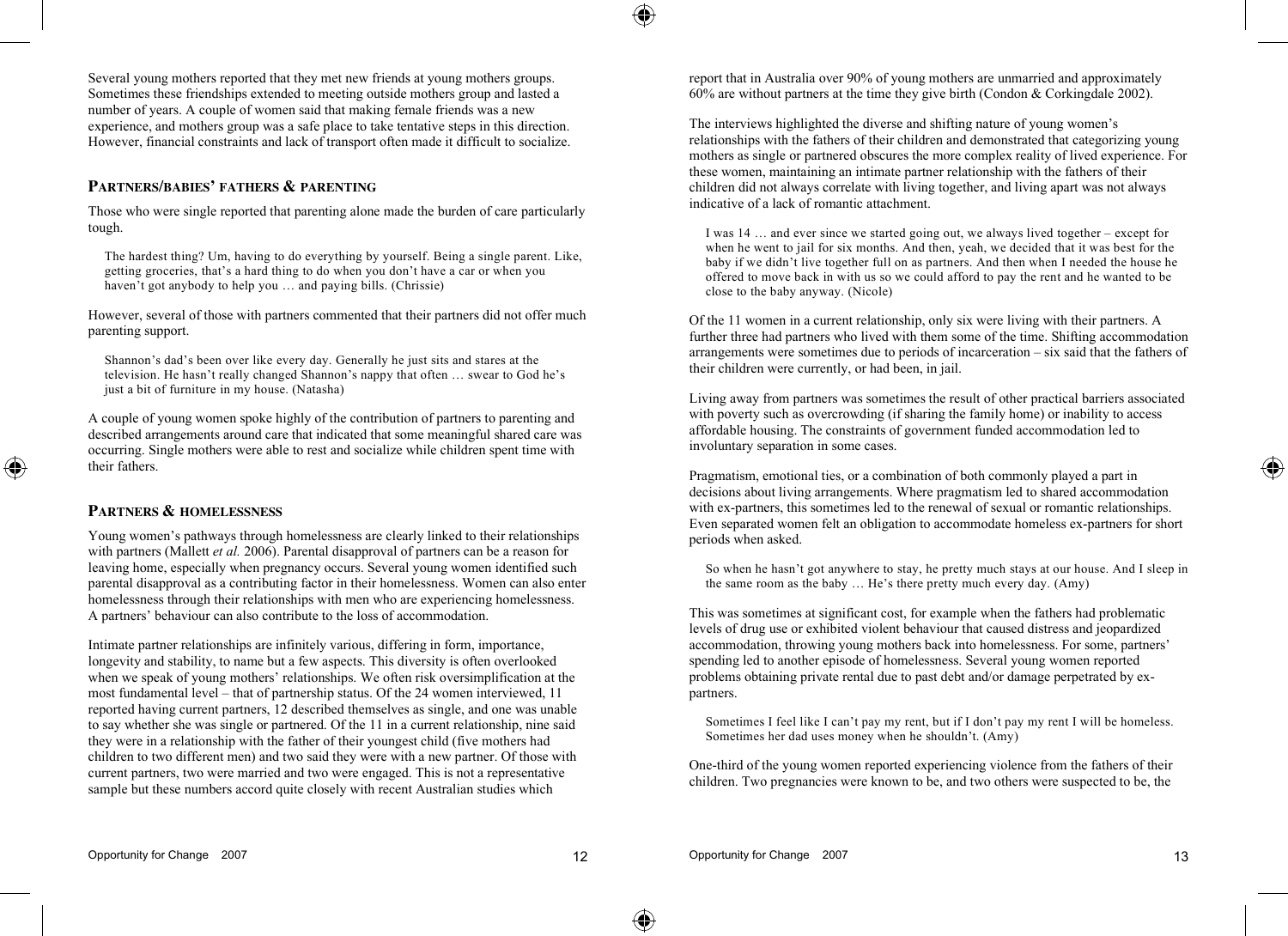result of rape. In two other cases, current periods of homelessness were associated with partner violence.

Because I just sort of escaped domestic violence, Sasha's father knew the address and phone number and it wasn't really a safe assumption for me to be there. But I was that sick of jumping from hotel to hotel ... And just moving around like that and it was *really* rough for Sasha – just sleeping habits, eating habits, toileting, everything went down the drain. (Holly)

## Health

Seventeen of the young mothers indicated that having a child made them care about themselves more. For some this translated into taking better care of their health but others found the demands of motherhood made self-care more difficult.

I've had relatives that have said that I'd probably be dead by now if I didn't have him. I probably would have, yeah, done something really stupid to myself because I never used to really worry or care about myself until I had Tyler. It took me to have him to realize that in order to look after someone else you have to take care of yourself. (Shae)

#### **PHYSICAL HEALTH**

◈

Mothers frequently mentioned improved physical health due to stopping substance abuse (see discussion below). A number of young women also reported that they 'ate better' and were more active. One pregnant young woman said that the biggest change in her life had been that she was now taking care of herself both physically and emotionally. Usually, those who felt they took more care of themselves said the impetus was the need to care for their children. Another factor was their improved sense of self worth.

I'm generally eating better, getting outside more. I always used to hibernate. You couldn't get me outside very often. I hated it – now I hate being in the house, I'd rather be outside. (Natasha)

On the other hand, several felt their health suffered due to lack of sleep and time to take care of themselves.

When something happens, if I hurt myself, I just say well I don't have time to go to the doctor's. (Amy)

#### **MENTAL HEALTH**

It is well established both internationally and locally that young mothers, including those in their early 20s, experience higher rates of distress, anxiety and depressive symptomatology than older mothers (Kendall & Peterson 1996; Quinlivan *et al.* 1999). More recent international and Australian studies find that adolescent mothers continue to have a significantly poorer level of mental health than both older mothers and teenage non-mothers (Liao 2003).

One-third of the young women said they had been diagnosed with depression at some time. Half of these had also been diagnosed with postnatal depression, as had one other young woman who had no previous diagnosis. This participant also suffered posttraumatic stress disorder associated with partner violence. There was one diagnosis of schizophrenia/personality disorder, one of schizoaffective disorder depressive type and one of anxiety. Young women were asked to fill out a Likert scale to describe their current mental health. Interestingly, reports of feelings of anxiety 'some' or 'most of the time' (n=18) were almost twice as common as reports of depression (n=10). Additionally, nine young women reported feeling fearful 'some' or 'most of the time'. None reported feeling suicidal although many had attempted suicide in the past.

Poor mental health postpartum is associated with lack of partner support and life circumstances – both salient issues for this population. A number of participants linked their depression to problems they were experiencing at the time.

I was depressed in the pregnancy I had with Luke. This one I'm actually … happier because my partner and I are together and we're engaged and I know he's not going to just get up and leave. (Tamara)

That's what makes me depressed a lot because I can't handle Tyson's tantrums because we're so enclosed in one little space, in one room and everything. (Jasmine)

Several young mothers told stories of rejection by parents either due to their pregnancy or prior to the pregnancy. They spoke of having to prove themselves as mothers to their families and the families of their babies' fathers. For those young women who already felt rejected, the experience and the perception of public disapproval were particularly distressing.

Young mothers felt they were judged more harshly than older mothers. They believed others viewed them as 'sluts' and 'bad mothers'. Social and parental disapproval had practical consequences such as discrimination and lack of support, and also contributed towards stress in relation to negative self-perceptions.

A feeling of isolation was common. A few young women indicated that they spent most days alone with their children and others mentioned loneliness as a problem.

I try to get outside so I don't go crazy … because I am by myself, there's no-one to talk to, you know what I mean, … so I will go out and get that interaction that I need and then I'll go home and I'll feel like I'm a new person again. (Alyssa)

However, as outlined earlier, many mothers reported improved wellbeing. Some found that having less time to dwell on negative things improved how they felt.

You're always thinking about your children and whether they're happy, a lot of the thinking about yourself is cut off once you have a child. (Simone)

⊕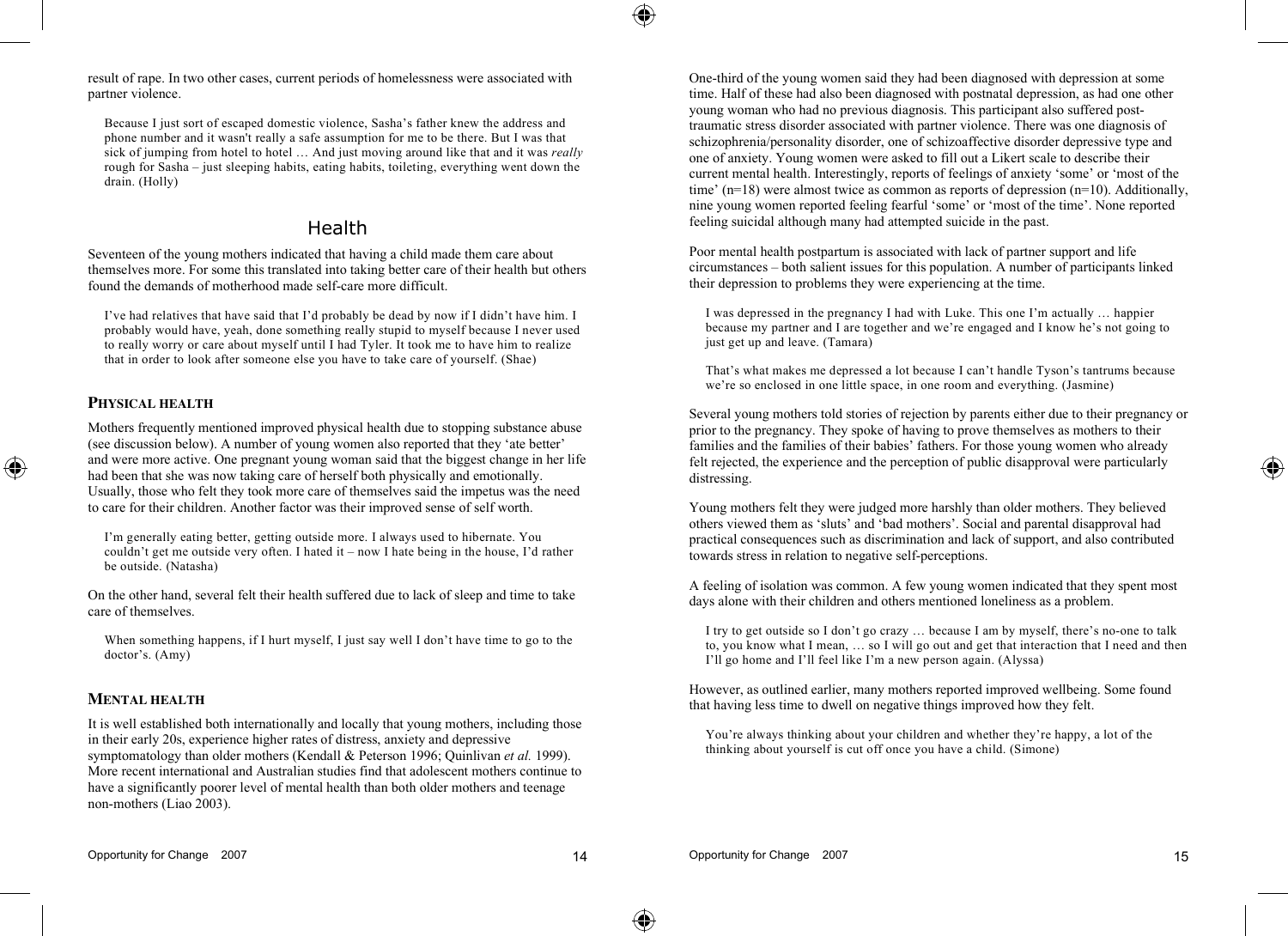#### **DRUG & ALCOHOL USE**

The relationship between drug and alcohol use and homelessness is a complex one. Simple cause and effect links fail to account for the often multiple reasons young people find themselves without a home (Mallett *et al.* 2003). However, certain patterns of substance use make it harder for young people to find and maintain housing or accommodation and stabilize their lives.

Young women were asked about drug dependency rather than drug use. Only 6 young women reported no dependence on drugs or alcohol at any time. There were 11 reports of dependence on marijuana, 10 on alcohol, 7 on speed, 5 on heroin, and between 1 and 3 on ecstasy, acid, cocaine, ice and prescription drugs. Of 17 who identified earlier dependence, only 3 felt dependent on any drug at the time of interview; 1 felt dependent upon marijuana and the other 2 were using either methadone or buprenorphin.

Pregnancy and parenthood were associated with changed substance use in two ways. For some they were reasons to stop using and for others, including those who had initially given up before becoming pregnant, they were important incentives not to return to drug use. Seven of the 17 who reported dependence in the past said they gave up *because* they were pregnant. Five of these had resumed drug use after the birth of their baby, often at reduced levels, but had since given up again, usually because of a second pregnancy. Young women who had overcome heroin addiction made the following comments:

I chose to lower my own heroin dose – I jumped off it a week before she was born. Knowing I was doing it for my child. There's no other greater incentive. (Megan)

I swore on Tyson, okay. I made a promise that I would never go back on drugs. (Jasmine)

It is important to note that self-reported drug use may be less reliable among young mothers due to fear of losing children to government care. However, the finding that the majority reported giving up the drug use they regarded as problematic and the associated circumstances of that cessation or reduction echoed those of a number of studies including Project i 3 (Keys *et al*. 2006; Quinlivan & Evans 2002). For participants in this study and Project i, reduction in drug use was associated with positive life changes, such as finding a new partner. On the other hand, difficult life circumstances or poor mental health were cited as reasons for temporary relapse in the past. Sometimes drug use was all that young mothers shared with current partners and this prompted a return to using.

The association between cessation of substance use and pregnancy/motherhood is clearly complex. Reduced use amongst these young mothers often occurred at an age when drug use tends to lower amongst young people generally. However, it is clear that pregnancy and motherhood provide strong incentives to deal with problematic drug and alcohol usage and studies consistently show pregnancy as a turning point for many young women using drugs (Bessant 2004; Quinlivan and Evans 2002).

## Housing, accommodation & support

In response to the proposed statement: 'having a baby has made it harder for me to get out of homelessness', 10 participants strongly disagreed and only one strongly agreed. More than half of the young women interviewed were living in transitional accommodation and most had applied for public housing. Seven were already living in public housing. Only one lived in the family home, with the remainder accommodated in community housing or renting privately. Many saw themselves as nearing the end of a journey towards stable housing.

The transitional house … has given me a next step up in my life, because it's like my permanent house the one after this step. Somewhere where I know I can, yeah, be stable and home rooted – a family home instead of just a house. (Shae)

While some thought that pregnancy or having accompanying children made no difference to their accommodation chances, in general it was thought that getting transitional accommodation was probably easier. Several had been temporarily accommodated in motels due to a lack of other options. This increased their isolation as they were often in areas where they knew no-one, without transport or daily contact with workers or peers.

It was only offered to me because I was a young mum not because I was young and homeless. (Tahlia)

It depends on the type of housing … [because] you go to real estate and you know if you're a couple with a child then it's a lot easier but if you're a single mum then it's a lot, lot harder. But if you go for transitional you know you have a score chart and the more problems you have, so if you're a single … you use drugs, you have mental problems and all of this … you seem to get more help. (Megan)

Private rental was perceived to be more difficult to secure both due to reduced income (for those who had previously held paid jobs) and discrimination against young (especially single) mothers. No doubt the booming rental market exacerbated the problem. Some young mothers said that having a baby forced you to take steps to secure more stable accommodation and ultimately housing.

It's made housing a really hard issue. … Well, I suppose it's made it easier because I'm on top of it … but at the same time I'd probably, if I was on my own and I was homeless, I'd be fine just on my girlfriend's couch or I'd be fine just in the caravan or you know. ... Now having her you know obviously I'd want to provide my utmost and … bring her up in a home. A nice, a safe environment, a nice home and … give her the best. So I need to work towards that now. (Holly)

1

◈

⊕

<sup>3</sup> Project i publications can be obtained from http://www.kcwh.unimelb.edu.au/projecti/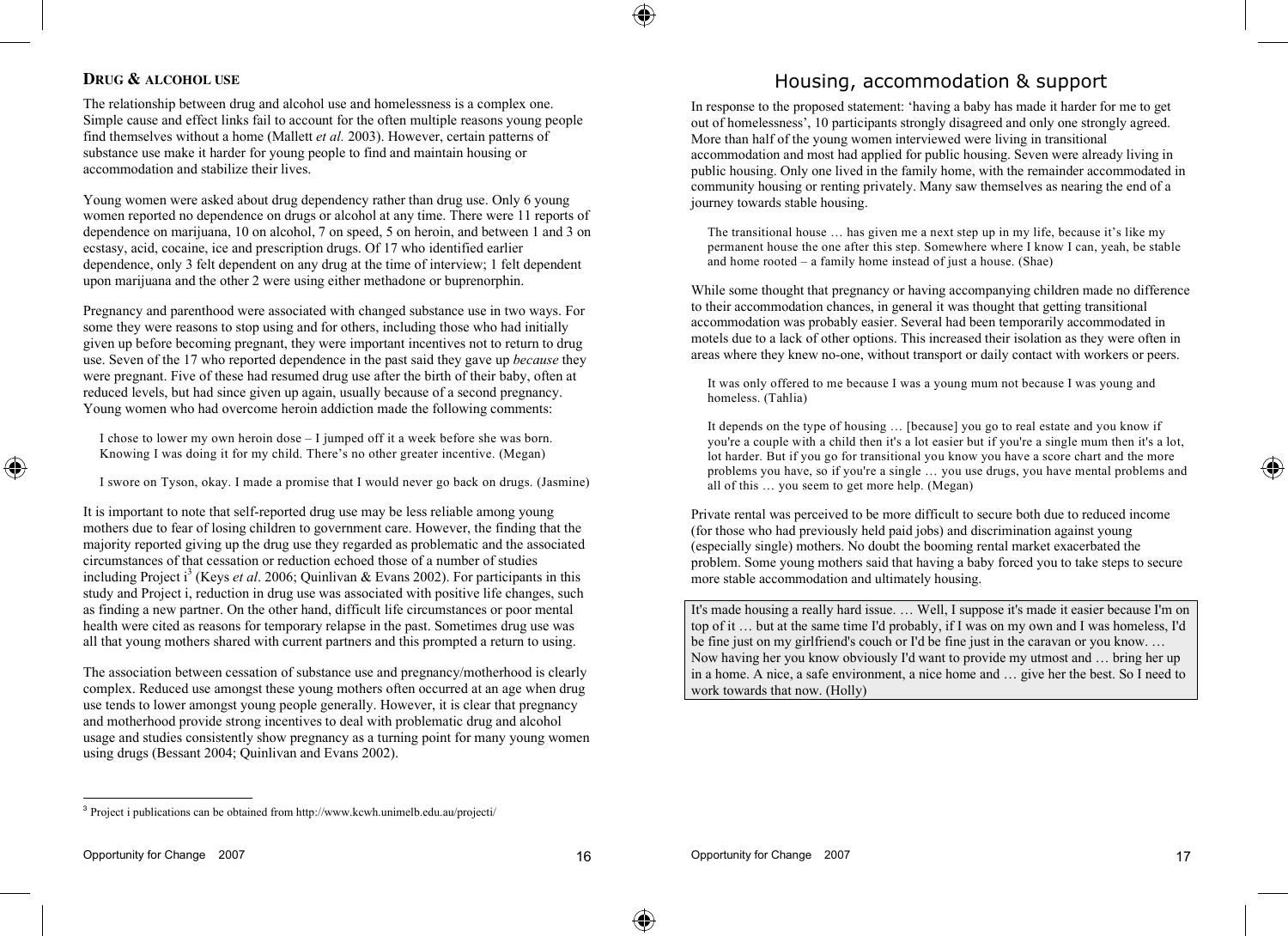## Future orientation & planning

Along with increased feelings of self worth, a new sense of purpose, and having found a place (albeit a stigmatized one) in society, came a greater focus on the future. Young women talked about having something to look forward to on a daily basis and in the longterm.

He's changed the way I think about life in general. Gives you something to look forward to and wake up for the next morning – reason to keep on going. (Shae)

I'm thinking about the future more … trying to find somewhere stable to live that we can stay for a while so that he doesn't – all I had was moving around all the time. (Natasha)

Young mothers spoke of feeling more focused and thinking more about what they wanted out of life. There was evidence of an increased optimism. The majority were able to articulate hopes and goals for the future. Mothers in different circumstances had differing experiences in relation to changing goals. Prior to pregnancy, a few young women were very committed to completing school (even when homeless), were career-focused and had strong desires to do well financially, or to travel. Some of these women had embarked on training, tertiary education or employment and found these plans interrupted by pregnancy. Often their response was that these plans were delayed but the goals were still achievable. Motherhood postponed plans but provided a greater incentive to succeed.

Having a baby's changed not so much what I'm going to do but how I'm going to do it and how long it's going to take now. (Natasha)

I think any situation that's thrown at you it's how you cope with it and what you want to achieve from it. So if my goals don't change then I'll still achieve just the same things, being a mum or not – makes no difference. (Danielle)

It's not just yourself … you have to think do you want a permanent house, mortgage things like that … like before it was just 'oh, I'll work in a fast food place' but now you've got to get your career on the line. (Tahlia)

However, a few felt that the lives they had originally imagined for themselves were unlikely to be realized. One mother of three said:

I wanted to do things. I wanted to go places. I, I wanted to *be* something. I wanted to have a good job, and that was really hard ... I don't think I'm going to get to travel ... I've always wanted to travel. (Hannah)

Some mothers, especially those who had babies very young, said they had never thought about the future before they had children because they were too young to do so. The majority of the young women in this study who had their first child under the age of 18 had already disengaged from school, as is commonly the case in Australia (Evans 2004). Those who had been dealing with significant individual and family difficulties, particularly if they experienced disrupted or truncated education or extended periods of homelessness or substance abuse, were least likely to have formulated any plans for the

future prior to becoming mothers. It was women in this group who reported that motherhood had prompted them to think about and in some cases plan for the future.

Emotionally I feel a lot stronger and a lot focused on what I want in life where beforehand I didn't know what I really wanted to do. (Kim)

Getting a job is a priority … [without my son] I probably would never have worked a day in my life. Just stayed on the dole. (Chrissie)

For a number of these young women hopes had become actual plans and in some cases they had taken steps to realize them. Some young mothers described themselves as planners, while others reported that they didn't really plan or that planning was pointless as their plans never worked out.

I'm a bit blasé [about making plans], honestly. I guess I do take it a bit too casually, when I should be a bit more affirmative in what I'm doing, instead of just letting it come and go. (Shae)

Having some stability in life allowed young women to look to the future and several had started TAFE or other training courses. Motherhood enhanced some young women's sense of agency while others were further disempowered by motherhood and ongoing poverty (Keys 2007). Common barriers to continuing education were lack of money, childcare, transport and parenting support.

## Summary: 'The best mistake in the world'

Just over half of the interviews  $(n=14)$  can be classified as primarily positive, with only 3 primarily negative. Two can be classified as neutral, with no stress on the positives or negatives. Five put equal emphasis on positive and negative aspects of motherhood.

The majority of the more positive interviews had relatively strong progressive narratives. These young women saw their lives progressing rather regressing. Those who spoke mostly of the negative aspects of parenting or who stressed equally the advantages and disadvantages of parenting tended not to have strong, coherent narratives. Rather than telling progressive or regressive stories these young women tended to talk about 'life being on hold' often while relating the pleasures of parenting. Alternatively they spoke of struggling to parent and achieve their goals. The two young women who told neutral stories spoke in fairly resigned terms and tones of voice without reference to the possibility of life improving over time.

In common with the findings of an Australian study that considered teenage mothers' autobiographical narratives, many of the stories in our study could be described as having what Frank Kermode has called a 'consoling plot', one which emphasizes the positive and allows 'the interpretation of the vicissitudes of life in a way that makes them bearable' (Kirkman *et al.* 2001:287). Additionally, almost one-third of the stories could be seen to have a 'redemptive plot'. In these redemptive narratives, young women described how becoming a mother had redeemed their lives. The prevalence of this type

◈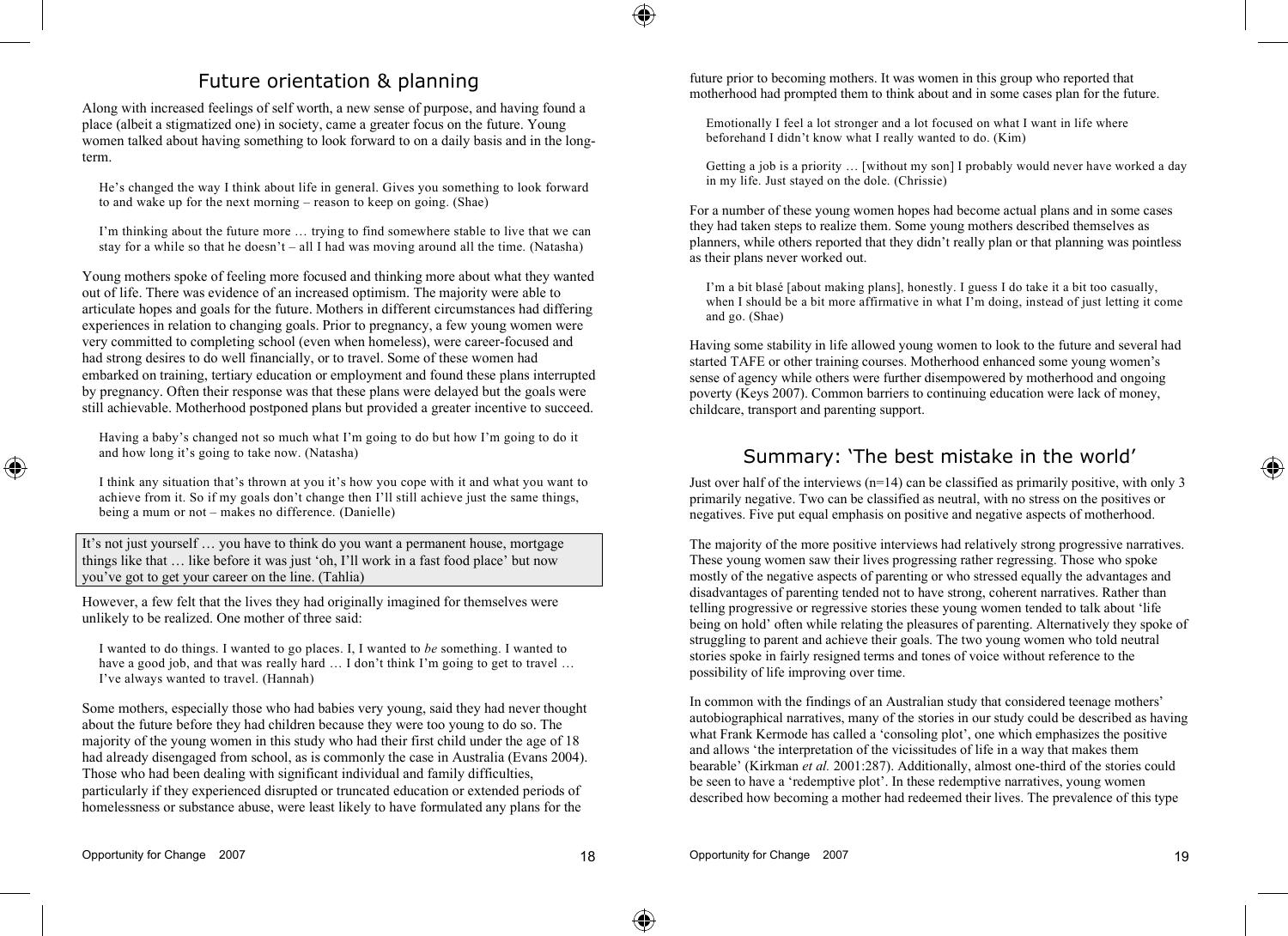of story may be related to the nature of the sample. Young women who had experienced homelessness may be more likely to think of themselves as having 'gone down the wrong path' than other young mothers, and therefore more likely to view motherhood as 'saving' them. Young women spoke of motherhood providing an impetus to stay on 'the right path'. Other studies have found that young mothers from disrupted backgrounds experienced motherhood as a context for moral reform (McMahon 1995; Murphy & Rosenbaum in Bessant 2003). The birth of a child was generally regarded as a positive turning point or 'wake up call'.

When you have a kid, I suppose, I don't know, it makes you wake up a bit. … [If I hadn't had my son, I'd] probably be in jail, I reckon, definitely. Because I'd just been on drugs and had no responsibility or anything like that. (Chrissie)

God knows, I'd probably be lying in a gutter or something. Oh, I'd hate to think what [I'd be doing] if I hadn't had Sasha. She's definitely an incentive in life. (Holly)

For most young mothers the redeeming features of motherhood were an unexpected outcome but one young woman described choosing to go ahead with the pregnancy as a strategy to improve her life.

[I wanted to have the baby] Just to sort of make me grow up a bit, because I was getting in a bit of trouble and thought that it'd keep me out of trouble. (Chrissie)

A couple of young women understood their children to be timely gifts from God.

When I fell pregnant I thought, you know 'God has given me this baby for a reason' because I did see myself as going more down at the end of the drinking stage … otherwise God knows where I would be now. (Alyssa)

Something told me that God was trying to give me a gift. And when I had Paige it was like at the right time in the right place in my life and I just knew it was meant to be so. And I was blessed with an angel. (Megan)

Becoming a mother meant both opportunity and constraint. Motherhood could provide great rewards, but the difficulties associated with mothering in less than optimum circumstances prompted several young women to state that life would have been easier had their general circumstances been better. Only three participants thought they may be too young to be mothers. Financial security was of greater concern than age.

Disadvantages? I think maybe putting my life on the hold for her. I think … if I could turn back I wouldn't turn back, but if I could do it a different way in the first [place] I think I'd rather have money behind me. A secure house and a car, license, just have money aside. … If I wanted to have another baby, I think I'll plan it before. (Alyssa)

Just really think before you decide to have a kid. Just make sure that you know that's what you really want. Whether you know, you're gonna be stable enough and stuff ... *really* think about it. Make sure that's the decision, the path that you want to go because it isn't easy. (Jade)

## **2. Key Informants: Challenges and Achievements**

Ten key informants were interviewed. They were asked about the main issues they saw young mothers dealing with and how well current service arrangements were able to support young women who were managing homelessness and pregnancy/parenting. They were also asked about their perceptions of the changes brought about by motherhood and whether motherhood presented a particular opportunity for timely interventions around homelessness and associated factors. The main issues key informants identified can be categorized under the following headings:

- **Identity**
- Developmental issues
- Social isolation
- Poverty
- Health and wellbeing
- Partners
- Overcoming the past

These were the contexts in which young motherhood operated. There was considerable overlap between the issues described by the young mothers and the key informants. Young mothers' quotes have been incorporated into the findings from key informants' interviews where appropriate. Where the subject has been extensively covered in Part 1, only new information will be included here.

## Identity

Many of the changes young mothers experienced were due to their new identities as mothers. Motherhood provided a positive identity, offering meaning, purpose and a (contested) place in society. Identity is a key issue because it provides a context and an impetus for change. It is also a factor that needs to be taken into account in the provision of services.

Key informants generally supported young mothers' contentions that their new identity as a mother empowered them to speak out and to take action. It accorded them a sense of authority and entitlement.

We've had a young woman who was sexually assaulted by her father as a teenager … and had a very new baby, just a month old. And last week she contacted her father who she's not spoken to for all these years and it's just really interesting that she felt the need as a mum, the power, to contact the father and perhaps there's more of an idea for her that she's more an equal to him now. I don't know that that is going to be maintained but it's something that she was brave enough to do because of her change in her identity. (KI6)

One informant pointed out that pregnancy and early motherhood were points in time when all women renegotiate roles and relationships in their families of origin (KI1). Several key informants said that those who have children very early try to establish their identity as a parent before they have established a strong sense of their identity as an

◈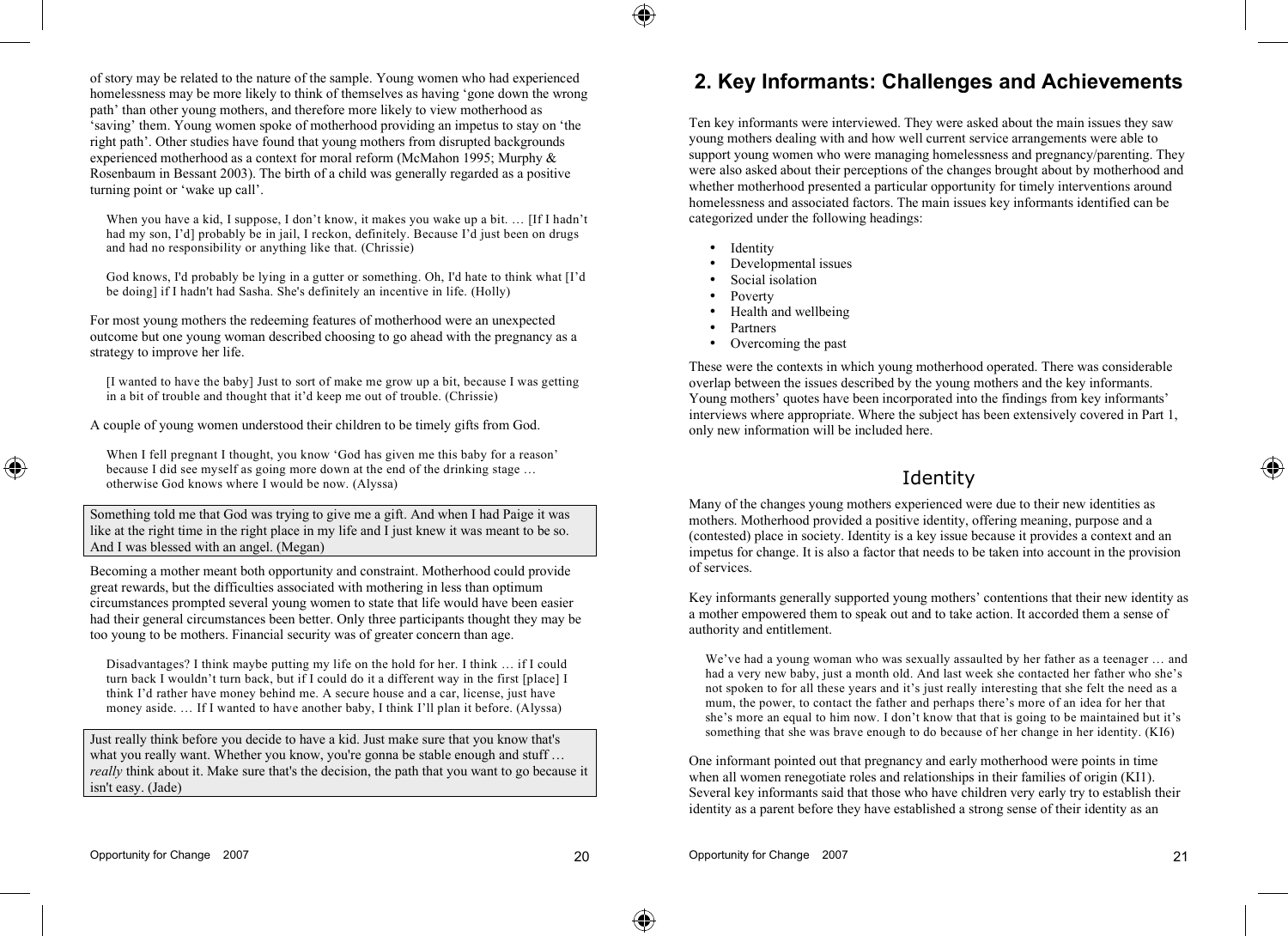individual. Parenting provides a strong identity in the short-term but a couple of informants thought that having motherhood as the prime source of identity could leave young women struggling to see themselves in any other roles once their children no longer needed full-time care.

I think this is something we are really learning more about at the moment, around the adolescents developing identity and what it means for them to become a parent when they're still 15, 16 [years-old] and don't necessarily have a strong sense of their own identity already. (KI1)

And even being homeless, young people can still go through that process of addressing their milestones. Parenting at a young age just catapults somebody into another agenda that sometimes their identity then becomes entirely focused around being a parent rather than a person in their own right. (KI9)

## Developmental issues

Most informants stressed that although age was *not* the most influential factor in a young woman's ability to parent and cope with the life change associated with motherhood. developmental stage did play a role, particularly for the very young.

If you're 15 and you've got a baby and you're 20 and you've got a baby … you know, there's a lot of developmental differences. (KI9)

While young mothers reported stepping up to, or even relishing, their new responsibilities, a number of workers commented on how young mothers struggled to 'make the leap' from being unencumbered teenagers to being responsible for the welfare of a dependent.

They're still teenagers. They still want that experience of being carefree and not responsible. But when you layer that with having a baby and knowing they have to be responsible. They try really hard to work the two into it … and sometimes they get it all stuffed up. (KI2)

#### **RELATIONSHIP TO THE FUTURE: CONSEQUENCES & PLANNING**

Key informants were quite divided in regard to how young mothers tend to relate to the future. This reflects young mothers' wide range of differing orientations to the future. Some informants thought that young mothers tended to have much clearer goals than non-mothers of the same age. However, two informants identified 'across the board, a really obvious lack of interest in planning, or lack of ability to plan' (KI1) which they thought may be developmental. There was a perceived lack of ability to articulate and to conceptualize the future. This was a key finding in a recent Victorian study of young mothers (Morehead & Soriano 2005). One key informant stressed that for some, a failure to conceptualize the future was associated with an inability to think through the consequences of major decisions. Young women in our study talked more of hopes and goals than plans. The majority described plans, and even planning, as being on hold. Only a third had mapped out plans for future education and employment. This may accord, not only with developmental stage in regard to the younger mothers, but also with many older women's experiences of early motherhood, where life becomes focused on the home and family.

A number of informants reported that, although some young mothers had crises of confidence over their ability to parent, they seemed to just 'get on with it'.

They're a lot more clear about decisions that they want to make in their life because they're thinking of another person, and as I said, I just see them relax a lot more, they're a lot more self assured, and they're happy, like yeah, there are moments of complete happiness. (KI3)

Probably for the first six months – [the pregnancy] wasn't planned so they don't plan anything in their lives. They just go along with it. They're quite relaxed about it. They enjoy it. (KI10)

'Just going along with it' could be the upside of living in the present. A few informants commented that young women often did not fear childbirth and the reality of a baby did not hit until after the birth. Equally, they did not always prepare for birth or the arrival of a baby – a less positive consequence of living for the moment. One young mother said childbirth was out of her control, therefore there was no use planning for it. Some young women expressed helplessness about influencing the future, suggesting that there was no use planning as plans never worked out anyway. Such views are probably informed by a lack of control experienced in the past, rather than solely being an expression of developmental stage. One informant pointed out that living day to day occurs when daily life is a matter of basic survival.

Generally if any young person has been homeless for a long period of time, planning is not really a major issue. You know, time has no … meaning. (KI5)

Another issue that could be associated with developmental stage was the fact that some young women inadvertently put their children in risky situations. The two informants who raised this issue stressed that many young parents were acutely aware of the need to ensure their children were in suitable care but the circumstances of some young mothers' lives meant that it was extremely difficult to provide optimum safety for their children despite their best intentions. For some young mothers, a lack of ability to foresee consequences may combine with their circumstances to result in children being at risk. One informant commented:

None of them ever harmed their babies … they were quite protective of their children but they quite often would leave themselves and their babies in unsafe situations – just going to places that weren't safe. (KI10)

However, some young mothers reported moving away from unsafe situations.

We used to get help from my partner's mum ... I won't allow her to see him now because she does drugs. I want to protect my children. (Tamara)

◈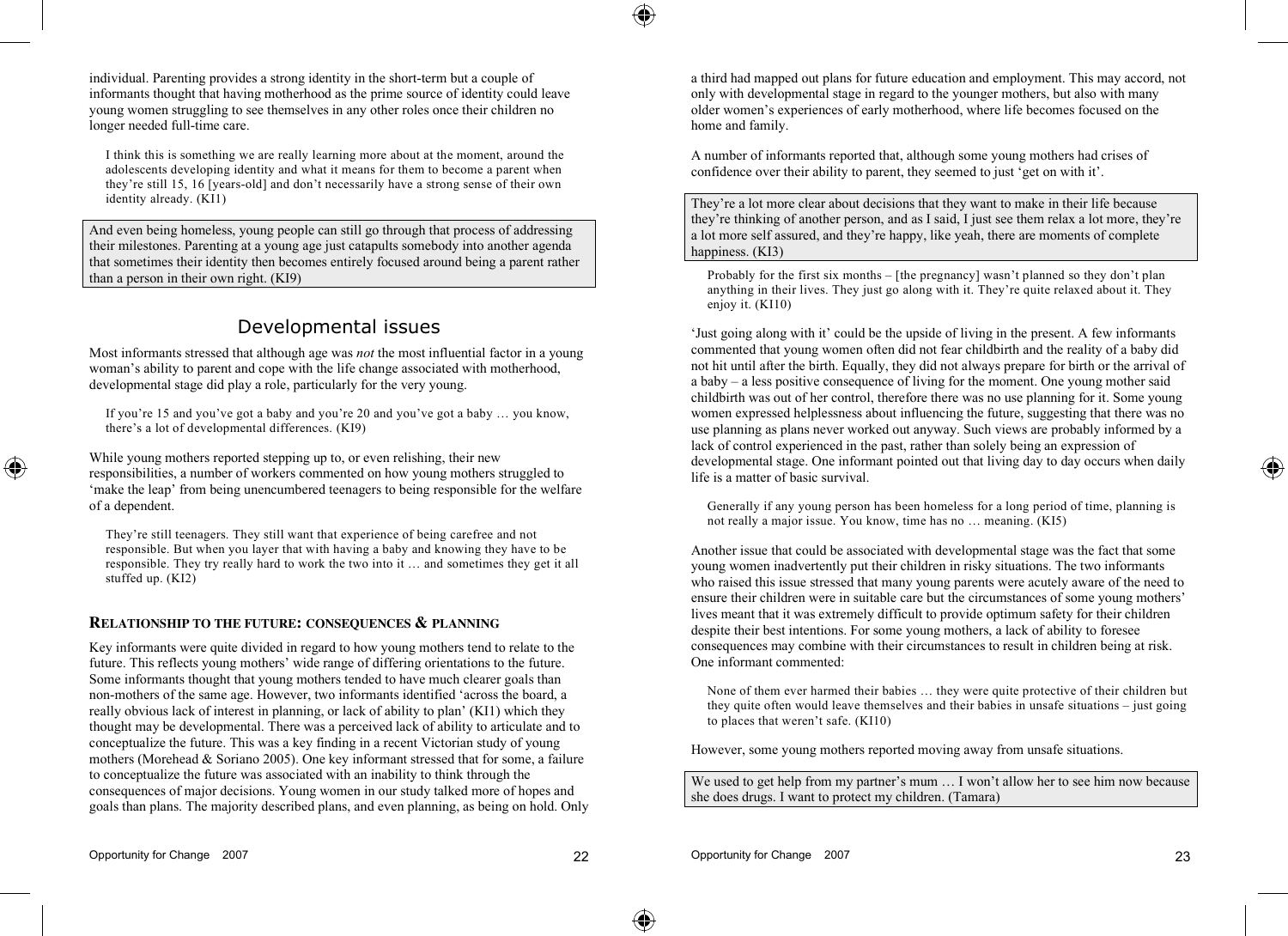### **TRANSITORY RELATIONSHIPS**

Relationships among those in their teens and early twenties are often quite transitory; a number of informants talked about how these relationships contributed to homelessness.

If a young person moves in with a partner whose name's on a lease and then things break down and the partner moves out, the young woman is almost certainly going to be evicted. Moving in and out of relationships in itself can end up with quite a high risk of homelessness because at some point they'll move out of a relationship and there's not another place to move to. (KI1)

## Social isolation

Isolation was the issue most frequently raised by key informants. Their assessment that it was common and detrimental was backed up by the young mothers' stories and previous research (e.g. Rogers & Allwood 2005). Some of the positive changes in relation to selfperception, identity and even behaviour, can be counteracted by disconnection from partners, peers, family and the community.

Motherhood does increase their sense of worth within society because they do have a sense of belonging and responsibility … but at the same time, especially for those really young mothers, it can be quite isolating … loneliness does play a huge part, especially with transport and childcare issues. (KI6)

Key informants stated that social isolation could be particularly extreme for those young women from CALD, particularly Vietnamese and African, backgrounds who were sometimes ostracized by their communities as well as their families.

We were really surprised when we heard young women saying to us 'I can't speak to the women in the street anymore, they look away from me'. Some of the older women in the community might look away from them. And because they know of their situation it's just there's no privacy around that. (KI8)

Some young women did have positive interactions with community members; having a baby opened up a point of connection that being a homeless teenager did not.

I've had many young women say that 'I feel more connected to the community' by people walking up to them and commenting on the baby, [and] talking. (KI3)

Community connection was seen to be an important factor in providing an enabling environment for change. Young women who were accommodated in areas where they had no community connections or felt they didn't fit in suffered from a sense of isolation and often had reduced access to social support.

At the moment I live in snobsville … and I think all of the mothers think they are better than anyone else. I walked into the kinder across the road from where I live and the teacher basically told me to get out. … She pretty much told me I was not welcome at that kinder … I had just moved into where I was. I had extremely low self-esteem and I

didn't need that. I don't think that I dressed like someone that lives on the street. (Hannah)

At the broadest level, young mothers commonly experience (or perceive) societal disapproval in relation to their status as young mothers, single mothers, welfare recipients and/or homeless young people (e.g. Kelly 1996; Kirkman *et al*. 2001; Hanna 2001).

Key informants agreed that young mothers suffered from discrimination. As one informant observed, 'Nobody says congratulations' when a young woman announces a pregnancy, planned or otherwise. There are assumptions made about intentionality and motivation for having a child, particularly now there is a substantial 'baby bonus' involved. Both key informants and young mothers expressed incredulity at the thought that more than the smallest proportion of young mothers might set out to get pregnant in order to qualify for the bonus.

Some informants thought that young women's expectations of judgmental attitudes meant that they perceived them even on occasions when they were not necessarily present.

Sometimes they've created a story in their mind about what someone's thinking and the person might not be thinking that at all, they're just walking down the street. But because of they've become so self aware about that, they become kind of cued into it. (KI9)

### **FAMILY**

The young mothers in this study were a group characterized in the majority of cases by family conflict or disconnection, a situation that could be exacerbated by geographic isolation from the few social contacts they had maintained.

Key informants supported the young women's claim that family connection was particularly important around the time of arrival of a new baby and that both young mothers and their families often attempted to mend relationships at this time.

There have been some really good reunions … It does open up for people to get back in touch … in some cases the circumstances that are already there that caused them to leave in the beginning haven't gone away and are never going to go away. (K10)

They're still looking for acceptance from their family and … that family could be a whole variety of people. Not necessarily mum or dad. It could be grandparents. It could be an aunty or uncle. Acceptance is what they're after. (KI5)

While key informants noted that it was frequently a time to develop shared understandings, they also recognised that reconnections were not always successful.

#### **FRIENDS**

Key informants also agreed with young mothers about likely changes in relation to friends. They reported that the sense of loneliness associated with losing a peer network can indirectly put young mothers at risk of further homelessness.

◈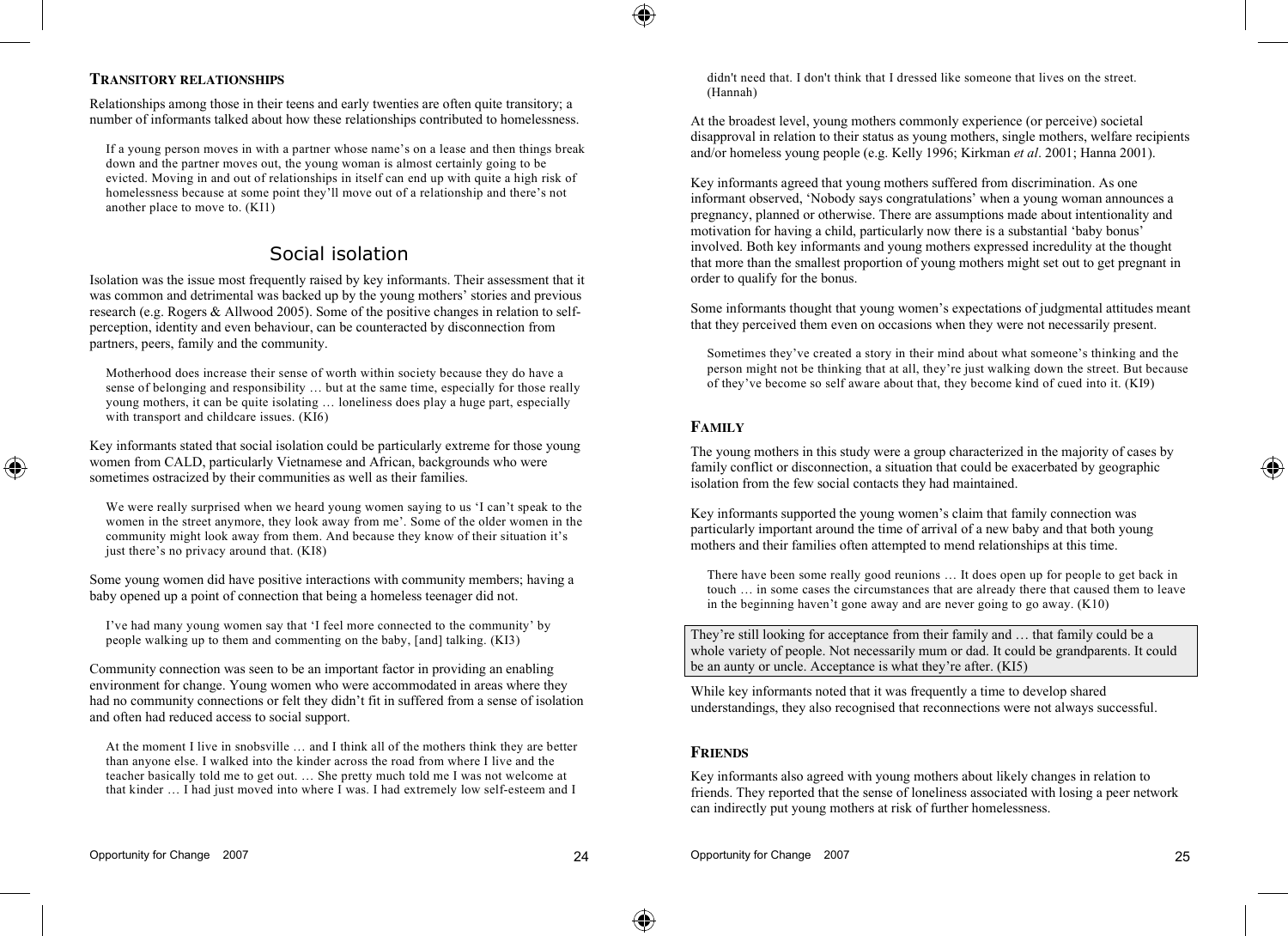For a young person who's lost that previous peer group and there is a vacuum they're very vulnerable then to whatever is being offered and so they're very vulnerable to moving into quite unstable relationships or risky relationships or behaviours or networks. Homelessness can certainly be linked in with that because if they throw all their energies into this relationship … [they] move in with somebody who then says 'look, this is not working, I'm moving out'. There's rent in arrears … his name's on the lease not hers, she's evicted because no rent's been paid. (KI1)

## Poverty

There is no simple cause and effect relationship between young motherhood and poverty (Shields & Pierce 2006; Bradbury 2006; Geronimus 1997) but poverty was pervasive in the lives of all of the young mothers interviewed and it underpinned many of the problems they experienced. It was so obvious a contributing factor that it generally remained unspoken, with key informants talking about the outcomes of poverty without feeling the need to explicitly discuss the causes of poverty.

Family poverty, resulting in overcrowding, sometimes contributed to young women leaving home and being unable to return. It also hampered family members' ability to offer financial support. Poverty was the primary reason young women needed to seek government funded or provided accommodation or housing in the short and long term.

The costs associated with training and education, such as childcare, reduced the likelihood that young mothers would realize their educational or employment goals. Inability to afford a car or pay for public transport made it difficult to keep appointments or engage in education, training or employment.

I'd like to probably go and do courses on computers but you don't have spare money when you're a mother. (Tamara)

One thing I'm having a problem with at the moment – trying to find somewhere that will either give me a loan or let me pay off getting a car fixed…It's absolutely killing me at the moment especially [as I'm] starting to get a lot bigger in my pregnancy and I'm studying full-time at the moment. (Jade)

Stress related to living in poverty appeared to affect health and wellbeing and made it more difficult to avoid problematic drug or alcohol use. Poverty kept young mothers in unsuitable environments and made them vulnerable to negative relationships.

Centrelink payments, even when supplemented by financial contributions from fathers, did not adequately meet accommodation and daily living costs. Some young mothers had not learnt to cook or budget, which left them reliant on take-away food at significant cost to their health and their finances (Rogers & Allwood 2005). Difficult financial situations were made worse by lack of knowledge or experience in budgeting and financial management.

I was going out and doing the shopping and paying the bills and a 15-year-old doesn't know nothing about bills and what has to be paid … All that came quite as a shock to me. (Kayla)

They're having this baby that supposedly they need to purchase things for and they want to be like every other mum that they see in the shop. So they will put themselves further into debt. It comes back to if there's that history of homelessness they're wanting to provide way and beyond what I would deem they need to. But that's what they need to do because there's that sense of that's how I'm a good parent and … I love my child. So … they will go out and blow it. (KI5)

Perhaps most sadly, poverty curtailed agency. Young mothers were commonly buoyed by a sense of optimism but poverty was likely to frustrate many of their hopes and plans. However, brokerage funds for education and training costs, programs providing guidance in financial management and related life skills, and assistance with private rental costs are helping to alleviate the effects of poverty for some.

We had one young woman go to a private academy and there was a huge enrolment, upfront fee, that wasn't subsidized and she wasn't eligible for another Centrelink loan because she'd previously had one. Finally the academy has realized the difficulties that this woman's under and decided to waive some of her fees because she can't afford … the fees. She's just not eating at the end of the day. So, yeah, there are huge sacrifices in going back to work or study I guess. The costs of it can be huge. (KI8)

## Health & wellbeing

For young mothers, poor mental health and substance abuse were common and serious issues that tended to eclipse any focus on physical health. Depression is associated with isolation and lack of support (e.g. Bogard *et al*. 1999; Robertson *et al*. 2004) and as discussed above depression was experienced by a number of young mothers in this study. Post-natal depression often goes unnoticed in the homeless population, according to key informants.

However, despite the common experience of isolation and the increased possibility of depression among young mothers, key informants reported observing reduced incidence of self-harm and suicide attempts among young women after they became mothers – a view supported by young mothers' stories. Moving into adulthood and moving away from negative life experiences (at home and while homeless) may well play a part, but motherhood was also identified as a contributing factor. Informants commonly agreed with young mothers' comments explaining that children were a reason to go on living. They also mentioned the desire to protect children from witnessing self-harm as a contributing factor to the reduction in self-harming behaviour.

If something else occurs in their life that impacts on their ability to parent or their belief of their ability to parent, I have known them to begin self harming again [but] with an awareness of the child – they know that, well, it's okay because you know the baby's asleep. (K5)

◈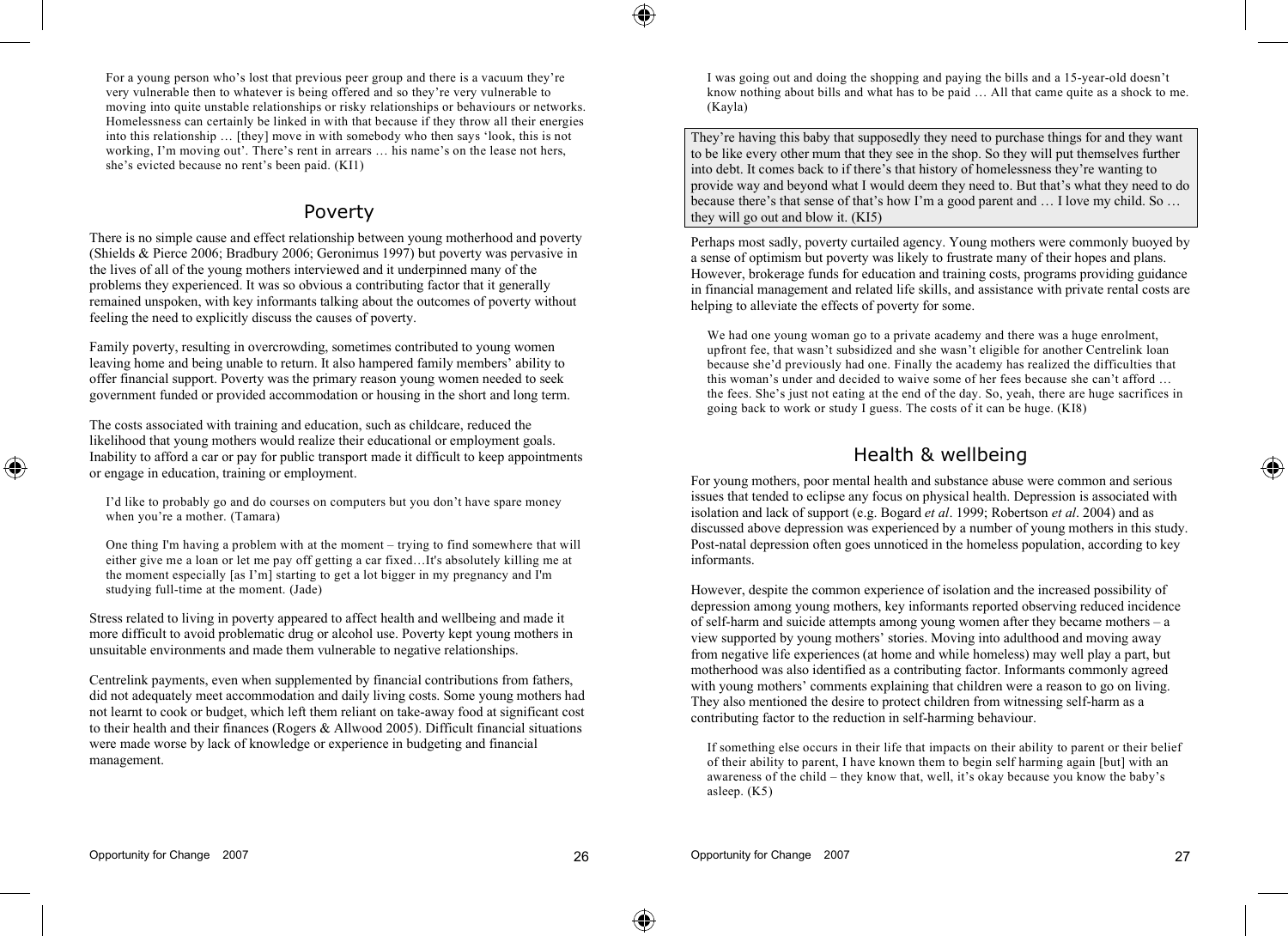Key informants said that most of those using drugs or drinking at problematic levels attempted to stop, and many succeeded, although a good proportion of these relapsed.

It may decrease but — to actually give up all together, there might be, you know, in times where their coping is not so great, they'll resort to that and relapse ... there's not so many that actually remain completely free from it. (KI6)

The father of her child, had actually overdosed … he went down that path of destruction, of suicide. … The curtains were down and she'd done two or three bottles of beer before midday and the child was just running amok and we just had to hang in there and work through it. But the knowledge that she had [a] child helped her to not go over the cliff if you like ... she's now doing a social work studentship. (K2)

## Partners

Key informants made it clear that it was difficult to generalize about the partners and expartners of young women. They supported the finding that partners can have a significant impact, either positive or negative, on young women's and children's wellbeing, regardless of whether they are the father of the child.

Some cut and run. Some hang about but [are] not too sure [of] the role that they're supposed to be playing. Some play a role that's quite abusive and there are some that really fall in line and become fantastic fathers. (KI2)

We see benefits and disadvantages in different cases. They're actually receiving two incomes or an income. There's a bit more support I guess for some. We've seen some fantastic support from fathers in the past with parenting roles and a real willingness to learn some parenting skills ... But then there's obviously disadvantages too where dad's been involved. We've had children exposed to violence. We've had problems with partners being involved where they've kind of been freeloading, and they're almost another child to the mum. … We've had fathers that have been heavily substance using as well around the children. (KI8)

The most frequently identified problems associated with partners were those of violence and controlling behaviour. Several key informants noted that prospective fathers could be extremely protective of their unborn babies and this could manifest as controlling behaviour.

He actually said to me 'I laid down the law and told her she can't go out after dark'. And while I challenged him he still could not see it. 'It's not actually about her it's about my baby'. … And he's basically saying well, 'you know, she can't protect herself, she can't look after herself'. And I said 'how'd she get to this point? She's doing alright. I think she knows how to look after herself and can actually make a decision'. 'Oh, no, she can't. She's pregnant. She's having my baby'. (KI5)

This sort of controlling behaviour was also reported by a number of young women. However, both young women and informants said that in some cases motherhood actually empowered young women to resist such control.

All the young women I've met actually it's on their terms. … And they get quite determined about what the relationship is going to be when the baby comes and they kind of set the agenda and that might mean the contact with the child, parenting support, financial. (KI3)

I know he felt 'She's having my baby, she's not going anywhere' so I thought I can't have anyone walk over me like that. I want to show my daughter to be strong as a woman. (Alyssa)

While the young women in this project who had experienced violence from partners had been able to extricate themselves from these relationships, key informants observed that domestic violence was a huge problem.

Domestic violence is huge. And it seems young women are lacking understanding of what domestic violence is and what a healthy relationship looks like. A lot of our young women are coming from traumatic and abusive environments so the concept of what a healthy environment is not really there … They always seem to attempt to reconcile with an abusive partner. (KI6)

One informant said that it was common for young women to enter homelessness as a result of sexual assault. Sometimes this assault resulted in a pregnancy, as in at least two cases in this study. However, what the informant clearly identified as sexual assault was not always recognised as such by the young women involved.

Key informants generally thought that young fathers (and most men who father children with young women are not considerably older) deserved more attention, whether they were heavily or peripherally involved with parenting. They observed that services, mothers and maternal grandparents often sidelined young fathers.

The young father in some ways was a bit off the hook with responsibility. There wasn't an expectation. Probably because the experience of a lot of workers is that he probably wouldn't stick around. (KI1)

There were a number of issues pertaining to the outcomes for young mothers and for the young fathers themselves. For example, fathers could be under enormous pressure to leave school; many had no models for a happy family life and no assistance in developing relationship or parenting skills. Additionally, they were often torn between peers and their own partner; unlike young women they did not gain access to new, more family focused peer groups.

And there is a lot of pressure. You know, do you come out and play footy, come and have a beer with the boys and that's pretty difficult for a young dad to resist even if he's really keen. (KI1)

So the baby was born. Mum tail spinned right down into a mental health problem. She was put into hospital and he literally looked after that baby from three days old. And was doing really well. But then when mum got back on track he dropped his basket and he needed to be supported too. They didn't stay together as a couple but they certainly stayed together for this child. They're very good friends and they support each other as parents. (KI2)

◈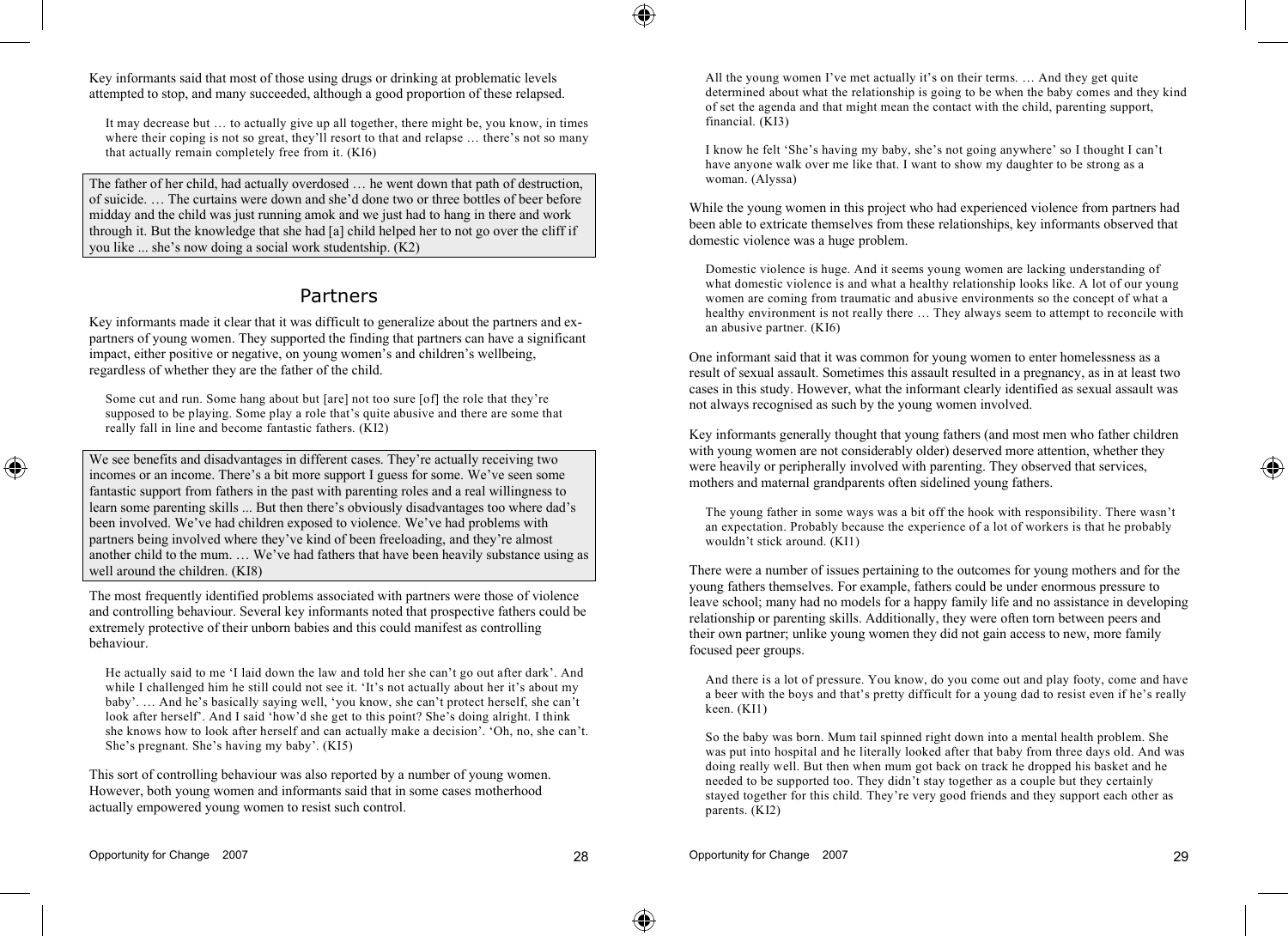While some fathers take the responsibility of parenting very seriously, they had more choice as to whether to step up to the responsibility than did young mothers, particularly when the relationship had broken down. For young fathers, like young mothers, there are also developmental issues: 'Young women, 16, 17 [years old], are functioning at a very different level to a young man at 16 or 17'. (KI9)

There's no real concept of their responsibility towards the child or towards the mother  $$ and certainly no financial responsibility. (KI8)

The girls grow up very quickly once they've had a baby. Whereas, they're like little boys … they don't know what they're meant to do or they've got no role model. (KI10)

## Overcoming the past

There was almost unanimous agreement among key informants that the nature of a young woman's past, particularly their family circumstances but also their time spent homeless, was the factor that most influenced outcomes. A number of areas were identified as causing ongoing problems for many young mothers.

The young women who have had no positive experiences in their life, I think will find it incredibly hard to impart any sense of positive experience on the next generation. Those who have had, even if it's only when they were five years old, we still have something to build on. (KI7)

#### **OVERCOMING VIOLENCE**

◈

Past experiences of violence were common, as is apparent in this small sample and as documented in previous research (e.g. Brown *et al*. 2006). Key informants observed that some young women can have difficulty escaping, not only violent partners, but violent environments or networks.

Extended family or partners [they] are living with can really increase the risk of family violence. But also, for some of the young people they've been vulnerable for a long, long time and so they'll be very vulnerable to becoming entrenched in a violent relationship or network. (KI1)

Sexual abuse is a relatively common experience for many young homeless women and can cause lingering health effects. It is unclear whether the ongoing feelings of fearfulness, reported by a high percentage of young women in this study, were associated with past violence.

Past violence or fear of recurring violence from family members could also form a barrier to accessing supportive family members, for example, where supportive mothers were living with men who had perpetrated violence against the young women in the past.

#### **OVERCOMING POOR PARENTING OR LACK OF PARENTING**

According to key informants, poor parenting, or lack of parenting, impacts in two ways. First, young women from abusive or neglectful backgrounds or ex-kids-in-care may be traumatized or otherwise negatively affected by these experiences. Second, they may have no suitable role models for family life or parenting.

Forgiveness and anger can walk parallel with each other – recognition of the difficulty of parenting but then feeling so passionate about being a good parent themselves that there's unresolved issues that can come to the surface about why weren't they cared for, why weren't they protected? Particularly if there's been issues around abuse. (KI9)

Others because of their own circumstances they probably will find it very hard to change because they've had nothing to fall back on. No role model to research it … and [discover] what is the proper way of doing it. But others have got huge capacities. And they do change. And we see it. (KI2)

Young mothers in this study and others often say they want to provide better parenting to their children than that which they received. Clearly, parenting without role models and in situations often lacking positive support networks, they will only be able to achieve this goal with substantial assistance.

Mum never really made time for me. So I had to grow up very quickly. I really didn't have a childhood. I'd like Shannon to be able to have a childhood and act like a little kid when he is a little kid ... (Natasha)

They're likely to already be in the statutory service system … or maybe they should be if they're not. … They may well have a lot of strength and a lot of resilience but in terms of the capacity to then parent within that, that can be very limited … they're really starting from a very challenged position. (KI1)

A common observation was that for those with troubled family histories, having children provided a fresh opportunity to start again – to create a new family. As Anne Manne (2005:177) has written in reference to women who had suffered painful childhoods, 'The experience of nurturing acted as a healing process; giving a better childhood to one's own children created the possibility of a new beginning. Watching their children grow offered the deepest kind of healing'.

#### **OVERCOMING POVERTY**

As discussed above, poverty is a direct and obvious contributor to homelessness. A childhood in poverty can also have a cyclical effect.

Generally the people that I've worked with have come from fairly low income, single parent families themselves, minimal education, and it is that cycle. And to break that cycle is very, very difficult because there's no real belief that they can. (KI5)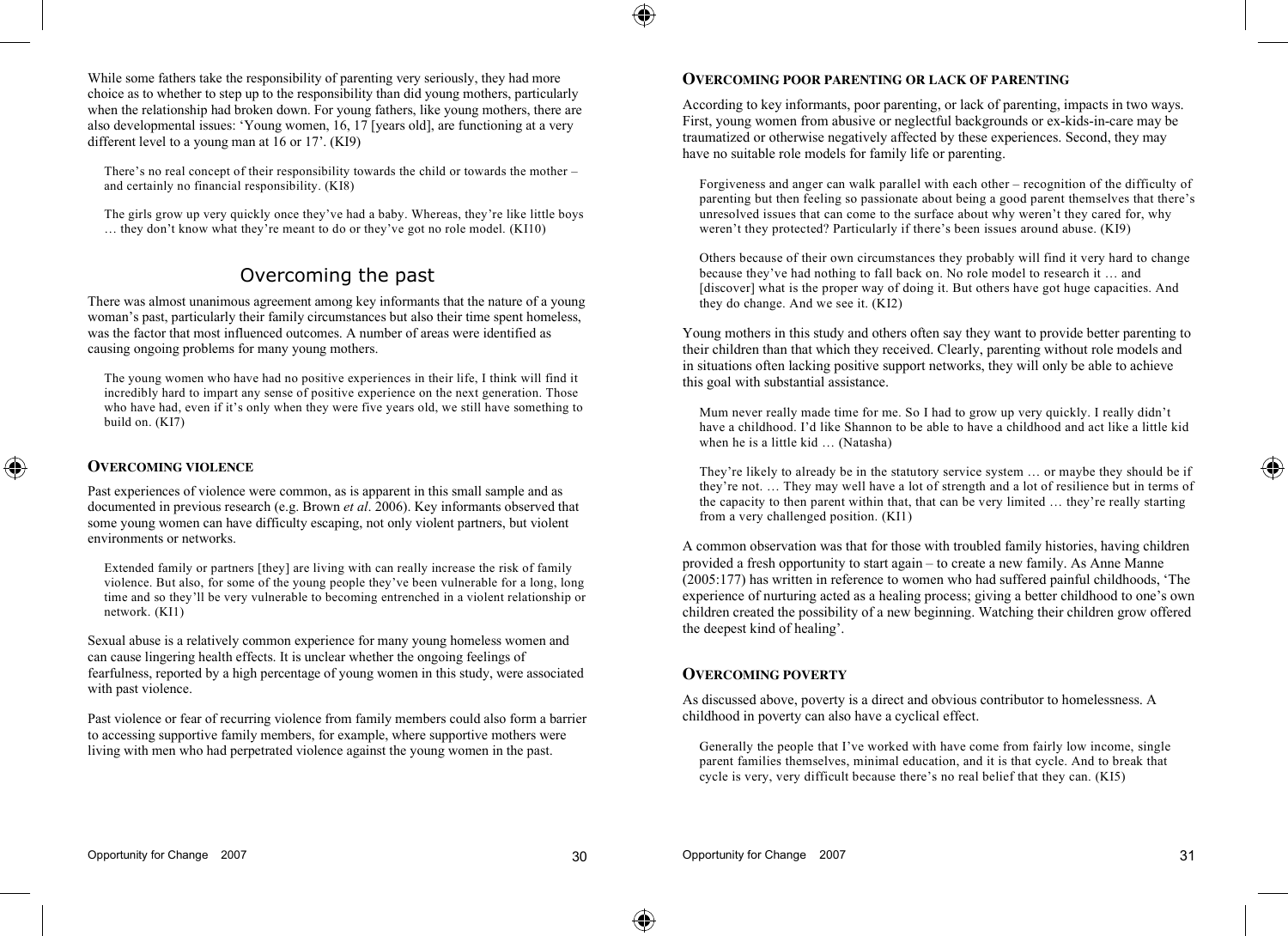Such backgrounds may provide little modelling of the benefits of education or grounds to imagine exiting poverty and achieving stable housing.

Without generalizing, I think those that are thrown out because they're pregnant are more likely to have had the stable background first, so they are more likely to have – not the whole set of living skills they require – but probably some common sense around money management and prioritization and things like that, and less likely to have had really bad childhood experiences so it may be a bit of an example at least to lean on when they're parents themselves. Whereas those that have been homeless for a long time and then end up pregnant and those that are coming through state care and then hitting the streets, I just don't think they have any experience of their own to build on, like what is a good parent? They don't know, 'cause they've never seen that, so I think the way out for them is a lot harder. (KI7)

## Motherhood as a catalyst

Several studies of young mothers have noted that motherhood can provide an opportunity for improvements in life (e.g. Fessler 2003; Hanna 2001; Smith-Battle 2000; Greaves *et al*. 2002; DHS SA 2001). Key informants in this study generally agreed that motherhood was a catalyst for positive change in the lives of young women experiencing, or at risk of, homelessness. However, several observed that the potential could not always be realized. While young mothers tended to stress the positive changes and the redemptive effects of motherhood, key informants were just as likely to comment on the factors that hinder good outcomes (in terms of wellbeing and exiting homelessness). Several made the point that young mothers experiencing homelessness were a diverse group and individual and circumstantial differences led to diverse outcomes.

Irrespective of whether you're homeless or not, first time motherhood is a changing thing, even for those who are stable, incredibly more so, hopefully, for those who aren't stable, but to look at it negatively, there are those whose babies might as well have been a puppy because it's changed nothing. (KI7)

Key informants focused on structural/societal level factors as well as family/individual level factors. One key informant said about motherhood 'in some cases it's the making of them, in other cases you'd have to say it's the breaking of them' (KI10). In many cases they stressed how individual impetus and good intentions can be thwarted by factors outside the control of individuals. Some of the reasons for this were outlined above; those related to service provision will be detailed in the next section under service responses. Motherhood was seen to provide a purpose in life, a new sense of responsibility (not always successfully enacted), and a re-evaluation of one's place in society.

For some of them some of the risk-taking behaviours may have continued [if they hadn't had a child] some of the relationship choices may have continued, but then the other side to that too is some of them may have been able to continue on with school … or to be a young person without having to think about the responsibility of being a parent and losing that developmental experience which is being a young person, so there's two sides. (KI9)

It's always been so negative. 'Oh, look what you've done now, you've got yourself pregnant, nah, nah, nah, nah. But if they've got a baby that smiles at them … they feel a real sense of achievement. It's the first time they can go 'Oh, I did that'. … Because they do cope brilliantly. (KI10)

#### Oh my God. Like, she's mine. I made her. I made something so smart, so beautiful and, oh my God. (Kayla)

Although the majority of key informants saw changes in relation to improved self-esteem and greater future orientation, there was more divergence of opinion on these matters. Key informants said motherhood offered enormous rewards when young women saw themselves succeeding in the role. Concomitantly, when they perceived themselves as failing, they could experience poor self-esteem and/or guilt. Where there was greater future orientation, it was not always seen to lead to goal setting or action.

Overall, the changes in self-perception and priorities were seen to be reflected in positive behavioural change (such as reduction or cessation of substance abuse) that could both benefit wellbeing and ability to parent, and facilitate the establishment of more stable futures.

In key informants' experience, young pregnant women and young mothers are also more likely than single young women to reach out to family and services for help. They also observed that young mothers were more dedicated to exiting homelessness, as their level of desire for stability and security increased.

They're more determined, they're more likely to engage and more likely to see it as a top priority, the big influence is that they're now caring for another person … I just know they're more proactive. (KI3)

The level of desire to move out of homelessness *can* be an indicator of long-term success but structural and environmental issues make it hard to realize desired changes. Sometimes young women disengaged once their most pressing need – accommodation – was met.

Several key informants said there were commonly good intentions, enormous determination and huge capacity to parent well. Young women are well aware that in order to parent well they need to escape homelessness. Key informants, like young women, stressed how difficult young mothers' lives were and observed that many of those who succeed do so against enormous odds. Some of these problems were alleviated by the services available and others could be exacerbated by the service system. They noted both empowering and disempowering aspects to motherhood. Some of these were common to all mothers (for example, stress), some were particular to young mothers (discrimination and over-scrutiny) and others were specific to homeless young mothers (service system factors).

Age was not seen as the most important factor in how young women managed motherhood or in their chances of exiting homelessness.

◈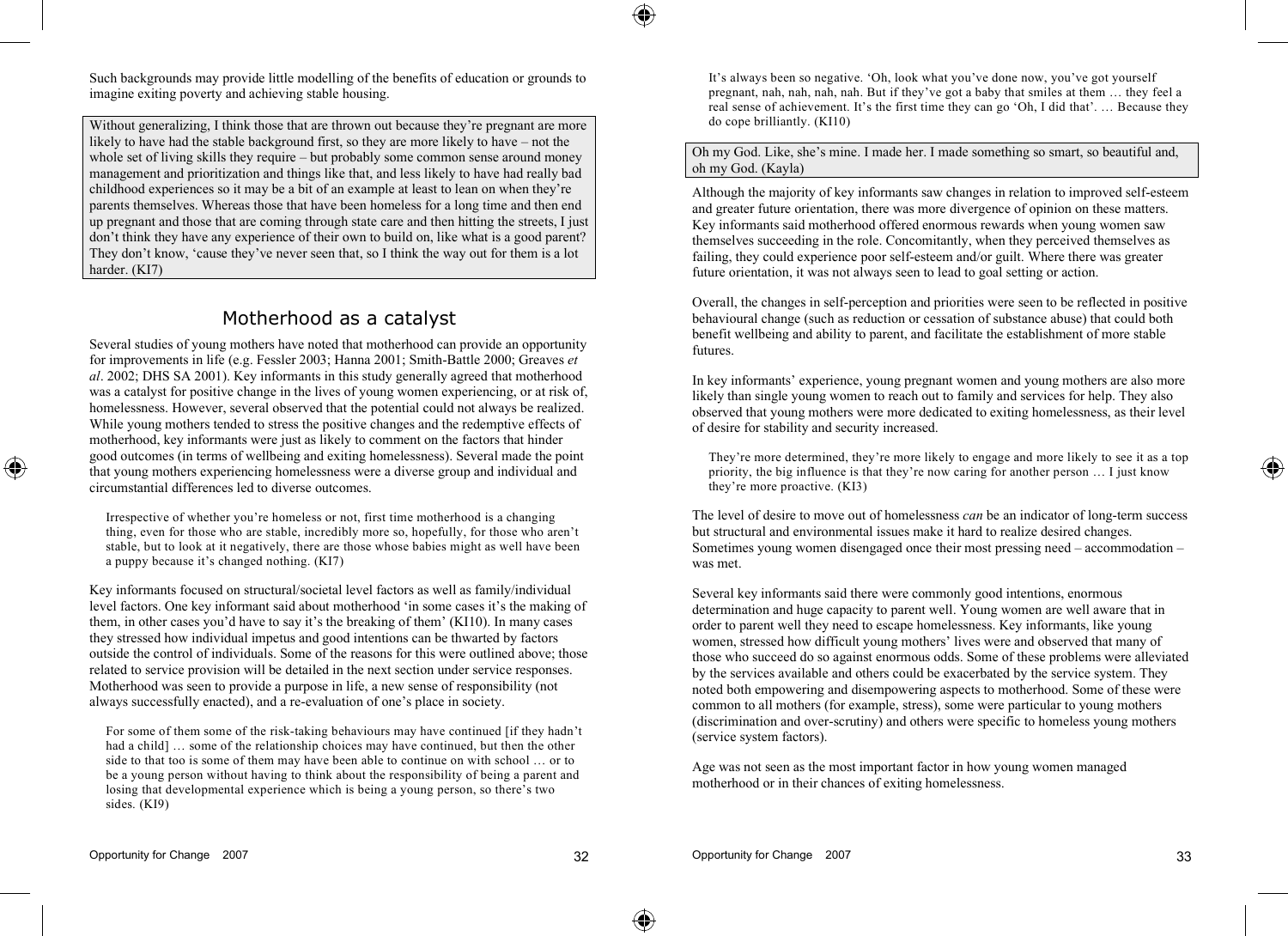That continuum of fantastic [parenting] to 'God, I don't care' is across all populations and it's got absolutely nothing to do with age. (KI2)

Young women who had experienced long term homelessness, problematic substance use, poor mental health and/or lack of family connection were less likely to be in a position to experience positive changes associated with motherhood. For some, the birth of a child exacerbated their existing problems. Those who had become homeless due to pregnancy were generally regarded as having fewer or less significant underlying problems and less traumatic pasts than those whose pregnancy followed homelessness. They were therefore seen as more likely to achieve their goals in relation to motherhood and housing.

If they've just come out of home I think they cope a lot better, but if they have been very transient for two or three or four years [and] if they have a drug or alcohol addiction or mental health problem – it makes a big difference. (KI4)

In this study it was the young mothers whose pregnancies followed homelessness, and who would appear to have the most obstacles to overcome, who described motherhood as being a positive turning point in their lives.

The longer I work in this field the more I come across the single mum who has struggled, seen a future for themselves and gone after it. So I don't see a dead end for most of these mums. I see some struggles. I see some let downs and some fall downs and pick myself up again. I see that. For some of them I do see some sadness and huge challenges in their life and they may not be able to take an opportunity when it comes to them. Because they just don't have those skills. But I'd say, by and large, the women that have crossed my path have huge possibilities. (KI2)

## **3. Service Responses**

I think at that point in their life where there is a crisis where they have got pregnant and they do have the child. There is an opportunity there for them to change and some will, but some need a lot more support for them to … that's where the service system sort of fails. (KI4)

This section reports on how well the service system currently meets the needs of young mothers and how the response could be enhanced in order to capitalize on the opportunities associated with new motherhood. It draws upon both the interviews of young women and key informants. Key issues are reported under the following headings:

- Providing housing and accommodation
- Creating social networks
- Fostering health and wellbeing
- Improving socio-economic outcomes
- Enabling mobility
- Assisting with parenting and life skills
- Working together: homelessness and health

Young mothers spoke highly of the quality, breadth and timeliness of the services they received since pregnancy and motherhood. They generally mentioned being pleased with the practical assistance they received, including accommodation and provision of baby goods. Few could suggest ways that their needs could be better met. While young mothers reported isolation and lack of emotional and social support, they generally did not regard addressing these issues as the responsibility of the service sector. However, service providers commonly identified the necessity for services to respond to the need for social and emotional support as equally important to the provision of an accommodation response.

There's that whole misconception that it's all about the housing. Well that's a roof over your head. … So you may not deem the housing to be suitable or appropriate but in actual fact if it's safe – the support is what is actually going to assist that person through their pregnancy. (KI5)

## Providing housing & accommodation

Shelter is fundamental to wellbeing. Young mothers and service providers indicated that the prompt provision of accommodation was crucial for young pregnant or parenting women, forming a basis for addressing all other problems (Rogers & Allwood 2005; Bessant 2003). Young mothers confront the same problems as other young people in accessing crisis and medium term accommodation and ultimately long term housing, either in the private rental sector or through the Office of Housing. Lack of capacity remains a problem in regard to both accommodation and public housing. Young mothers face additional barriers due to their pregnant or parenting status.

◈

⊕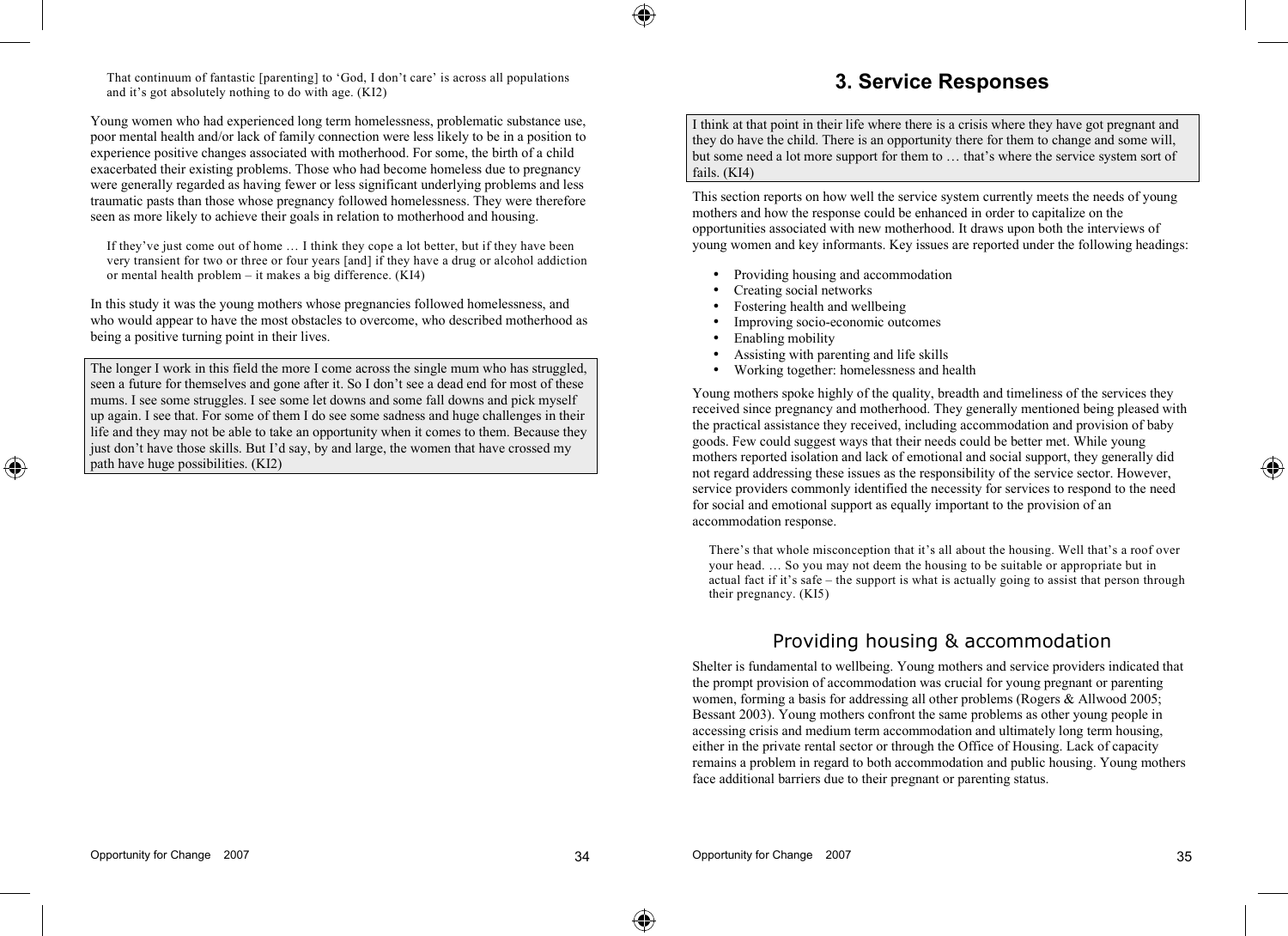### **SHORT TERM & MEDIUM TERM SUPPORTED ACCOMMODATION**

#### **Crisis accommodation**

Young mothers have limited crisis accommodation options due to the prevalence of the congregate accommodation model. Those who are pregnant may have difficulty obtaining accommodation unless such accommodation is short term with a confirmed exit strategy. Few refuges are equipped to provide appropriate, safe crisis accommodation to babies or children. Motels or hotels, which are often used to fill the gap, are poorly suited to accommodate children – with no kitchens, often no safe outdoor play areas, and single rooms which make it difficult to accommodate different sleeping times of parents and young children. They are also isolating, even when support workers are able to keep in contact. Many women feel unsafe in these environments and leave before other accommodation becomes available.

#### **Medium term accommodation – THM4**

In addition to a shortage of properties and the difficulties associated with short term leases, key informants identified problems accommodating older partners, obtaining single occupancy (particularly for young women 3–7 months pregnant, as it is seen to be too early to provide family accommodation) and providing accommodation in appropriate locations (with proximity to support, services, shops and transport). Key informants who worked outside the SAAP system said that transitional accommodation was usually entered through the crisis system. While this has merit, it disadvantages young women 'making do' who 'have to get much more in crisis' before they can access accommodation (KI1).

As mentioned earlier, most accommodation is tailored to either youth or families, with few services providing an accommodation and support response specifically to young pregnant women or parents.

They might not necessarily be tuned in to what a young person's saying as a parent about what it is that they need, so their focus may be on the child, if it's a family or a children's service, or their focus might be on the parent if it's a youth service, but it's getting the dots to join up in an all-embracing response. (KI9)

#### **SAAP support**

◈

Young mothers need longer accommodation and support periods than currently available. Key informants reported a need for ongoing outreach – a need commonly identified by studies elsewhere (e.g. Letherby *et al*. 2001; Rogers & Allwood 2005). This need pertained to a proportion of women leaving all types of supported accommodation, but was particularly important for those leaving short term accommodation. Several informants reported a shortage of services available to provide medium or long-term follow-up. In common with other young people experiencing homelessness, young mothers need continuity in regard to workers where possible. Key informants said they sometimes just need someone they can call for advice or who can link them up with

education or employment down the track. One worker said: 'I think the system sort of cuts them off at this point "Okay, we've housed you and done this, this and this for you, you should be right now" ' (KI4).

What we have found that is helpful is having an ancillary range of engagements/support onsite that are complementary but also outside of transitional responses. For example, a young woman may exit transitional into either public or private rental, but remain linked to our service through the young mums group, or peer leadership program or mentoring etc – none of which are time limited.  $(KI9)$ 

There's not a lot of services that do a lot of follow-up, medium to long-term work … Starting Out, that's great. It would be great if that program was everywhere. (KI4)

An ideal accommodation and support model would comprise a multi-stage response beginning during pregnancy and continuing in the form of outreach post-accommodation, with young women (and partners) able to gain access at the stage that meets their needs.<sup>5</sup>

#### **LONG TERM HOUSING**

Private rental and public housing are the two common destinations young mothers residing in medium term accommodation aim for. Having children can reduce access to private rental but it can speed up an Office of Housing response. The following issues with post SAAP accommodation were identified.

#### **Private rental**

Many young women in the service system have significant debt and/or poor rental histories (often partner-related). Private rental is extremely difficult to obtain for young mothers due to the tight rental market and discrimination against welfare recipients, young people, single or young mothers, and children. Pregnant young women are only eligible for Youth Allowance which is insufficient to support private rental. Of course, those under 18 years of age cannot sign a lease. Services played a role in helping sort out debt and assisting in the development of financial management skills.

Maintaining private rental can be equally hard. Few young mothers can afford to pay full weekly rental, even with rental assistance, a situation which necessitates sharing properties with friends, acquaintances or (ex)partners. These arrangements can be fraught; they also have the potential to break down leaving young women homeless.

The service sector has responded with a number of schemes to assist the achievement of private rental, including establishing relationships with local real estate agencies, acting as guarantors, or subsidizing rents for the first six months of a rental period. The new private rental brokerage program has the potential to make a significant positive impact in this area.

<sup>4</sup> Transitional Housing Management Program

<sup>&</sup>lt;sup>5</sup> For example: 'Glen Mervyn' Young Women's Health Program in NSW, a 3 stage accommodation and support program primarily funded through the NSW Department of Health and the Australian Red Cross.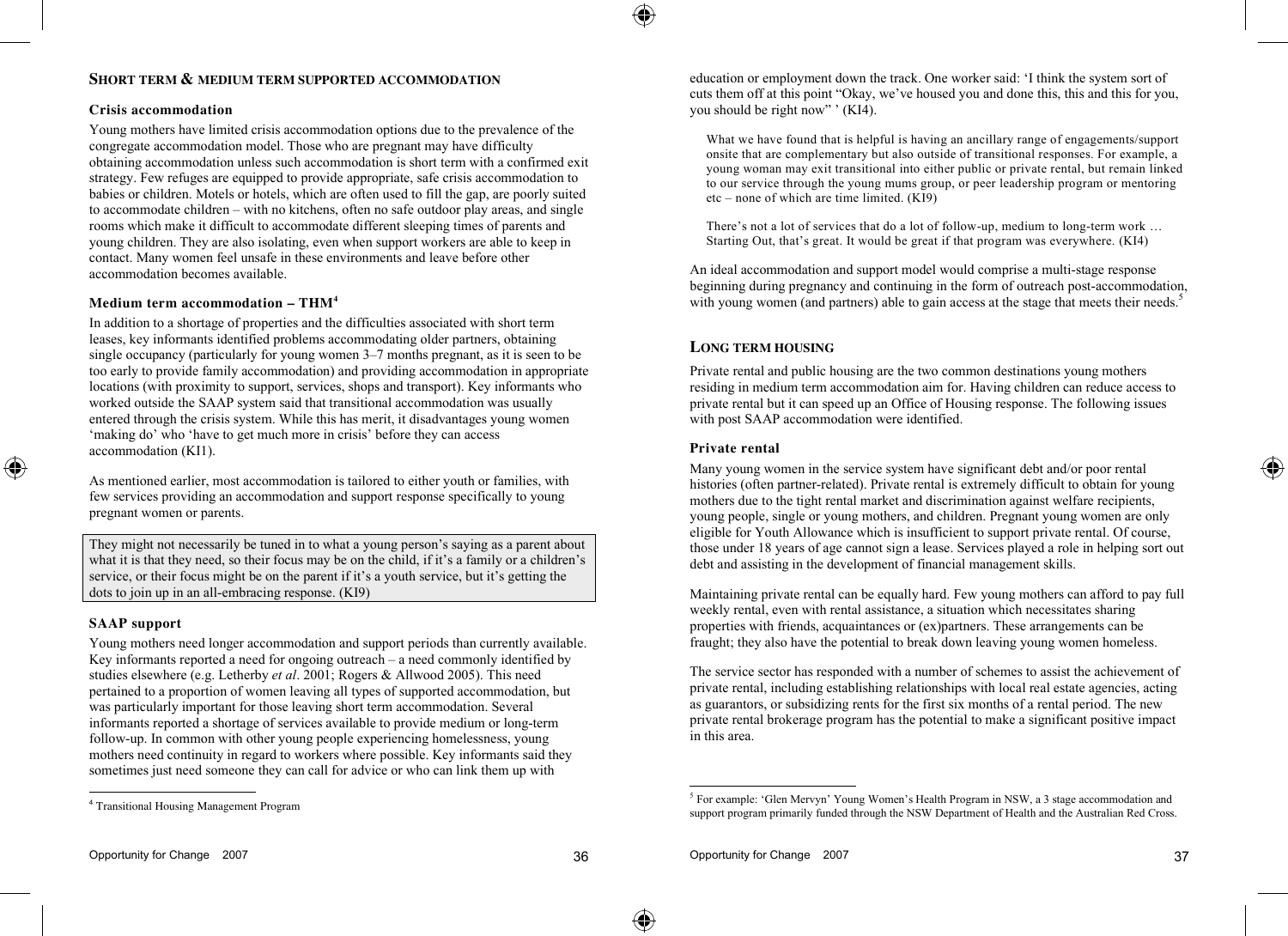

### **PUBLIC HOUSING**

◈

Most young mothers applied for public housing through early housing applications. Long waiting times, even for Segment 1 and Segment 3 applications, put pressure on medium term accommodation. Housing available though such applications was not always of a good standard and was often located in areas far from support services, public transport, educational institutions, established social networks and employment opportunities. At times it was unsuitable for babies or young children. While meeting an immediate need, such housing was likely to increase isolation and curtail future opportunities. For these reasons it was also likely to break down in the future, leaving young families once more homeless. As Judith Bessant (2004) has noted it is also unsuitable for those trying to stop drug use.

Quite often we are finding that the waiting time for public housing allocations is considerable – more than a year, and that sometimes young women are bullied by bureaucrats to accept unsuitable housing (e.g. syringes on the floor, drug dealing in the estate and upper level housing with stair only access) or they will be taken off the list. (KI9)

You virtually have to have a baby before you're eligible for a house that's suitable for a baby. … The public housing that you get through early housing applications in many cases is really in need of some work … they get housing that in many cases is inappropriate for babies, or at least children once children are walking so they'll often leave without any real thought of what that means for the long term so I think we set them up a little bit in terms of public housing. … I think public housing is not a good solution for young people. … It's often the only affordable solution and they'll get pushed in that direction for the services because the services need throughput of clients … the only way to do that is to get them into early housing and in the areas where the work lists are short which is invariably the area with absolutely no supports whatsoever. You will take whatever they're offering you because it's great at the time and then six months after you've had a baby and reality hits and you're stuck in the middle of nowhere. (KI7)

## Creating social networks

Key informants indicated that alleviating isolation was fundamental to assisting young mothers. In the absence of strong informal social support or ongoing mentoring, young mothers may continue to rely on services for social connection.

As a worker my top priority in working with young women is that they still feel very connected to their community – they've got links in the community and support. (KI3)

It's no different to anyone else who's parenting, it's a tough road and it's full of joy and heartache and both ends of it are enhanced by the capacity to feel a connection to another person or to a community and I think that for the young women that we're working with, where we can facilitate or where we can assist them to build those links into the community that's where the hope is for me. (KI9)

While this was part of the remit of the services working with young mothers generally, it was also a role that several other youth services took seriously. Strategies to reduce isolation – which also aimed to increase parenting and life skills – included peer support, mentoring and parenting group programs, along with innovative ways of linking young mothers to the community. Such programs are not linked to the constraints of a time limited intervention like SAAP and can be tailored and reviewed in line with the young mothers' need and growth. They should be funded and made available to all young pregnant and parenting young women in the homelessness service system.

Community involvement could take many forms. A few services stressed the importance of initiating ways for young mothers to contribute in some way to the community.

A number of informants mentioned the need for an increased number of (more) targeted, mentoring programs. Such programs could link a more experienced parent or person with a different background with a new parent in order to provide an informal support role relationship.

So those sorts of programs … with trained and experienced volunteers and/or paid staff and coordination … would take quite a bit of coordination to manage … there's certainly a need for that. A lot of our referrals will be for support and support can sometimes just mean having somebody that's available for that young parent for them to just talk to, bounce ideas off, get ideas about parenting and so on, that is not necessarily something that needs a qualified worker.  $(KI1)$ 

The involvement of young women as supports to each other is significant, for example through Peer Leaders, young mums groups, new mums [are] welcomed by those more experienced, just as would be the case in the community where people are in more settled community networks. (KI9)

Peer support may be provided through mentorship but it was more likely to occur through the provision of mothers/parents groups. Several informants made the observation that young mothers, in common with older mothers, have a need to share stories about their experience of motherhood. It was universally agreed that young mothers do not feel comfortable attending mainstream mothers groups. While not all young women wanted to attend young mothers groups those who did generally valued the social support provided. Mothers groups were seen as good enticements for young mothers to contact services. Attendance at mothers groups opened up the possibility of seeking other necessary support. Mentoring programs with screened, trained and supported volunteer role models from the community (including other young mothers) strengthen a community connection that is likely to live beyond the 'prescribed' support period.

Those young mothers moving into public housing are likely to be moving away from existing or any newly fostered social connections. They require post-SAAP accommodation outreach to help them establish connections in their new communities and bridge the gap until these are established. As one informant noted: 'A lot of young women will come back just for that social support. They're lonely.' (KI4)

⊕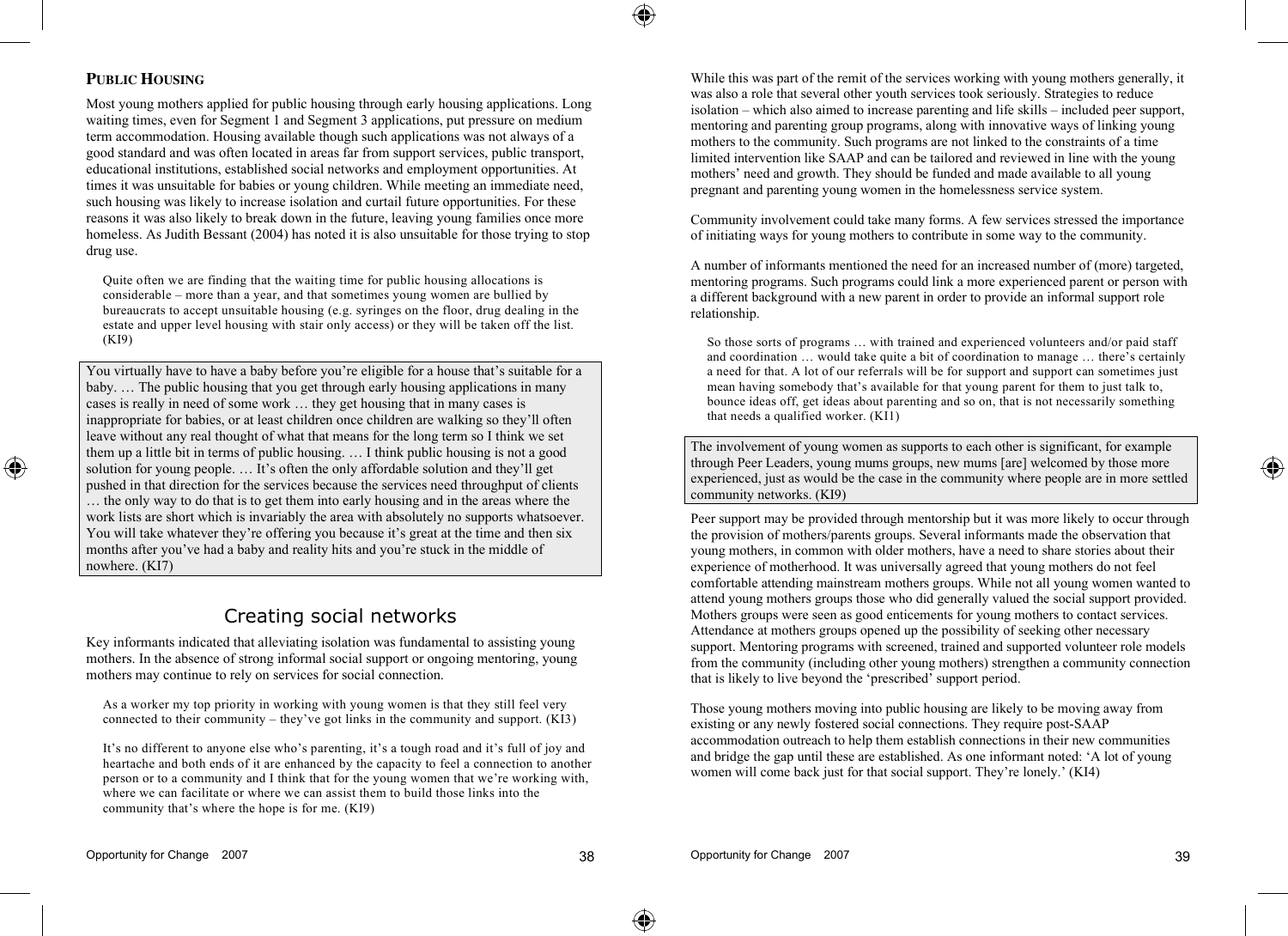#### **BUILDING FAMILY RELATIONSHIPS**

Young mothers may be isolated but they are still connected to birth families and (ex)partners even if only though shared history. They are daughters in one family and mothers in another. The positive and negative potentialities of relationships in both these families need to be taken into account in a holistic response. As Smith-Battle (2000), among others, has noted, parenting is a relational practice. Research indicates that family support and partner support can have a positive influence on parenting and improve a young mother's psychological and financial outcomes (e.g. Bunting & McAuley 2004).

We work in a family centred way with the younger mother usually as our primary client within the family. ... That's not just about the children. It might be about the partner, expartner, other household members. It might be extended family and looking at the family resources or the challenges that extended family can sometimes place. (KI1)

#### **WORKING WITH PARTNERS**

When working with young mothers there should be recognition of the importance of partner relationships in young women's lives and how these affect homelessness. This could be manifested in a number of ways. First, accommodating partners can assist young families to stay together – partners should be accommodated unless there are mitigating circumstances, such as violence. Second, informants indicated that there was a role in the provision of guidance to young women and their partners or ex-partners around healthy relationships and family violence. As pregnancy could increase young women's vulnerability to violence, it was an optimum time for education and assistance around this prevalent issue.

It's about getting them an understanding about what a healthy relationship looks like and then negotiating that in future relationships they may have. (KI6)

#### **CONNECTING FAMILY**

◈

Being alert to the possibilities of family reconnection and working with services able to provide mediation and reconciliation will improve young mothers' chances of reestablishing positive relationships with their birth families. Optimum timing will vary but late pregnancy, birth and the early postnatal period are key times for fostering family reconnection. Dedicated brokerage funds for reconciliation and mediation should be accessed to facilitate successful outcomes.

## Fostering health & wellbeing

#### **IDENTITY & SELF-PERCEPTIONS**

Improved self-esteem and confidence associated with motherhood can only occur with appropriate support provided to enable young women to succeed at parenting. This requires the accrual of parenting skills but it also requires specific ways of working and recognition of changing identity.

Young mothers' common experiences of stigma and negative assessments of their parenting ability necessitate ways of working that enhance self-esteem and build on the personal growth associated with motherhood. Key informants stressed the importance of demonstrating confidence in young women's ability to mother. Counteracting poor selfesteem is a crucial but difficult process. One key informant stated:

I do in a very purposeful way. I focus on the baby rather on them. I look at how that baby looks and how that baby brings joy, how that baby is growing … rather than 'how are you coping?' It's taking the focus off the mothering side of things and actually putting it on 'wow, your baby's growing beautifully – you must be doing a great job'. (KI2)

Approaches that do not take developmental stage into account are counter-productive as young mothers will not engage with services they perceive to be judging their parenting. Some key informants said that it was important to recognize that their own views of appropriate parenting were very subjective and class-based and to focus any advice on the most fundamental aspects of parenting.

#### **RECOGNITION OF CHANGING IDENTITY**

In addition to reducing social isolation and providing an opportunity to enhance parenting skills, young mothers groups provided a forum for young women to explore their new identities as mothers. Antenatal groups can also fulfil this role. One model that has been piloted at the Royal Women's Hospital, involving a co-facilitated course with Anglicare Choices, gave young mothers the chance to focus on identity changes during pregnancy and consider changes and goals in relation to their future identity as parents. This is a relatively neglected aspect in the provision of services to young mothers. Given the importance of the issue, such programs developed by specialist services should be expanded.

#### **MENTAL HEALTH**

With good mental health identified as critical to how well young women manage motherhood and achieve stability in their lives, effective service responses in this field are crucial. There is a fine line between distress and mental illness; both require a response. Services need to be alert to the strains and stresses of parenting and the possibility of poor mental health associated with mothering, particularly preceding and following childbirth. Informants commented that there needed to be greater awareness of ⊕

♠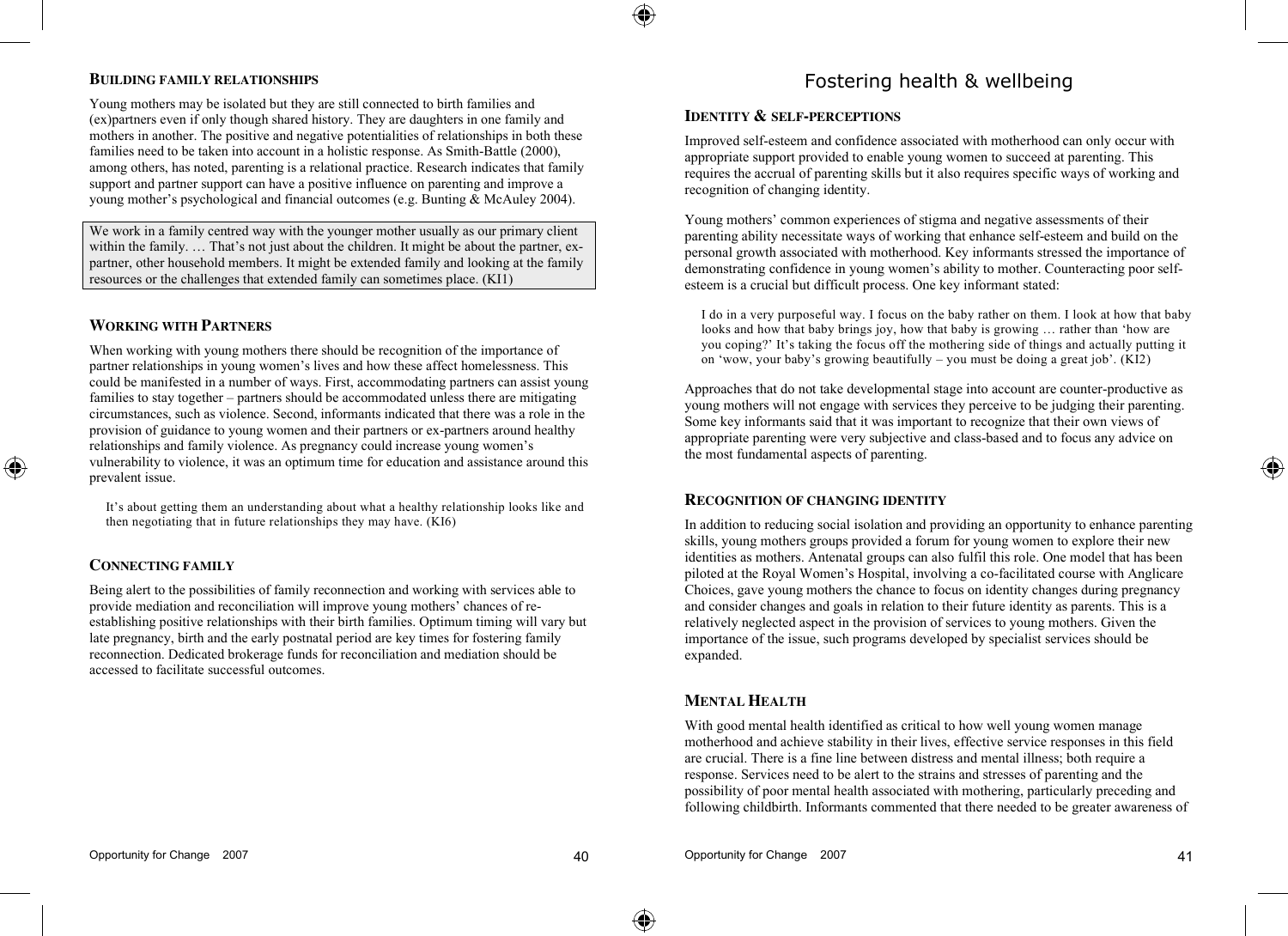postnatal depression and anxiety in the homelessness service sector. It was also suggested that young people's mental health services did not always acknowledge young women's role and identity as mothers in their diagnoses or in provision of services.

So they're looking at that person's mental health without really acknowledging the presence of a 2-year-old child. That's just weird. (KI5)

The Maternal and Child Health Service can certainly play a role in the detection of postnatal depression, but there is a need for training for all those working with pregnant or parenting young women. Programs that provided counselling and therapeutic supports were highly valued although their limited availability was problematic.

I think generally young mums will often not be able to identify it themselves, and may not even be able to verbalize what they're feeling or question it. And if they're not surrounded by positive support, of whatever kind … [if] there is a change in behaviour, it isn't noticed. … Eventually they might filter through to a program like here and their child is now two and so they're actually diagnosed because we made that mental health connection as depression. … I personally think that often it's been postnatal depression that's just grown. … It's a common theme. (KI5)

#### **REPRODUCTIVE & SEXUAL HEALTH**

Current data collection does not provide information on the number of pregnant women accessing SAAP youth services or the number of pregnancies amongst SAAP youth clients. However, it is clear that many unintentional pregnancies are experienced by young people accessing youth accommodation and support services. Many young people have missed sex/life education in schools and at home, so their knowledge regarding reproduction, sexual health, contraception and pregnancy options may be significantly compromised. Many studies, including this one, find that young people are often shocked when pregnancy occurs and surprised by the realities of parenting. Youth homelessness services, especially those providing medium term support and accommodation, need to consider their role in pregnancy prevention. Youth specific health services provide an excellent opportunistic response but a proactive response is currently lacking. With additional resources youth health services would be well suited to deliver sexual and reproductive health education in SAAP youth services. However, more research is required to identify the best way to provide sexual and reproductive health information to this population.

#### **DRUGS & ALCOHOL**

◈

This study supports others, both in Australia (e.g. Bessant 2004; Quinlivan & Evans 2002) and overseas (e.g. Flanagan & Koktailo 1999; Teagle & Brindis 1998) that propose pregnancy as an optimum time for effective interventions in young women's drug and alcohol use. While individual services or workers in the homelessness service sector may respond to the need for help overcoming problematic substance use during pregnancy, this opportunity for change can be lost without a systematic response targeted to young

women. Young mothers appear to be extremely motivated to deal with problematic substance use but relapse can occur in the first year after the birth. Follow-up outreach support is necessary, preferably by specialist drug and alcohol services. There are drug and alcohol services that are sensitive to the needs of mothers and inclusive of children but there are many others that respond poorly to the needs of young mothers. See Bessant (2003) for a detailed discussion of this issue.

Different factors contribute to their substance use. So I guess there'd be not one specific point for everybody there but there isn't a better time to target substance use and try to prevent that … It would be great if there was something out there – a specific program, an individualized program, that targeted substance use during the pregnancy. (KI2)

## Improving socio-economic outcomes

Fostering a return to education or training is a strategy with long-term value. Studies show that young mothers do equally well or sometimes even better socio-economically than those from similar backgrounds who have their children later (see Bradbury 2006). However, homelessness creates added disadvantage and barriers and homeless young mothers are likely to need service-based support to succeed. Several factors affect young women's ability to access education and employment, most importantly: cost, geographic location (distance and lack of transport) and parenting responsibilities. With these issues in mind, informants made some useful observations on how best to facilitate education and training. Fostering a return to employment was not generally raised, except in relation to the need for childcare.

#### **TIMING**

Access to education and training may be crucial but the timing of re-engagement must take into account the priorities of early motherhood. Mothering young children is extremely demanding; the early years of motherhood may not be the opportune time for educational engagement. There needs to be an ongoing focus on education and training that extends into the 20s. Some programs, such as the Youth Employment, Education and Training Initiative (YEETI), support young people up until the age of 25, however others, such as JPET, only assist young people until they are 21.

I think that the main priority is caring for their child, so that overtakes everything, and then there's definitely plans when the child gets a bit older … 'yeah, I'll go back to school, yeah, I'll get a job' … but I think it would boost their confidence a lot more if perhaps someone was supporting them in a role where they were still at home caring for their child but still having links to a computer … to get their skills up. (KI3)

#### **TAILORED EDUCATION**

Some young mothers may find that existing educational and training arrangements suit them well; others may not be ready, or well resourced enough, to attend established institutions. Tailoring education to the needs of this group of young mothers requires

⊕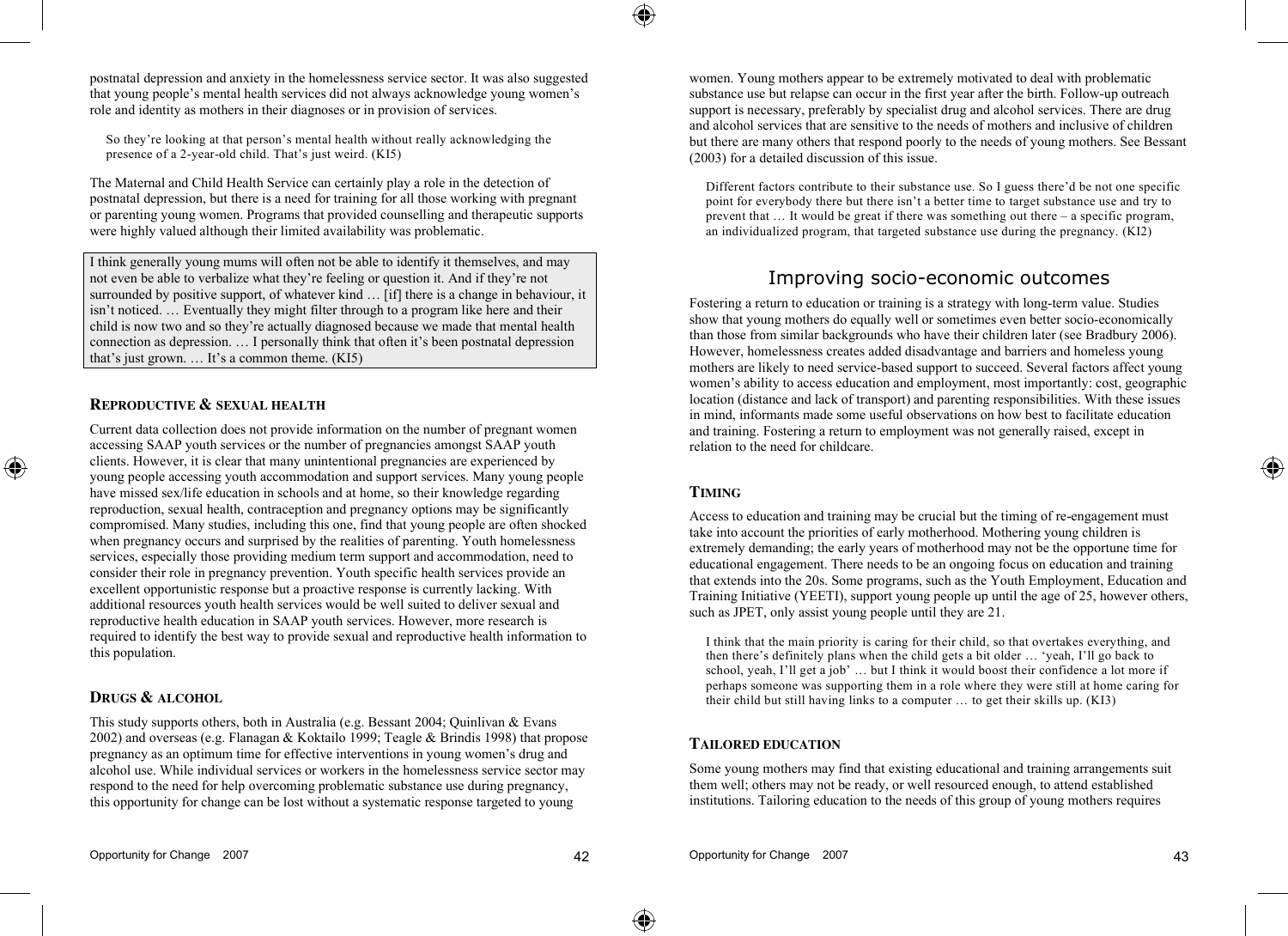taking into account contextual factors of homelessness, parental demands, accessibility, social stigma and lack of social support. Flexibility must be a key component. In addition to the benefits of education in regard to enhanced employment opportunities and improved socio-economic outcomes, well-developed programs have the potential to address social isolation, improve wellbeing and broaden young mothers' conceptualizations of their identities. The form and location of such education requires cross-sector collaboration.

We were wanting to offer something here on site that would come attached with tutoring, access to IT, an online type arrangement too. We'd be able to offer some flexible modules around education. A whole lot of different integrated modules because it's that old thing: education leads to choices. (K9)

The other thing that can be done is education in the community and it may start at … the Neighbourhood House TAFE type level … engaging with this group, having programs that are relevant to them, having spaces that are suitable – actively working to bring them in. They all say they do it but they do it by default by not excluding them. I don't think they actively work to engage them. (KI7)

#### **CHILDCARE**

◈

Cost, availability and quality are the key issues in regard to childcare. Centrelink can assist with cost of formal childcare for young women working or studying but availability remains a problem. Lack of transport can also reduce accessibility and therefore choice. There are also trust issues that make young mothers reluctant to leave their children in care. Awareness of stigma and fear of judgmental workers may also play a part in this reluctance. For those studying, lack of informal, after hours childcare can be an issue. Single mothers without social support from friends and family and not happy to leave their children in formal care (if available) were in an unenviable position if they wished to return to study or work.

Transience makes childcare hard to obtain, as waiting lists can be long and places become available after young women have moved on. Services can play a role in ensuring young mothers know how to apply for childcare places and financial assistance, and understand the necessity of notifying childcare providers of any changes in contact details.

Childcare is impossible … in that area you cannot get childcare even if you're either working or you've got a medical certificate. If you just need a break … you can't get it. So, it is a matter of who do you rely on and again we can have the most stable families that we want but occasionally we want a break from our kids or we're gonna go insane. (KI7)

## Enabling mobility

Transport issues are over-arching, affecting access to social supports, health services and education and training. Participants from both groups highlighted access to transport, whether private or public, to be a significant and ongoing barrier to the attainment of goals.

In recognition of the difficulties associated with mobility, key informants stressed the benefits of services coming to young mothers. Most services involved in this study provided transport to young mothers to assist them attend appointments and sometimes mothers groups. Provision of this service is crucial, whether it remains the role of services or whether it can be devolved to some extent to volunteers.

[Generalist] parenting groups, they'll say 'Oh, of course they're welcome' but do they actively get out there with the enhanced maternal child health services, say 'Okay this is what we're running, we'll work with some volunteers to actually make sure these girls have got transport<sup> $\delta$ </sup> – actually make it happen? (KI7)

Young mothers need greater access to loans or other financial assistance to purchase and maintain cars. Enhancing mobility also requires assistance in gaining a license. Such assistance includes help with the cost of driving lessons and a license, access to a car and informal practice lessons, and the provision – or subsidization of the costs of – childcare. Although brokerage funds are available from the Youth Employment Education and Training Initiative (YEETI), young mothers in need are not necessarily accessing them; this could be due to lack of knowledge of the program or ineligibility because they are not engaging with employment or education. Services that have accessed YEETI funds report extremely positive outcomes. Dedicated brokerage funds, not tied to employment and education, to fund activities aimed at increasing the mobility of pregnant and parenting young women would be of great value. There may be scope for volunteer assistance with driving practice, possibly through service clubs, but the legal aspects of such a proposition would need investigation.

On a broader level, necessary steps include greater subsidization of public transport costs for young pregnant or parenting women (not involved with education and training) and thoughtful consideration of the location of new services and accommodation.

## Assisting with parenting and life skills

The needs of children, though not the focus of this report, must be recognized. Young mothers expressed concern about the impact of homelessness or associated problems on the wellbeing of their children and key informants described a service system only patchily attuned to the needs of accompanying children. Several workers were concerned by the shortage of children's workers accessible to those in the youth homelessness service sector. While the SAAP Act continues to define clients as those aged 15 and above, services will continue to struggle to provide suitable case managed intervention to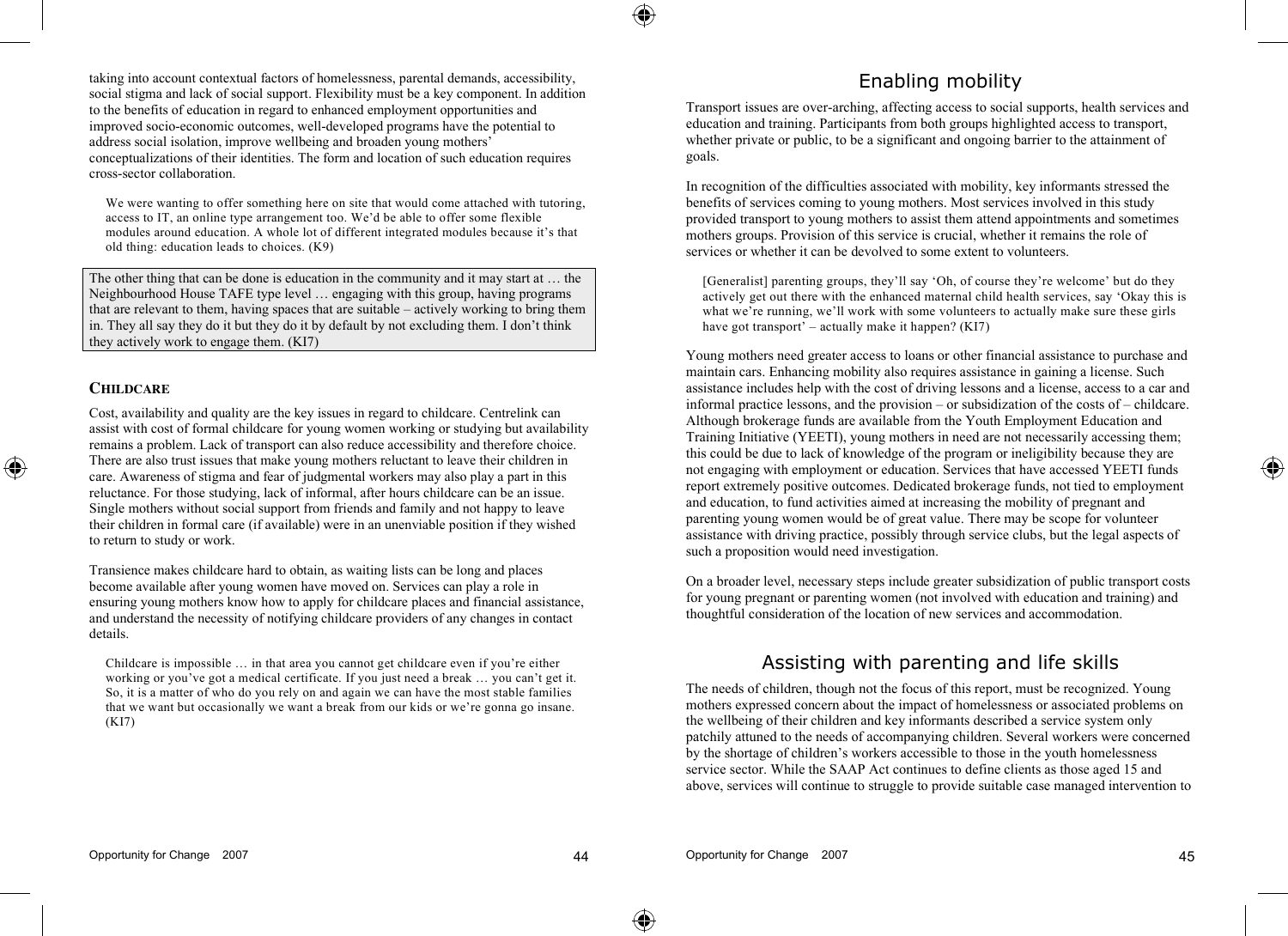children. Children should be fully acknowledged as clients in their own right and their case management should be funded and counted towards agency targets.

A lot of the children are coming from experiences of trauma and violence and that's natural 'cause they have been living in a home where there has been domestic violence and a lot of the young mums are sort of feeling a little bit lost about what to do with the behaviours of that trauma. So that's something I think the service sector could look at supporting these young women in. (KI6)

Some SAAP services provide life skills programs, in some cases incorporating parenting skills. All young mothers in the homelessness service sector should have access to such programs. Where the SAAP service is unable to provide them, young mothers should be linked in to services that specialize in supporting young mothers and their children.

#### **CHILD PROTECTION**

◈

As Bessant (2003) has noted, a shortage of accommodation inevitably leads to Child Protection interventions. Equally, provision of appropriate accommodation and support can prevent the need for intervention. Young mothers often fear Child Protection; a fear that sometimes springs from their own experiences as children. This fear can stop young pregnant or parenting women seeking accommodation and support. A number of informants and young mothers noted that although they had had good experiences working with Child Protection, the response can be over-reactive, indicating that young women's fears of Child Protection involvement are not entirely unfounded.

We've had investigations … that haven't seemed to have given mums an opportunity to speak for themselves. … And they've never actually had a chance to prove themselves as a mum … mums that we've worked with that might have been a child of the department, there's been a real scrutiny on what they do and zero tolerance for cigarettes. I've seen really over-reactive responses to things like the fact that they might be exhausted and therefore yell when the baby cries in the night. But how many 40-year-old mothers yell when their babies cry? (KI8)

Concern with over-scrutiny did not indicate that key informants did not recognize the crucial role played by Child Protection.

The statutory role of Child Protection was seen to sometimes clash with the voluntary nature of accommodation and support services. It was noted that there was room for improvement around communication and mutual case planning. In some regions it was noted that access to Children's Resource Programs offering secondary consults and support in navigating the Child Protection system has been extremely beneficial. The effects of recent legislative changes and program changes are yet to be felt.

The reason for being involved with the families can be quite different. The relationships with the families can be quite different and so expectations of each other are sometimes probably not so realistic, I suspect … I do think that with the incoming Children, Youth and Families Act, there is a lot more emphasis around partnership and communication

and so on, so there's an opportunity there I guess to address some of those issues in a more formal sense. (KI1)

## Working together: Homelessness and health

There is clearly a need for the homelessness and health sectors to work closely together; the existence of a fragmented health and welfare system and its effects on young pregnant and parenting women has been documented elsewhere (Rogers & Allwood 2005; Bessant 2004). In 2007, the 'silos' remain. However, key informants in this study offered some examples of successful collaboration between Maternal and Child Health Services, hospital-based maternity services, young mothers support services and SAAP services.

SAAP and young mothers support services had various levels of connection with Maternal and Child Health Services (MCHS) and the Enhanced Maternal and Child Health Service. The Enhanced Maternal and Child Health Service was welcomed as an appropriate health response to vulnerable young mothers. Some informants said that they had heard of the program and sought out information, while others had been approached by their local MCHS. Some informants from SAAP services were relatively unaware of the enhanced program. A few services stated that they were able to co-ordinate visits during the early months of parenting.

Generally speaking the Enhanced Maternal and Child Health nurse or the centre based service is kind of a given, it's one of our first points to, to refer into and in terms of feedback from the families, generally speaking it's something they find really useful and the nurses that are doing that Enhanced Service have particular interest and skills in outreach and working with vulnerable families. (KI1)

Establishing close connections between SAAP services and MCHS can help alleviate young mothers' concerns that MCHS nurses will see them as bad parents. These concerns reduce the likelihood that they will attend the local health service.

We've now got a buddy system. So when we have a young person coming into the program that we know is going to have a baby, we link them in with the Maternal and Child Health nurse. The buddy system ensures that there's probably only four nurses that we will have contact with so that enables us as workers to establish that relationship so I can confidently say to the young mum, "look she's great" … and that totally empowers them – they're comfortable, they're confident. (KI5)

Key informants reported that the quality of the Enhanced MCHS response varied greatly, and it was suggested that more training was needed especially in relation to awareness of intimate partner violence.

There was some confusion about referral processes to the enhanced service, and key informants knew of cases where young vulnerable new mothers were not referred to the enhanced program. To ensure mothers experiencing homelessness received the valuable enhanced service, SAAP services need to be well informed about what the service offers and the referral processes.

⊕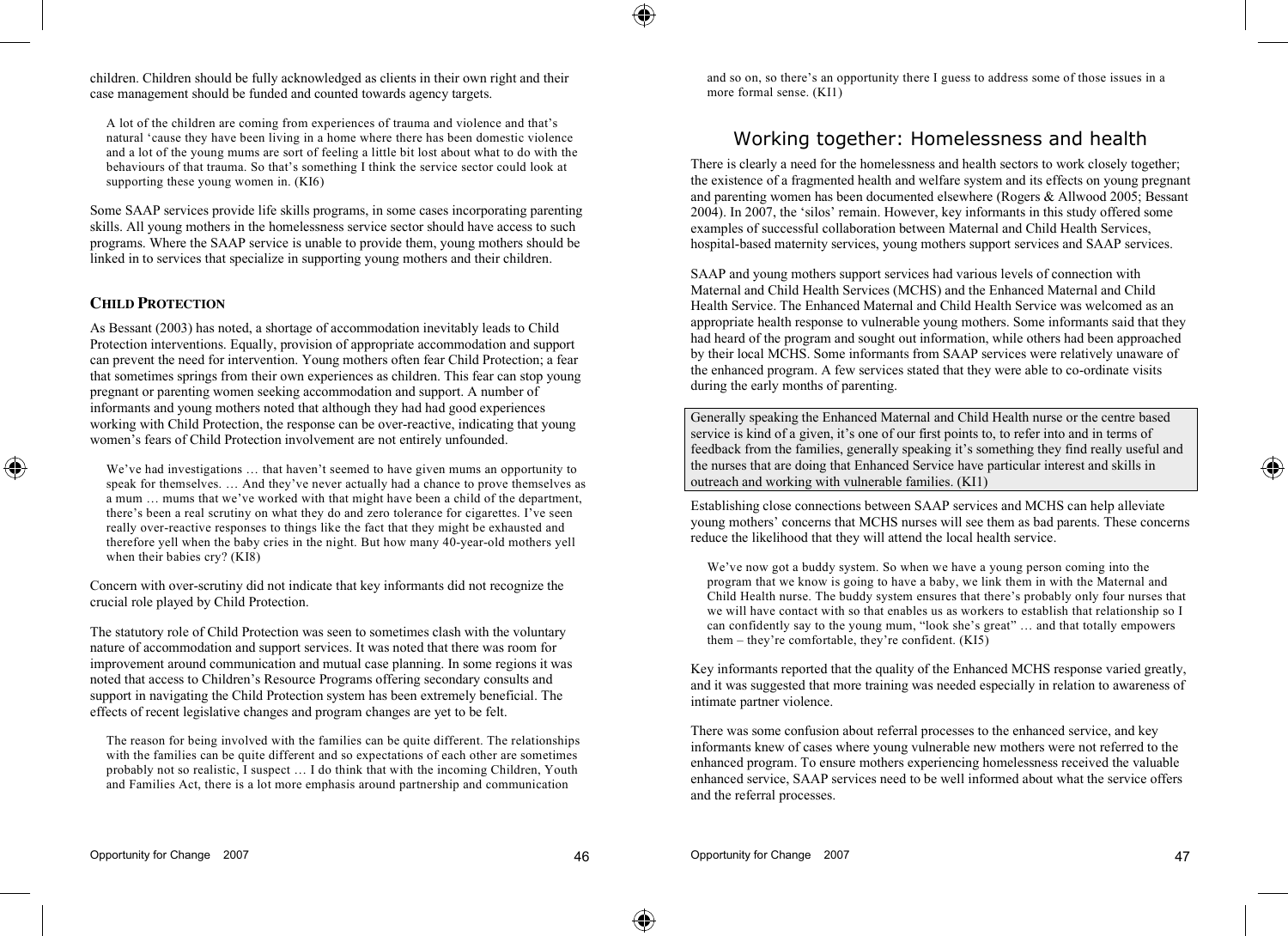The development of closer working relationships between SAAP services, MCHS and the Enhanced Service – and any wider adoption of existing successful local initiatives – depends upon liaison between individual services. Without a system-wide approach, change will be piecemeal. The government prioritization of a place based planning approach holds out some hope but the establishment of such a system will take considerable time. In the meantime, improved communication networks, for example the inclusion of SAAP services on any appropriate MCHS mailing lists, could be a starting point.

Client crossover suggests that benefits could also result from closer working connections with maternity hospital programs, especially young mothers clinics providing antenatal and postnatal care. SAAP services accommodating young mothers can assist clients to participate in young mothers groups run by local and non-government services.

Community services targeting young mothers, such as Connections Starting Out program and Anglicare Choices program were seen as excellent services; several key informants mentioned such programs should be established in all regions.

As with all client groups, young mothers require an integrated, holistic response, a response that provides specialist services where appropriate but wherever possible provides the necessary support and programs in environments where young mothers and their children have already established connections and developed a sense of belonging.

It is important to offer supports to young women in services where they have a connection and a sense of community rather than sending them all over the countryside. However, at the current stage of play there are few services for young mothers where housing, social, parenting skills and support, children's needs, etc can be addressed onsite. (K19)

## **Conclusion**

The relationships between homelessness, pregnancy and motherhood are complex.

As outlined above, young women often have a number of pregnancies and may experience long periods of unstable accommodation or move in and out of homelessness over time. This makes it difficult to identify whether young pregnant women supported in homelessness services are more likely to have become pregnant after becoming homeless or vice versa. In this study, just over half of the young women interviewed had been or were homeless prior to the first pregnancy they carried to term. Almost half of the key informants primarily came in contact with young women whose pregnancies to term followed homelessness; the others said they saw equal numbers of cases where pregnancy preceded or followed homelessness. Pregnancy was sometimes a trigger for homelessness – being thrown out by parents because of disapproval or on account of overcrowding. Around one-third of the key informants said that becoming homeless as a result of pregnancy was particularly common for young women from African or Asian backgrounds.

Pathways out of homelessness depend on many factors – socio-economic status, mental health and wellbeing, drug and alcohol use, level of trauma from the past, social support, appropriate service support and accommodation and access to secure housing. Not all of these are directly connected to motherhood. However, when we examine these contributing factors to ongoing or iterative homelessness, it is clear that to some extent all are inextricably linked to the experience and the state of motherhood. One young mother said 'Just the whole world changes'. Motherhood changes all aspects of the lives of women who experience it. It becomes the context in which life is lived. For the young women in this study it was the context in which homelessness was confronted and the lens through which they viewed the future.

This study confirms that becoming a mother is a significant turning point, with the potential to drive positive change in the lives of young women who are homeless or at risk of homelessness. This is not to suggest that all young mothers will experience improvements in their lives associated with motherhood, although an overwhelming majority of participants in this study  $(n=20)$  said they had made improvements in their lives since having a baby and only two thought their lives would be better if they hadn't become mothers. Certainly, motherhood is not a solution to homelessness. However, in recognizing the hardships young parenting brings, we should not miss the opportunities. Young mothers in this study clearly articulated the joys of motherhood along with the constraints. Many regarded motherhood as a form of redemption. They spoke of this in the strongest terms, indicating that becoming a mother had saved them from destructive behaviours and prevented them heading towards early death by suicide or drug overdose, incarceration or ongoing chaos and homelessness.

For those young women who had suffered deprivation, neglect and rejection, the giving and receiving of love brought enormous rewards – providing self-esteem, identity, and a purpose in lives often bereft of love or care. Young mothers are often represented as

◈

⊕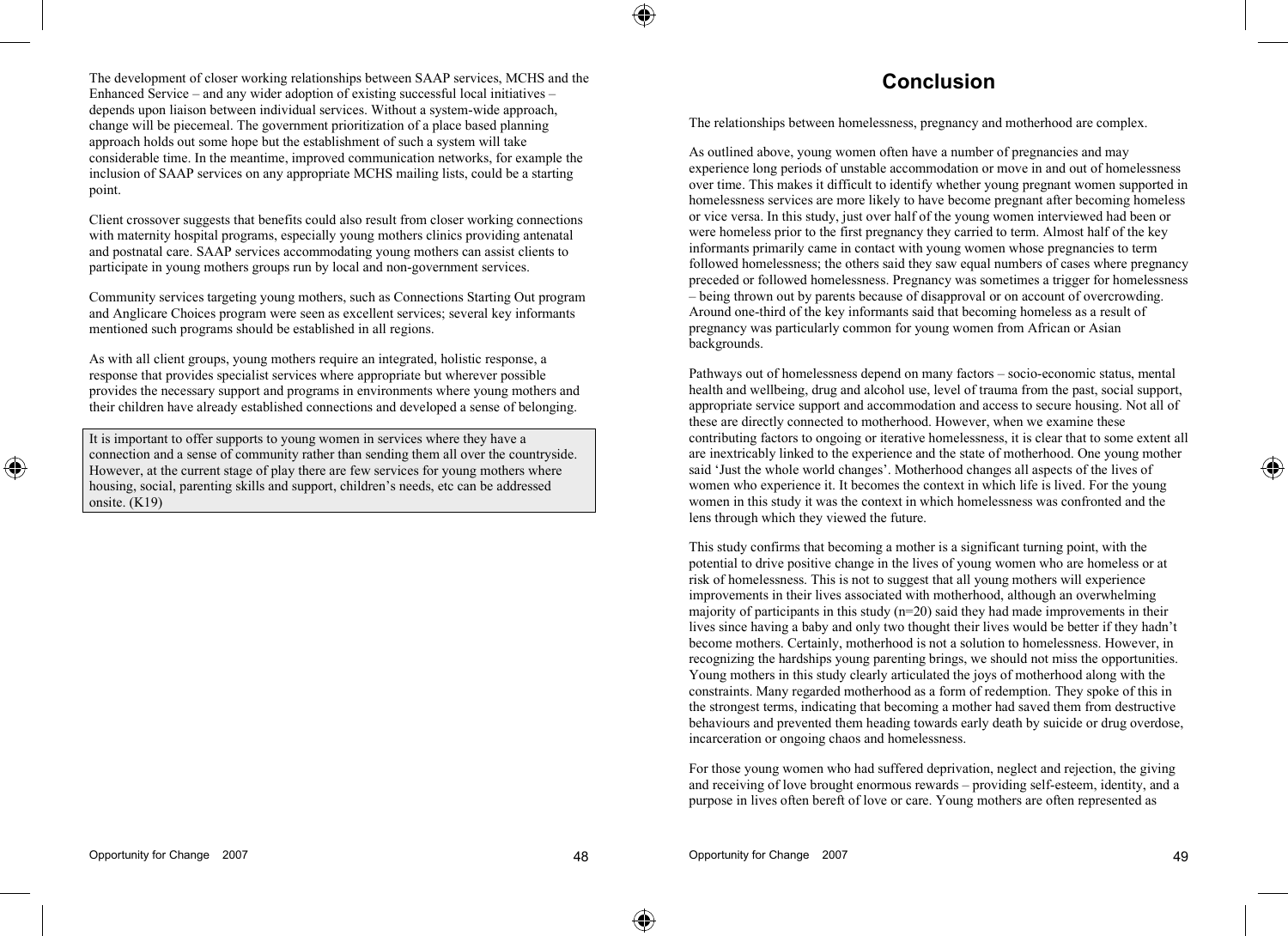◈

emotionally needy but the young women in this study enjoyed the opportunity to give as well as receive love and affection. This report calls for recognition of the importance of the emotional and the relational in the lives of young mothers.

It is the role of the homelessness service sector to optimize young mothers' chances of realizing the opportunities they see in their new roles. The provision of appropriate crisis and medium term accommodation with timely exit to secure and suitable housing are fundamental requirements for good outcomes – requirements the system continually struggles to meet. Key informants stressed that support is equally crucial to young mothers' futures. This support must take the form of facilitating community connection and nurturing positive familial or partner relationships, alongside the provision of programs and individual casework responses that address, not only the needs common to young clients, but the particular needs of young mothers. Although youth accommodation and support services were not generally resourced to provide an appropriate response to young mothers or their children, some services were providing excellent responses within the constraints of their operational models.

To improve the current homelessness service sector response to young mothers, two strategies are necessary. First, to develop more responses targeted to young mothers within the SAAP sector. Second, to improve collaboration with the health service sector.

In recognition of the number of young families currently accessing the youth homelessness service system, current accommodation and support models need to be resourced (requiring training and funding) or new services need to be developed. The lack of appropriate crisis accommodation is a pressing matter requiring the allocation of dedicated accommodation within the current program or through the development of purpose-built crisis accommodation. In relation to medium term accommodation, location and length of lease are areas needing attention.

Key informants know from experience that the desire of young mothers to give their children 'better lives' than they themselves had experienced are not always realized. To avoid the intergenerational cycle of children being taken into care, a more robust outreach capacity post-SAAP accommodation is essential. An ideal model comprises a multi-stage response beginning during pregnancy and continuing in the form of outreach postaccommodation, with young women (and partners) able to gain access at the stage that meets their needs. Such a model has the advantage of continuity and certainty – young mothers have extended accommodation and can focus on issues other than where they will be moving next.

Accompanying children must be counted as clients. Fulfilling the rights of the most vulnerable group accommodated under SAAP entails targeting programs to their needs in addition to providing accommodation, and support to parents. Children's needs are commonly considerable and cannot be met without additional resources. A solution is urgent; this is where early intervention should truly start.

Young pregnant and parenting women need very specific health care requiring closer collaboration with the health sector, particularly the Enhanced Maternal and Child Health Services and the young women's clinics of maternity hospitals. Specialist community services running programs for young mothers also play an important role. The fact that they are not available in all regions is regrettable. However, young people tend to engage and maintain involvement where there is a sense of belonging and this necessitates specialist responses in general youth services.

Earlier research with young mothers has identified many of the same issues reported here but this study contributes evidence that in relation to homelessness, young motherhood can be a catalyst for change on a number of fronts and thus provides an ideal moment for effective interventions.

A sense of purpose in life and hope for the future do not solve complex health or social issues, nor do they counter structural problems such as poverty or a shortage of affordable housing. However, they are pre-requisites for moving through homelessness. Young mothers are highly motivated; we need a homelessness service sector that is ready to assist them to reach their goals.

◈

⊕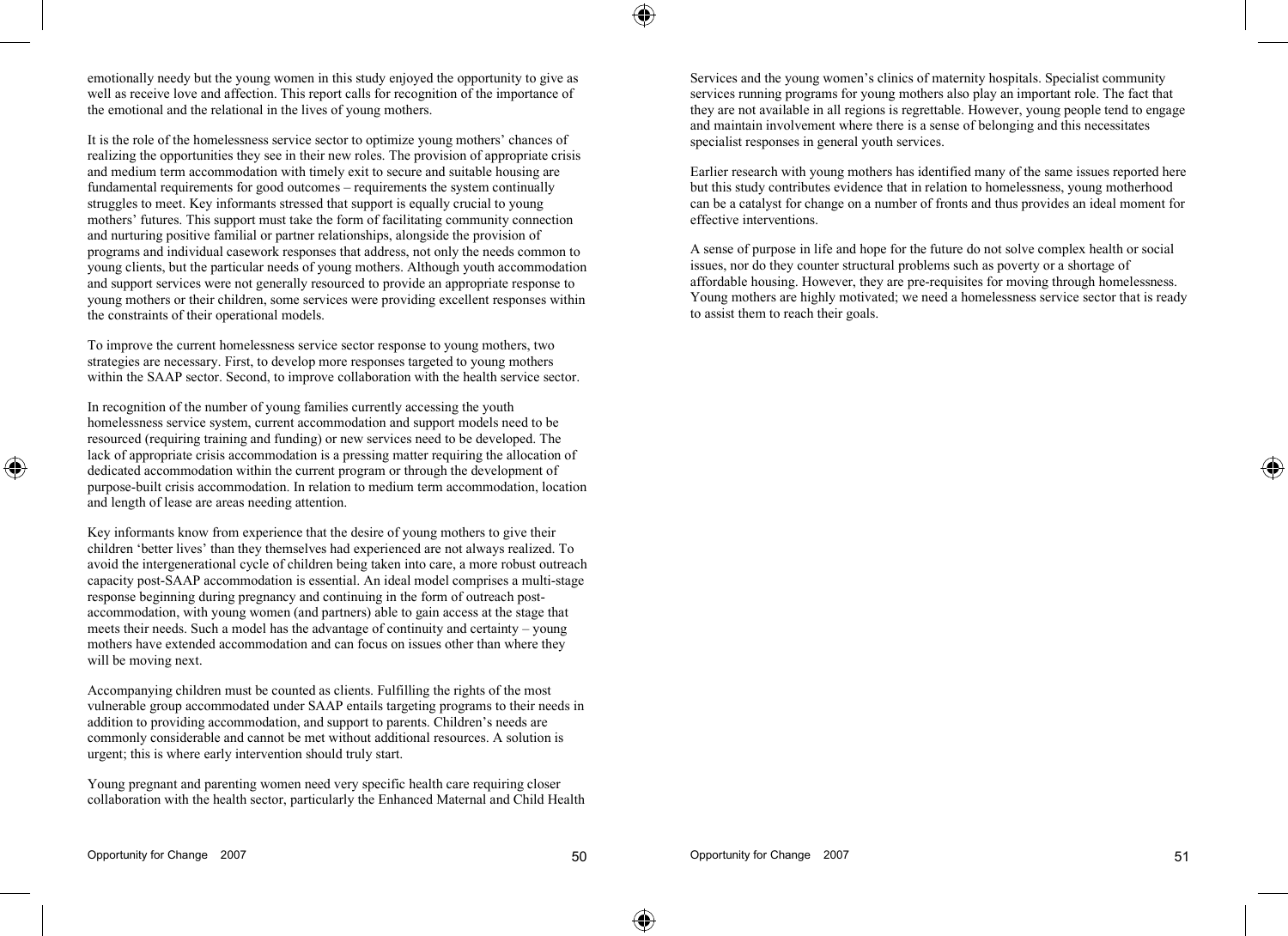

#### **APPENDIX: LIKERT SCALE**

|                                                                                 | agree<br>Strongly        | Somewhat<br>agree | Undecidec      | disagree<br>Somewhat | $\begin{array}{c} \mbox{Strongly} \\ \mbox{disagree} \end{array}$ | applicable<br>Š     |
|---------------------------------------------------------------------------------|--------------------------|-------------------|----------------|----------------------|-------------------------------------------------------------------|---------------------|
| Children should see their grandparents                                          | 14                       | 6                 | 1              | 1                    |                                                                   |                     |
| Becoming a mother has made me grow up<br>faster                                 | 16                       | 3                 | $\mathbf{1}$   | $\overline{c}$       | $\Omega$                                                          |                     |
| I'm not old enough to handle being a mother                                     | 1                        | 3                 | $\overline{c}$ | 3                    | 13                                                                |                     |
| I feel better about myself now I'm a mother                                     | 9                        | 6                 | 4              | $\mathbf{1}$         | $\overline{c}$                                                    |                     |
| Life is much harder now I'm a mother                                            | 4                        | $\overline{7}$    | 1              | 3                    | $\overline{7}$                                                    |                     |
| It is better for my child to have nothing to do<br>with my parents              | 1<br>(mother<br>only 1)  | $\overline{c}$    | 4              | $\overline{c}$       | 12                                                                |                     |
| My child has given me a reason to live                                          | 18                       | $\overline{c}$    | 1              |                      | $\mathbf{1}$                                                      |                     |
| Having a baby has made it harder for me to get<br>out of homelessness           | 1                        | 3                 | $\overline{c}$ | 3                    | 10                                                                | 3                   |
| Having a baby has made me closer to my<br>family                                | $\overline{\mathcal{A}}$ | 8                 | 1              | 4                    | $\overline{4}$                                                    | 1                   |
| I've made improvements in my life since I had<br>a baby                         | 17                       | 3                 | $\overline{c}$ |                      | $\Omega$                                                          |                     |
| My life would be better if I hadn't had a baby                                  | $\mathbf{1}$             | 1                 | $\overline{c}$ | 1                    | 16                                                                | $1$ missing<br>data |
| I feel more positive about the future since<br>having a baby                    | 11                       | 5                 | 5              | 1                    |                                                                   |                     |
| I hope my son or daughter doesn't have a baby<br>at the age I did               | 4                        | 8                 | 6              | $\overline{c}$       | $\overline{c}$                                                    |                     |
| Having a child that loves me makes me care<br>about myself more?                | 7                        | 10                | 4              |                      | 1                                                                 |                     |
| Workers or services have helped me a lot since<br>I got pregnant and had a baby | 13                       | 4                 | 1              | 2                    |                                                                   | 2                   |

Missing data for 2 participants (n=22). Over 10 responses in one column bolded for emphasis.

#### **REFERENCES**

Australian Institute of Health and Welfare (2007) *Homeless people in SAAP: SAAP National Data Collection Annual Report 2005-2006*, Australia. SAAP NDCA Report Series 11. Cat no 156. AIHW: Canberra.

Bessant, J. (2004) 'Habit and habitat: housing, government policy, drugs, and pregnant women', *Australian Journal of Primary Health* 10 (2):9-20.

Bradbury, B. (2006) *The Impact of Young Motherhood on Education, Employment and Marriage*, Social Policy Research Centre Discussion Paper No. 148. SPRC, University of New South Wales: Sydney, New South Wales.

Bogard, C., McConnell, J., Gerstel, N., Schwartz, M. (1999) 'Homeless mothers and depression: Misdirected policy', *Journal of Health and Social Behaviour* 40 (1):46-62.

Brown, G., Brady, G. & Letherby, G. (2006) *The Issues of Power and Control in the Lives of Pregnant Teenagers and Young Mothers*, Final report. Coventry University, U.K.

Bunting, L. & McAuley, C. (2004) 'Research review: Teenage pregnancy and motherhood: the contribution of support', *Child and Family Social Work* 9:207-215.

Coley, R.L. & Chase-Lansdale, P.L. (1998) 'Adolescent Pregnancy and parenthood: recent evidence and future directions', *American Psychologist* 53 (2):152-166.

Condon, J. & Corkingdale, C. (2002) 'Teenage pregnancy: trends and consequences', *Current Therapeutics* March 2002:25-30.

Davies, L., McKinnon, M. & Rains, P. (1999) '"On my own": A new discourse of dependence and independence from teen mothers', in J. Wong & D. Checkland (eds) *Teen Pregnancy and Parenting: Social and ethical issues*, University of Toronto Press: Toronto.

Evans, A. (2004) 'Education and the resolution of teenage pregnancy in Australia', *Health Sociology Review* 13 (1):27-42.

Fessler, K. (2003) Social outcomes of early childbearing: important considerations for the provision of clinical care', *Journal of Midwifery & Women's Health.* 48(3):178-85.

Flanagan & Koktailo (1999) 'Adolescent pregnancy and substance use', *Clinics in Perinatology* 26(1):185-200.

Geronimus, A. (1997) 'Teenage childbearing and personal responsibility: An alternative view', *Political Science Quarterly* 112 (3):405-431.

Greaves, L., Varcoe, C., Poole, N., Morrow, M., Johnson, J., Pederson, A. & Irwin, L. (2002) *A Motherhood Issue: Discourses on mothering under duress*, Report. Status of Women: Canada.

Greene, J. & Ringwalt, C. (1998) 'Pregnancy among three national samples of runaway and homeless youth', *Journal of Adolescent Health* 23 (6):370-377.

Hanna, B. (2001) 'Negotiating motherhood: The struggles of teenage mothers', *Journal of Advanced Nursing* 34 (4):456-464.

◈

Opportunity for Change 2007 53

◈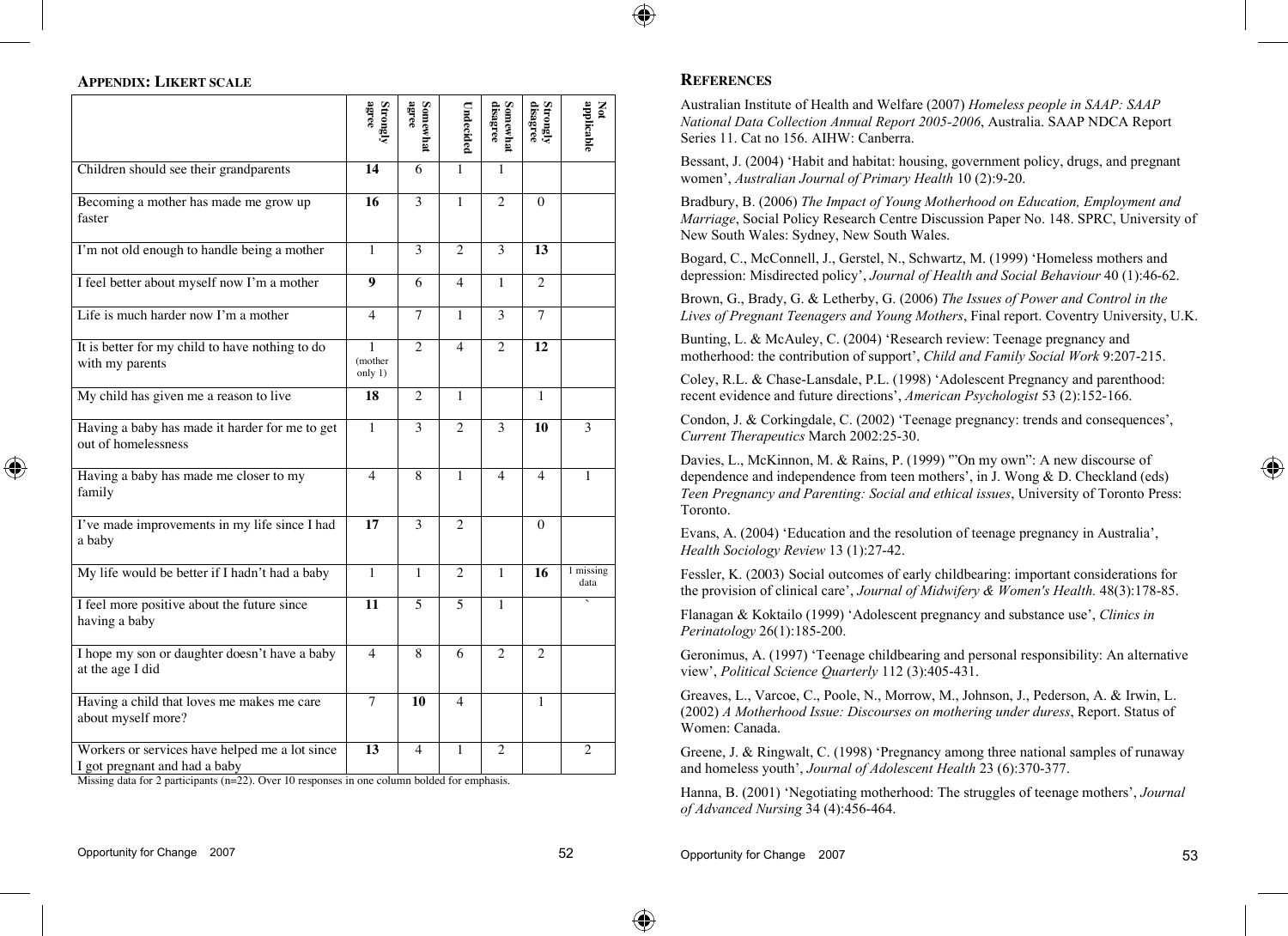Holtz, V., Mullin, C. & Sanders, S. (1997) 'Bounding causal effects using data from a contaminated natural experiment: analyzing the effects of teenage childbearing', *The Review of Economic Studies* 64 (221):575-603.

Kelly, D. (1996) 'Stigma stories: four discourses about teen mothers, welfare, and poverty', *Youth & Society*. 27 (4): 421-449

Kelly D (1999) 'A Critical Feminist Perspective on Teen Pregnancy and Parenthood' in J. Wong & D. Checkland (eds) *Teen Pregnancy and Parenting: Social and ethical issues*, University of Toronto Press: Toronto.

Kendall & Peterson (1996) 'A School-Based Mental Health Clinic for Adolescent Mothers', *JCAPN* 9 (2):7-17.

Keys, D. (2007) 'Complex Lives: Young motherhood, homelessness and partner relationships', *Journal of the Association for Research on Mothering* 9 (1):99-108.

Keys, D., Mallett, S. & Rosenthal, D. (2006). 'Giving up on drugs: Homeless young people and self-reported problematic drug use', *Contemporary Drug Problems.* Spring 2006: 33 (1):63-98.

Kirkman, M., Harrison, L. Hillier, L. & Pyett, P. (2001) ' "I know I'm doing a good job": Canonical and autobiographical narratives of teenage mothers', *Culture, Health & Sexuality* 3: 279-294.

Letherby, G., Wilson, C., Bailey, N. & Brown, G. (2001) *Supported Semi-Independent Housing for Under 18 Lone Parents: Needs assessment*, Final report. Undertaken for Coventry Health Authority by The Centre for Social Justice, Coventry University: U.K.

Liao, T.F. (2003) 'Mental health, teenage motherhood, and age at first birth among British women in 1990s', ISER Working Papers Number 2003-33. Institute for Social & Economic Research: Essex.

Luker, K. (1999) 'Dubious conceptions: the controversy over teen pregnancy', *American Prospect* 5:73-83.

Mallett, S., Edwards, J., Keys, D., Myers, P. & Rosenthal, D. (2003) *Disrupting stereotypes: young people, drug use and homelessness,* Project i, The Key Centre for Women's Health in Society, University of Melbourne: Melbourne.

Mallet, S., Rosenthal, D., Keys, D., Myers, P. & Tattam, A. (2006) *Moving Out, Moving On: Young people's pathways into and through homelessness,* Key Centre for Women's Health in Society, School of Population Health, University of Melbourne: Melbourne.

Manne, A. (2005) *Motherhood: How should we care for our children,* Allen & Unwin: NSW.

McMahon, M. (1995) *Engendering Motherhood: Identity and self transformation in women's lives*, The Guilford Press: New York.

Morehead, A. & Soriano. G. (2005) 'Teenage mothers: Constructing family', *Family Matters* 72:64-71.

Quinlivan, J. (2004) 'Teenagers who plan parenthood', *Sexual Health* 1:201-208.

Quinlivan, J. & Evans, S. (2002) 'The impact of continuing drug use on teenage pregnancy outcomes: A prospective cohort study', *BJOG: An International Journal of Obstetrics and Gynaecology* 109 (10):1148-1154.

Quinlivan, J.A., Peterson, R., Gurrin, L. (1999) 'Adolescent pregnancy: psychopathology missed', *Australian and New Zealand Journal of Psychiatry* 33:864-868

Robertson, E., Grace, S., Wallington, T. & Stewart, D. E. (2004) 'Antenatal risk factors for postpartum depression: A synthesis of recent literature', *General Hospital Psychiatry* 26(4):289-95, Jul-Aug.

Rogers, N, & Allwood, D. (2005) *A Roof to Start Off With: Young, homeless, pregnant and parenting in Adelaide*, Research, Analysis and Evaluation Branch, Strategic Planning and Policy Division, Department for Families and Communities, South Australia.

Shields, N. & Pierce, L. (2006) 'Controversial issues surrounding teenage pregnancy: A feminist perspective' in H. Holgate, R. Evans & F. Yuen (eds*) Teenage Pregnancy and Parenthood: Global perspectives, issues and interventions*, Routledge: New York.

Schofield, G. (1994) *The Youngest Mothers: The experience of pregnancy and motherhood among young women at school age*, Avebury: Aldershot.

Smith-Battle, L. (2000) 'The vulnerabilities of teenage mothers: challenging prevailing assumptions', *Advances in Nursing Science* 23 (1);29-40*.*

Teagle, S. & Brindis, C. (1998) 'Substance use amongst pregnant adolescents', *Journal of Adolescent Health* 22(3):229-238.

Van der Klis, K., Westenberg, L., Chan, A. *et al*. (1999) 'Teenage pregnancy: Trends, characteristics and outcomes in South Australia and Australia', *Aust New Zealand Journal of Public Health* 24:316-319.

Whitbeck, L. & Hoyt, D. (1999) *Nowhere to Grow: Homeless and Runaway Adolescents and their Families*, Aldine de Gruyter: New York.

◈

⊕

♠